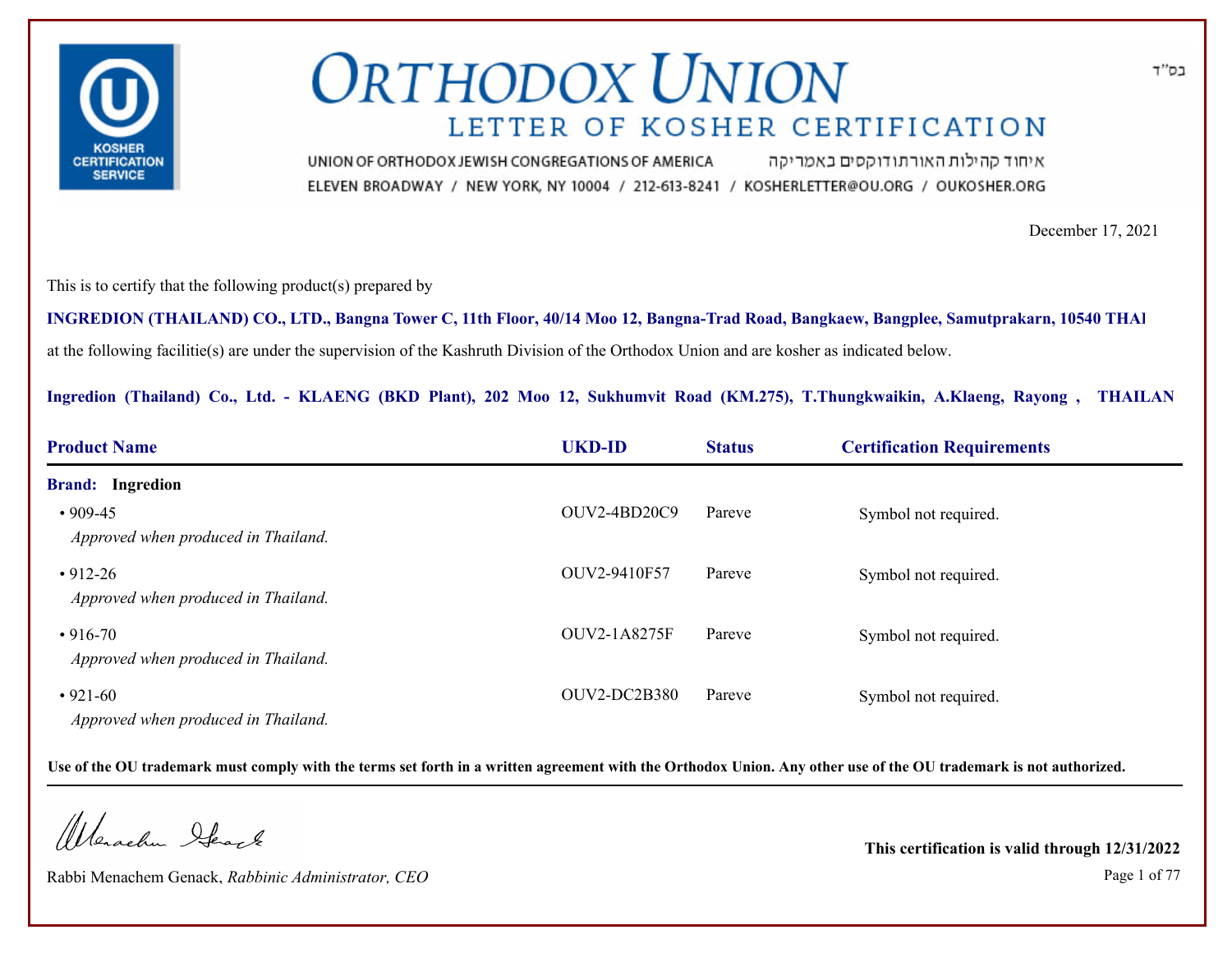

איחוד קהילות האורתודוקסים באמריקה UNION OF ORTHODOX JEWISH CONGREGATIONS OF AMERICA ELEVEN BROADWAY / NEW YORK, NY 10004 / 212-613-8241 / KOSHERLETTER@OU.ORG / OUKOSHER.ORG

December 17, 2021

#### **INGREDION (THAILAND) CO., LTD. (continued)**

This is to certify that the following product(s) prepared by this company at the facilitie(s) listed above are under the supervision of the Kashruth Division of the Orthodox Union and are kosher as indicated below.

| <b>Product Name</b>                                                    | <b>UKD-ID</b> | <b>Status</b> | <b>Certification Requirements</b> |  |
|------------------------------------------------------------------------|---------------|---------------|-----------------------------------|--|
| Ingredion (continued)<br><b>Brand:</b>                                 |               |               |                                   |  |
| $•923-01$<br>Approved when produced in Thailand.                       | OUV2-BDAA234  | Pareve        | Symbol not required.              |  |
| $\cdot$ 923-02<br>Approved when produced in Thailand.                  | OUV2-808C989  | Pareve        | Symbol not required.              |  |
| • ADVANTA-GEL S<br>Approved when produced in Thailand                  | OUV2-433E504  | Pareve        | Symbol not required.              |  |
| $\bullet$ BAKA-SNAK $\circledR$<br>Approved when produced in Thailand. | OUV2-7639D91  | Pareve        | Symbol not required.              |  |

**Use of the OU trademark must comply with the terms set forth in a written agreement with the Orthodox Union. Any other use of the OU trademark is not authorized.**

Werschn Stack

Rabbi Menachem Genack, *Rabbinic Administrator, CEO* Page 2 of 77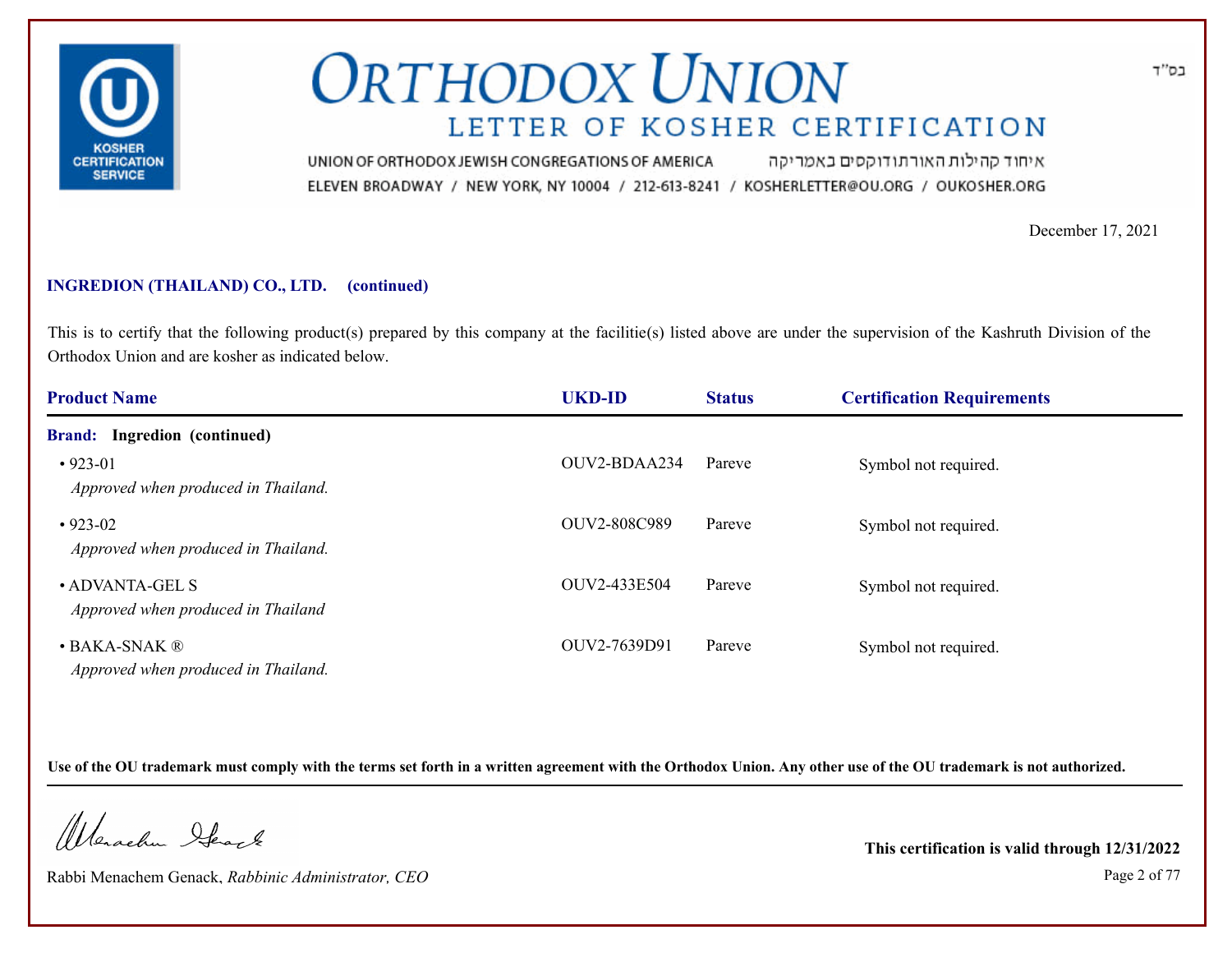

איחוד קהילות האורתודוקסים באמריקה UNION OF ORTHODOX JEWISH CONGREGATIONS OF AMERICA ELEVEN BROADWAY / NEW YORK, NY 10004 / 212-613-8241 / KOSHERLETTER@OU.ORG / OUKOSHER.ORG

December 17, 2021

#### **INGREDION (THAILAND) CO., LTD. (continued)**

This is to certify that the following product(s) prepared by this company at the facilitie(s) listed above are under the supervision of the Kashruth Division of the Orthodox Union and are kosher as indicated below.

| <b>Product Name</b>                                             | <b>UKD-ID</b>  | <b>Status</b> | <b>Certification Requirements</b> |  |
|-----------------------------------------------------------------|----------------|---------------|-----------------------------------|--|
| <b>Brand:</b> Ingredion (continued)                             |                |               |                                   |  |
| • BASE NATIONAL 8991<br>Approved when produced in Thailand.     | OUV2-D216D53   | Pareve        | Symbol not required.              |  |
| • BASE NATIONAL I<br>Approved when produced in Thailand.        | $OUV2-9A0AC94$ | Pareve        | Symbol not required.              |  |
| $\cdot$ BATTERBIND (R) J<br>Approved when produced in Thailand. | OUV2-AB578EA   | Pareve        | Symbol not required.              |  |
| • BENEFORM 2260<br>Approved when produced in Thailand.          | OUV2-85AF428   | Pareve        | Symbol not required.              |  |

**Use of the OU trademark must comply with the terms set forth in a written agreement with the Orthodox Union. Any other use of the OU trademark is not authorized.**

Werschn Stack

Rabbi Menachem Genack, *Rabbinic Administrator, CEO* Page 3 of 77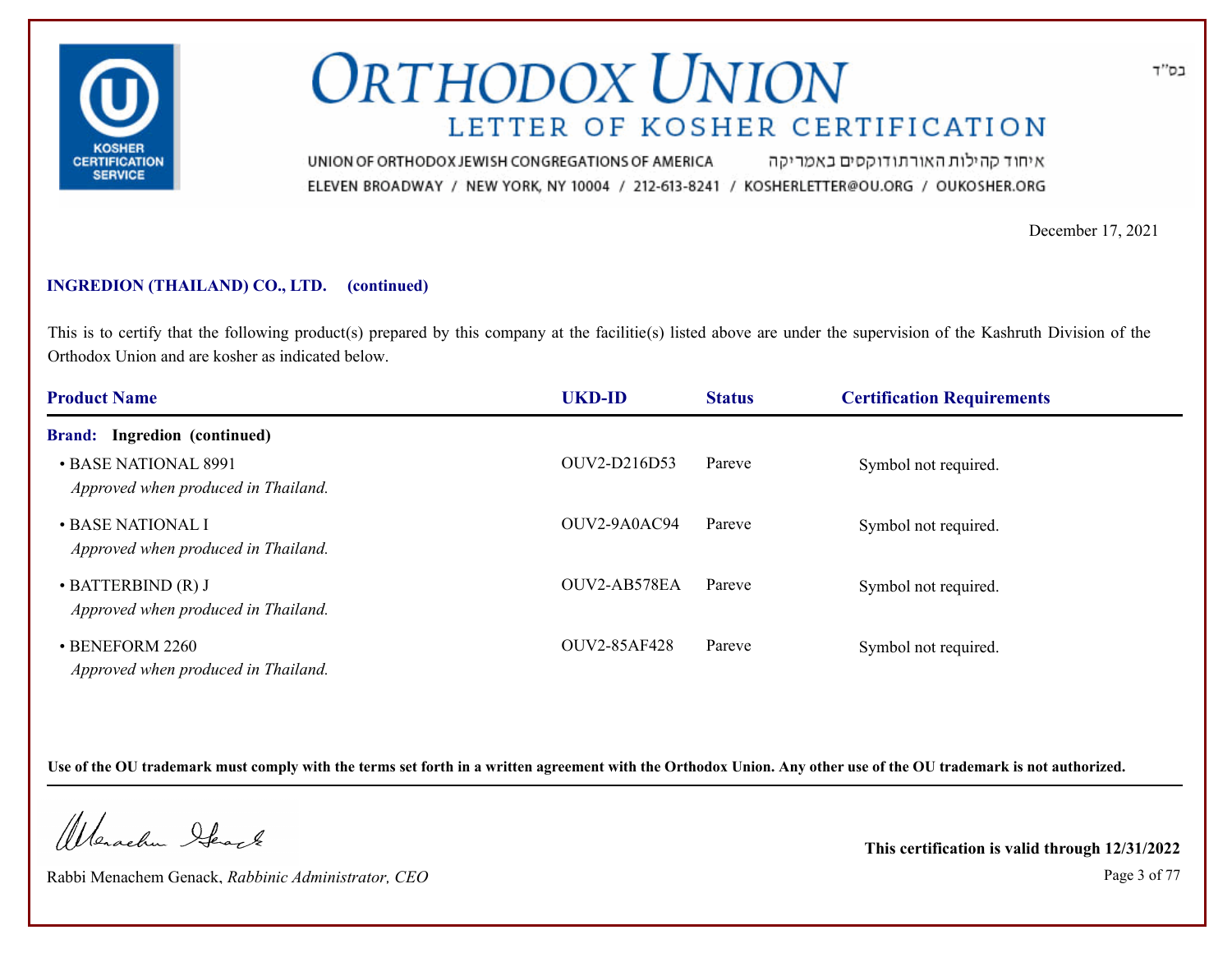

איחוד קהילות האורתודוקסים באמריקה UNION OF ORTHODOX JEWISH CONGREGATIONS OF AMERICA ELEVEN BROADWAY / NEW YORK, NY 10004 / 212-613-8241 / KOSHERLETTER@OU.ORG / OUKOSHER.ORG

December 17, 2021

#### **INGREDION (THAILAND) CO., LTD. (continued)**

This is to certify that the following product(s) prepared by this company at the facilitie(s) listed above are under the supervision of the Kashruth Division of the Orthodox Union and are kosher as indicated below.

| <b>Product Name</b>                                    | <b>UKD-ID</b>       | <b>Status</b> | <b>Certification Requirements</b> |  |
|--------------------------------------------------------|---------------------|---------------|-----------------------------------|--|
| <b>Brand:</b> Ingredion (continued)                    |                     |               |                                   |  |
| $\cdot$ BIND T<br>Approved when produced in Thailand.  | OUV2-BC4E337        | Pareve        | Symbol not required.              |  |
| • BONDSTAR T800<br>Approved when produced in Thailand. | OUV2-416CFAB        | Pareve        | Symbol not required.              |  |
| $\cdot$ BTS<br>Approved when produced in Thailand.     | <b>OUV2-B11686E</b> | Pareve        | Symbol not required.              |  |
| $\cdot$ CATO 304<br>Approved When Produced In Thailand | OUV2-A445A52        | Pareve        | Symbol not required.              |  |

**Use of the OU trademark must comply with the terms set forth in a written agreement with the Orthodox Union. Any other use of the OU trademark is not authorized.**

Werschn Stack

Rabbi Menachem Genack, *Rabbinic Administrator, CEO* Page 4 of 77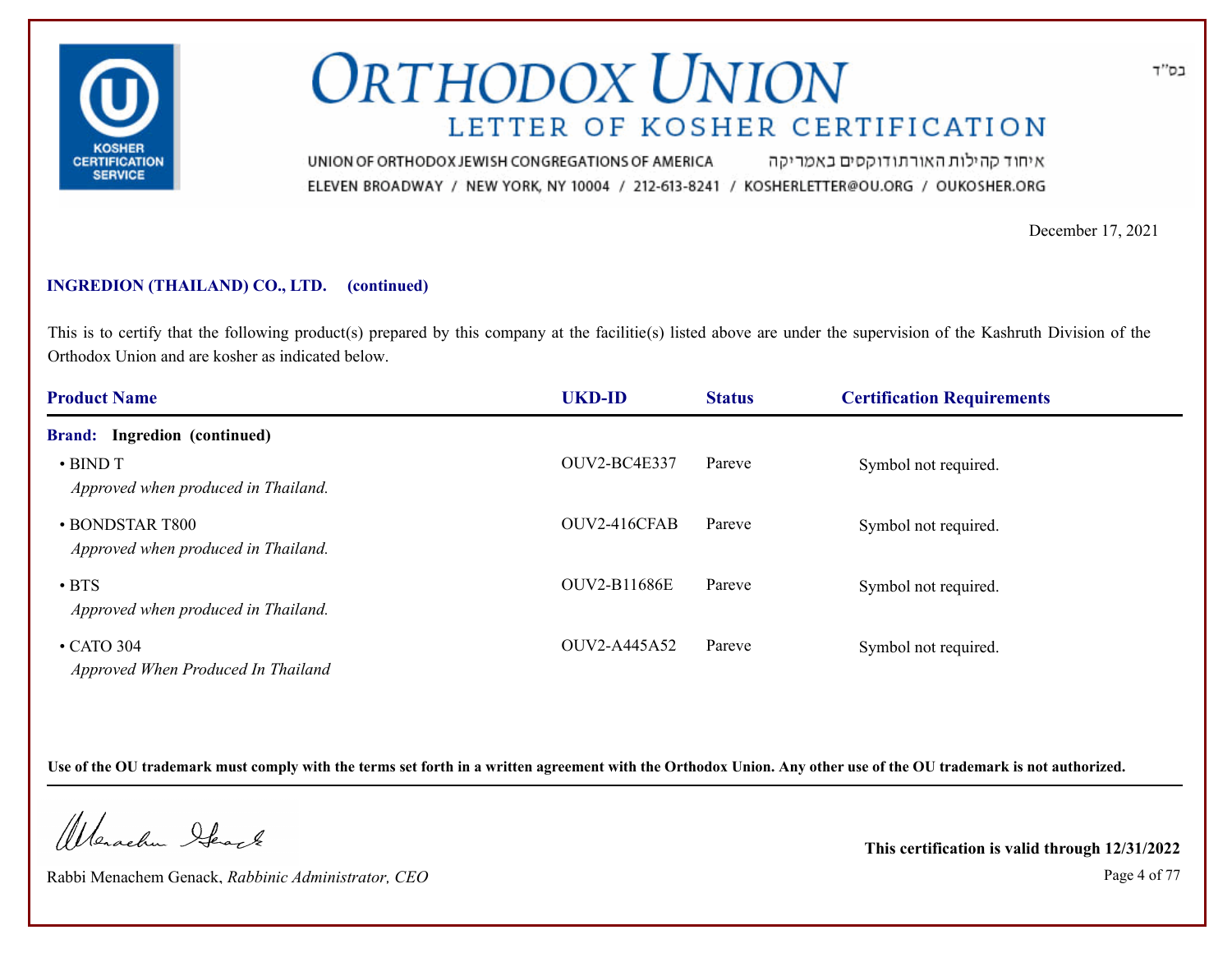

איחוד קהילות האורתודוקסים באמריקה UNION OF ORTHODOX JEWISH CONGREGATIONS OF AMERICA ELEVEN BROADWAY / NEW YORK, NY 10004 / 212-613-8241 / KOSHERLETTER@OU.ORG / OUKOSHER.ORG

December 17, 2021

#### **INGREDION (THAILAND) CO., LTD. (continued)**

This is to certify that the following product(s) prepared by this company at the facilitie(s) listed above are under the supervision of the Kashruth Division of the Orthodox Union and are kosher as indicated below.

| <b>Product Name</b>                                        | <b>UKD-ID</b>       | <b>Status</b> | <b>Certification Requirements</b> |  |
|------------------------------------------------------------|---------------------|---------------|-----------------------------------|--|
| <b>Brand:</b> Ingredion (continued)                        |                     |               |                                   |  |
| $\cdot$ COLFLO 67K<br>Approved when produced in Thailand   | <b>OUV2-7947FD8</b> | Pareve        | Symbol not required.              |  |
| • CRISPCOAT 868<br>Approved when produced in Thailand.     | $OUV2-A1A24E5$      | Pareve        | Symbol not required.              |  |
| $\cdot$ CRISPIOCA ®<br>Approved when produced in Thailand. | OUV2-0C4B6DF        | Pareve        | Symbol not required.              |  |
| • CRISPIOCA ® PLUS<br>Approved when produced in Thailand.  | OUV2-CCB8582        | Pareve        | Symbol not required.              |  |

**Use of the OU trademark must comply with the terms set forth in a written agreement with the Orthodox Union. Any other use of the OU trademark is not authorized.**

Werschn Stack

Rabbi Menachem Genack, *Rabbinic Administrator, CEO* Page 5 of 77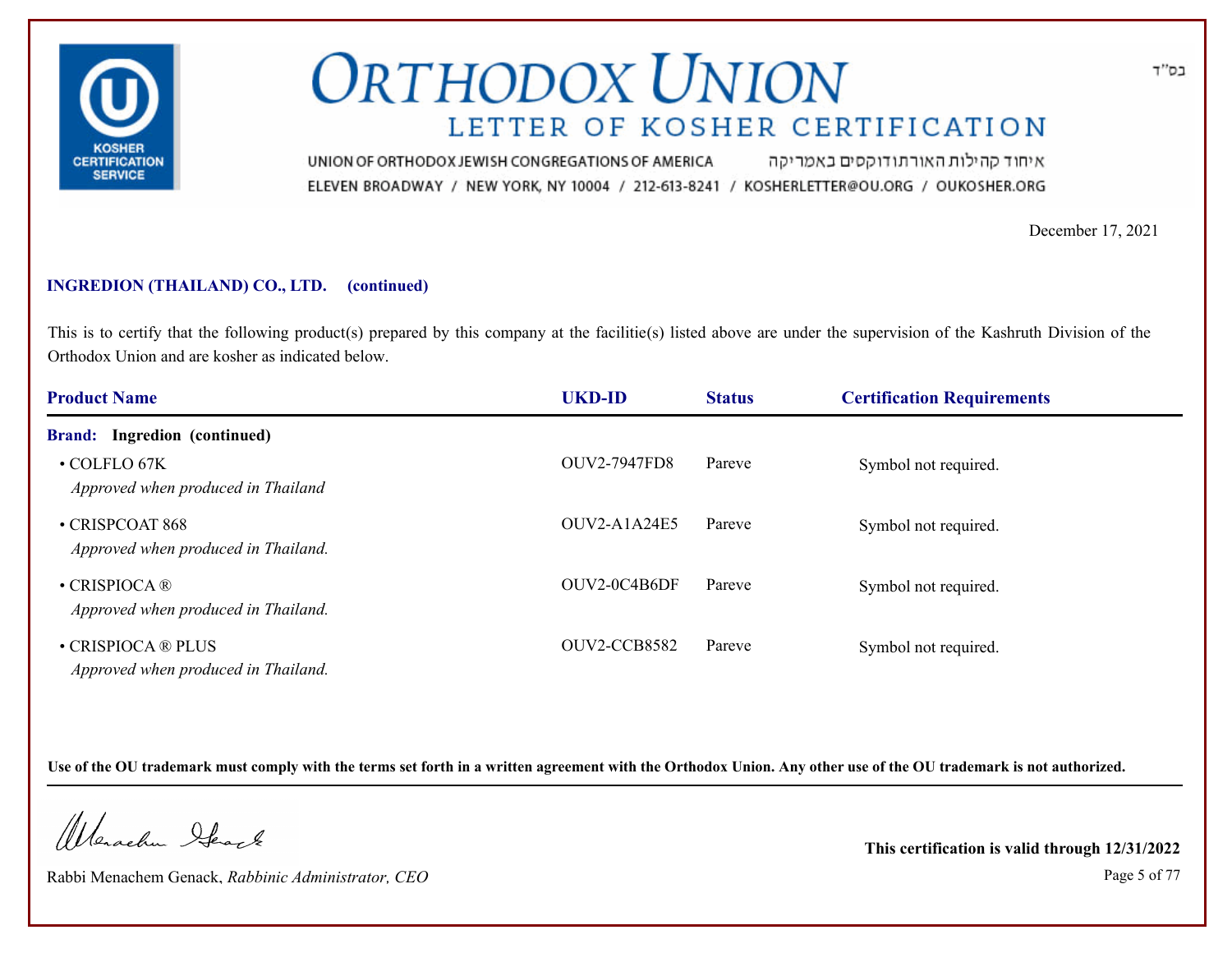

איחוד קהילות האורתודוקסים באמריקה UNION OF ORTHODOX JEWISH CONGREGATIONS OF AMERICA ELEVEN BROADWAY / NEW YORK, NY 10004 / 212-613-8241 / KOSHERLETTER@OU.ORG / OUKOSHER.ORG

December 17, 2021

#### **INGREDION (THAILAND) CO., LTD. (continued)**

This is to certify that the following product(s) prepared by this company at the facilitie(s) listed above are under the supervision of the Kashruth Division of the Orthodox Union and are kosher as indicated below.

| <b>Product Name</b>                                      | <b>UKD-ID</b> | <b>Status</b> | <b>Certification Requirements</b> |  |
|----------------------------------------------------------|---------------|---------------|-----------------------------------|--|
| <b>Brand:</b> Ingredion (continued)                      |               |               |                                   |  |
| • CRYSTAL SET 100<br>Approved when produced in Thailand. | OUV2-1FA58F4  | Pareve        | Symbol not required.              |  |
| • CRYSTAL SET 300<br>Approved when produced in Thailand. | OUV2-0B5F4C9  | Pareve        | Symbol not required.              |  |
| $\bullet$ DEXBASE<br>Approved when produced in Thailand. | OUV2-3ACCC06  | Pareve        | Symbol not required.              |  |
| • DRY-FLO TS<br>Approved when produced in Thailand.      | OUV2-2F831F7  | Pareve        | Symbol not required.              |  |

**Use of the OU trademark must comply with the terms set forth in a written agreement with the Orthodox Union. Any other use of the OU trademark is not authorized.**

Werschn Stack

Rabbi Menachem Genack, *Rabbinic Administrator, CEO* Page 6 of 77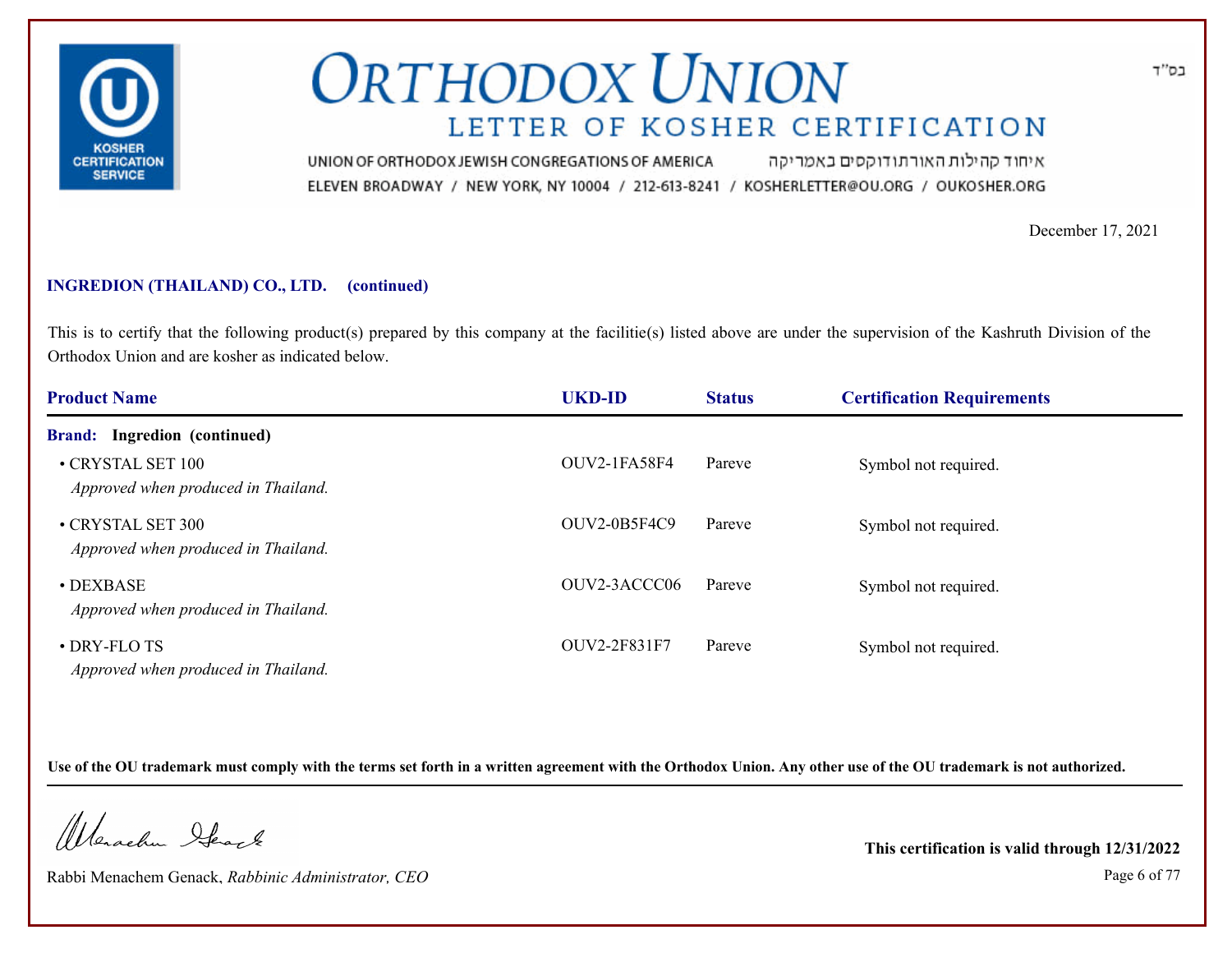

איחוד קהילות האורתודוקסים באמריקה UNION OF ORTHODOX JEWISH CONGREGATIONS OF AMERICA ELEVEN BROADWAY / NEW YORK, NY 10004 / 212-613-8241 / KOSHERLETTER@OU.ORG / OUKOSHER.ORG

December 17, 2021

#### **INGREDION (THAILAND) CO., LTD. (continued)**

This is to certify that the following product(s) prepared by this company at the facilitie(s) listed above are under the supervision of the Kashruth Division of the Orthodox Union and are kosher as indicated below.

| <b>Product Name</b>                                         | <b>UKD-ID</b>       | <b>Status</b> | <b>Certification Requirements</b> |  |
|-------------------------------------------------------------|---------------------|---------------|-----------------------------------|--|
| <b>Brand:</b> Ingredion (continued)                         |                     |               |                                   |  |
| • ELASTIGEL ® 3000 M<br>Approved when produced in Thailand. | <b>OUV2-E7C060B</b> | Pareve        | Symbol not required.              |  |
| • ELASTIGEL ® 4000N<br>Approved when produced in Thailand.  | OUV2-1C7DD77        | Pareve        | Symbol not required.              |  |
| • ELASTIGEL ® 4500N<br>Approved When Produced In Thailand   | OUV2-F6BDF2E        | Pareve        | Symbol not required.              |  |
| • ELASTIGEL ® 5100<br>Approved when produced in Thailand.   | OUV2-AFC6E7B        | Pareve        | Symbol not required.              |  |

**Use of the OU trademark must comply with the terms set forth in a written agreement with the Orthodox Union. Any other use of the OU trademark is not authorized.**

Werschn Stack

Rabbi Menachem Genack, *Rabbinic Administrator, CEO* Page 7 of 77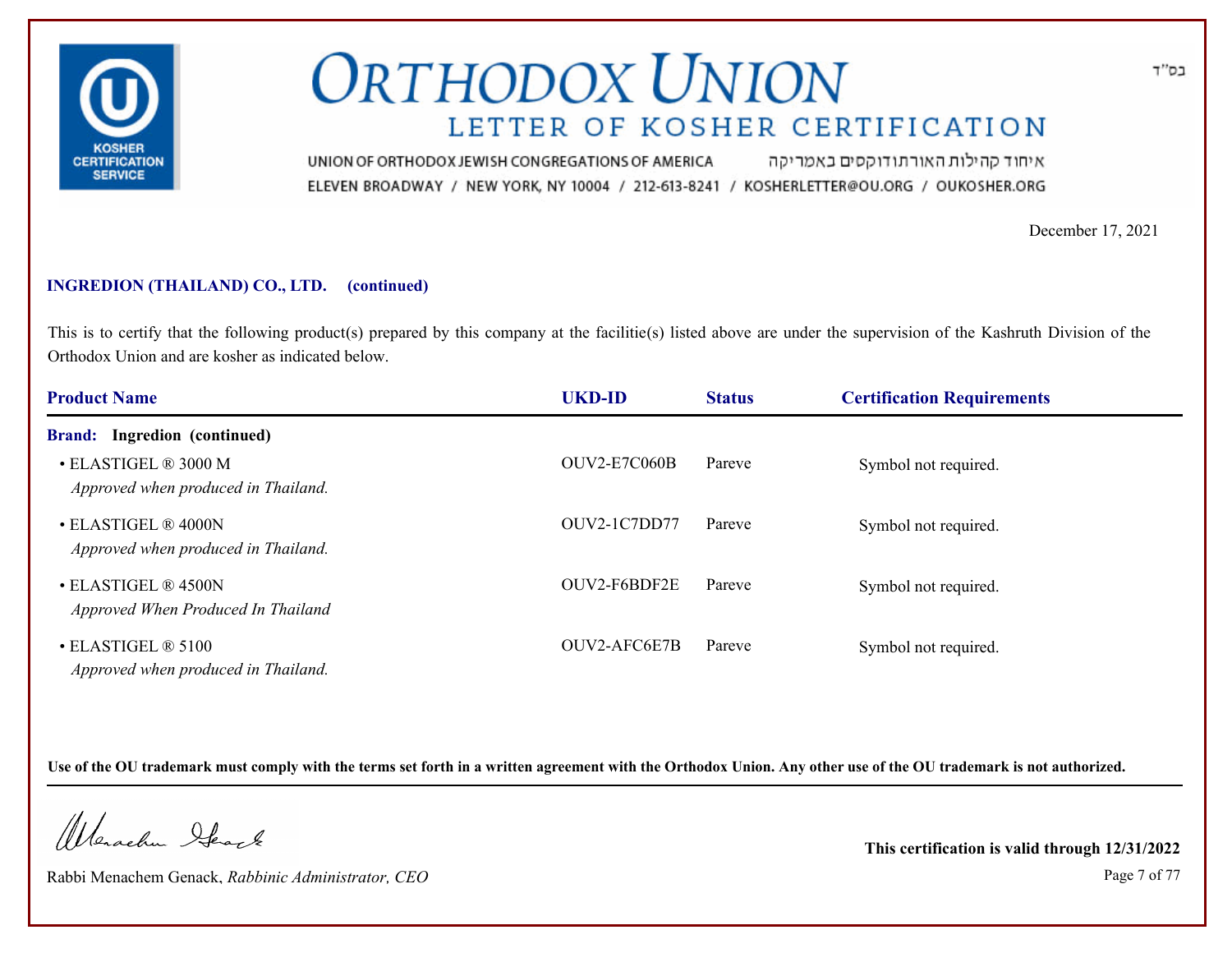

איחוד קהילות האורתודוקסים באמריקה UNION OF ORTHODOX JEWISH CONGREGATIONS OF AMERICA ELEVEN BROADWAY / NEW YORK, NY 10004 / 212-613-8241 / KOSHERLETTER@OU.ORG / OUKOSHER.ORG

December 17, 2021

#### **INGREDION (THAILAND) CO., LTD. (continued)**

This is to certify that the following product(s) prepared by this company at the facilitie(s) listed above are under the supervision of the Kashruth Division of the Orthodox Union and are kosher as indicated below.

| <b>Product Name</b>                                       | <b>UKD-ID</b>  | <b>Status</b> | <b>Certification Requirements</b> |  |
|-----------------------------------------------------------|----------------|---------------|-----------------------------------|--|
| <b>Brand:</b> Ingredion (continued)                       |                |               |                                   |  |
| • ELASTIGEL ® 5200<br>Approved when produced in Thailand. | OUV2-1F49562   | Pareve        | Symbol not required.              |  |
| • ELASTIGEL® 1000J<br>Approved when produced in Thailand. | OUV2-E68C971   | Pareve        | Symbol not required.              |  |
| • ELASTIGEL® 3000MK<br>Approved when produced in Thailand | $OUV2-A15AC65$ | Pareve        | Symbol not required.              |  |
| • ELASTITEX 1<br>Approved when produced in Thailand.      | OUV2-3533E63   | Pareve        | Symbol not required.              |  |

**Use of the OU trademark must comply with the terms set forth in a written agreement with the Orthodox Union. Any other use of the OU trademark is not authorized.**

Werschn Stack

Rabbi Menachem Genack, *Rabbinic Administrator, CEO* Page 8 of 77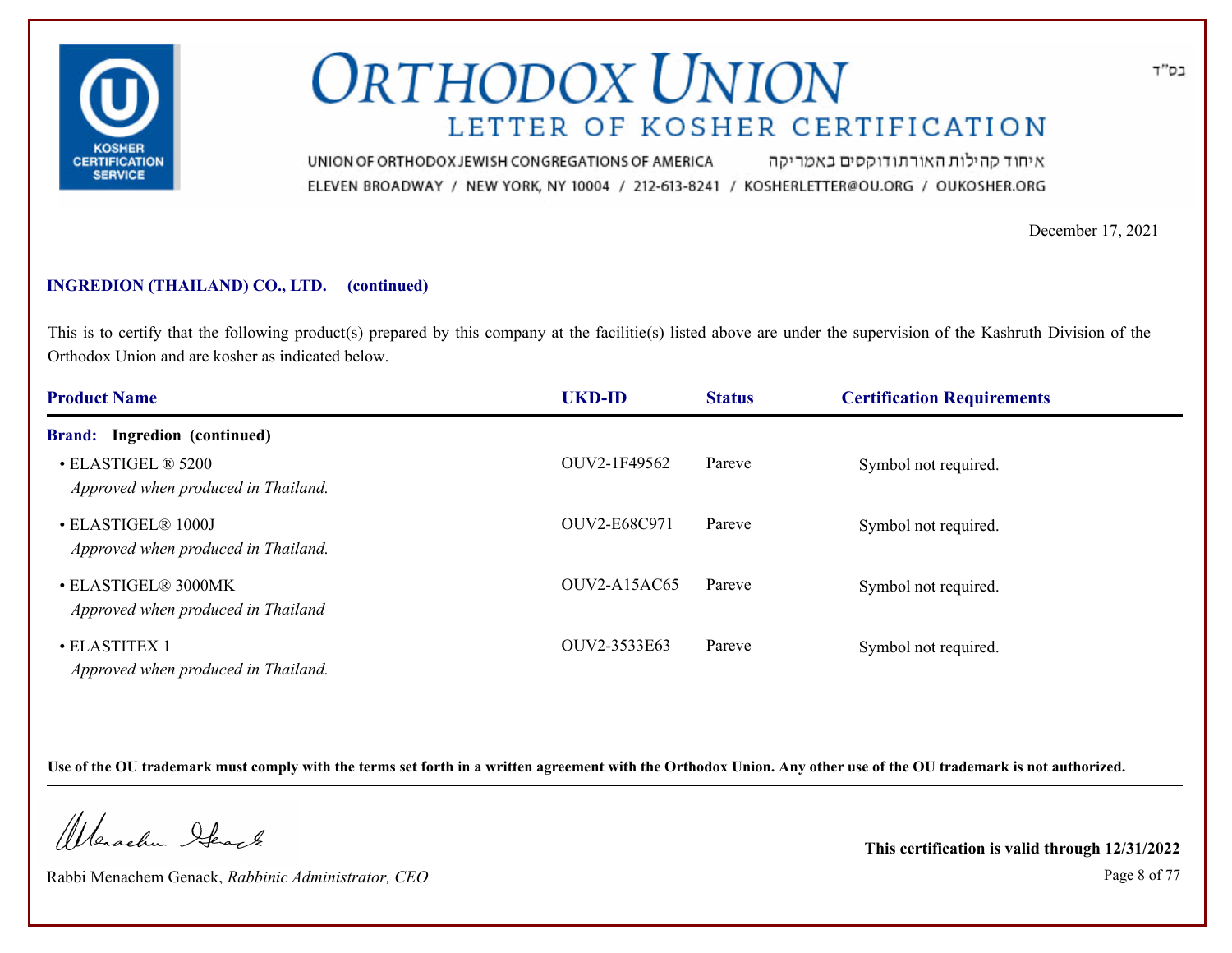

איחוד קהילות האורתודוקסים באמריקה UNION OF ORTHODOX JEWISH CONGREGATIONS OF AMERICA ELEVEN BROADWAY / NEW YORK, NY 10004 / 212-613-8241 / KOSHERLETTER@OU.ORG / OUKOSHER.ORG

December 17, 2021

#### **INGREDION (THAILAND) CO., LTD. (continued)**

This is to certify that the following product(s) prepared by this company at the facilitie(s) listed above are under the supervision of the Kashruth Division of the Orthodox Union and are kosher as indicated below.

| <b>Product Name</b>                                   | <b>UKD-ID</b>       | <b>Status</b> | <b>Certification Requirements</b> |  |
|-------------------------------------------------------|---------------------|---------------|-----------------------------------|--|
| <b>Brand:</b> Ingredion (continued)                   |                     |               |                                   |  |
| • ELASTITEX 1K<br>Approved when produced in Thailand. | <b>OUV2-49BAA41</b> | Pareve        | Symbol not required.              |  |
| • ELASTITEX 2<br>Approved when produced in Thailand.  | OUV2-6D0B35F        | Pareve        | Symbol not required.              |  |
| • ELASTITEX 208<br>Approved when produced in Thailand | OUV2-EE4E30A        | Pareve        | Symbol not required.              |  |
| • ELASTITEX 3K<br>Approved when produced in Thailand  | OUV2-0F8B2C8        | Pareve        | Symbol not required.              |  |

**Use of the OU trademark must comply with the terms set forth in a written agreement with the Orthodox Union. Any other use of the OU trademark is not authorized.**

Werschn Stack

Rabbi Menachem Genack, *Rabbinic Administrator, CEO* Page 9 of 77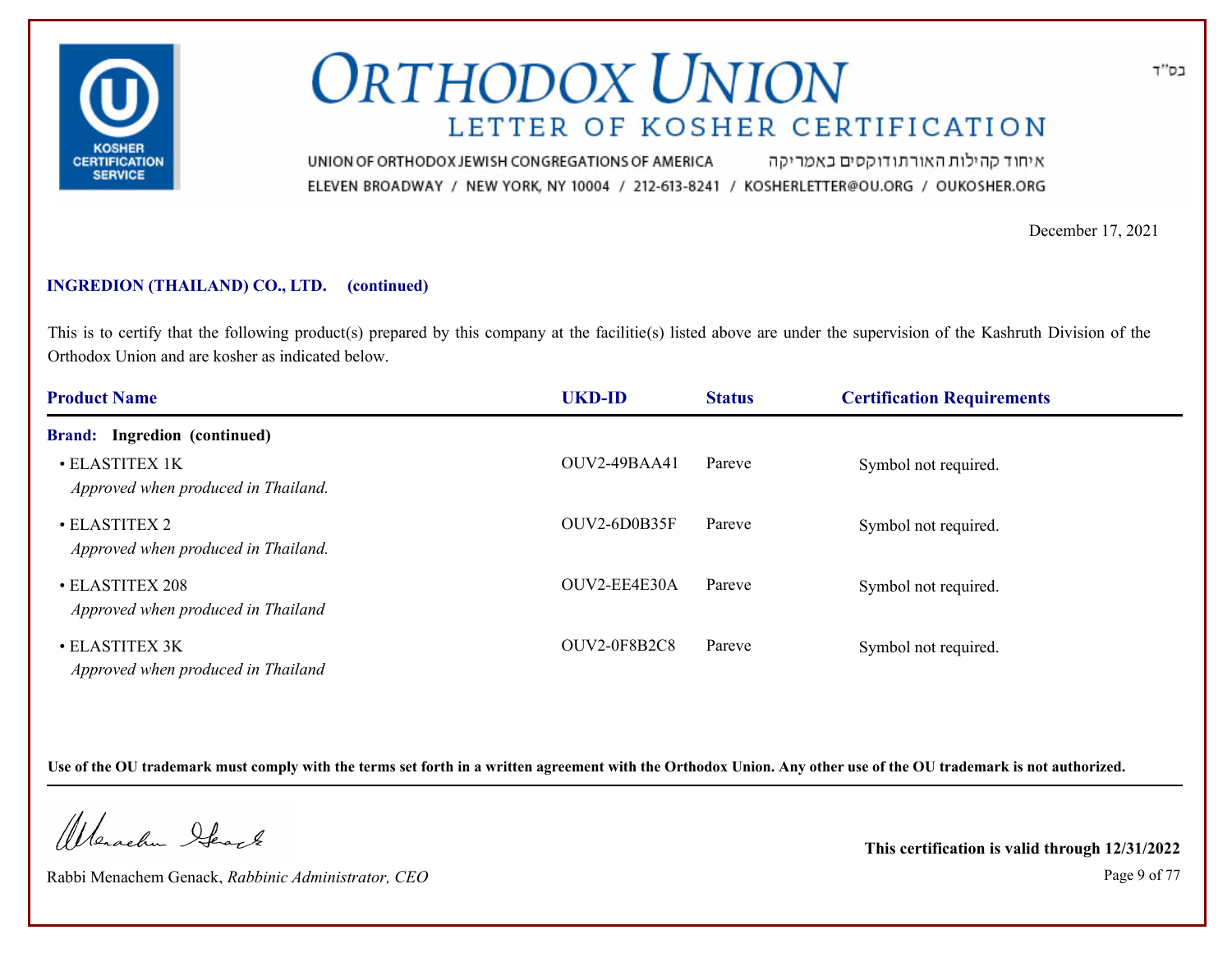

איחוד קהילות האורתודוקסים באמריקה UNION OF ORTHODOX JEWISH CONGREGATIONS OF AMERICA ELEVEN BROADWAY / NEW YORK, NY 10004 / 212-613-8241 / KOSHERLETTER@OU.ORG / OUKOSHER.ORG

December 17, 2021

#### **INGREDION (THAILAND) CO., LTD. (continued)**

This is to certify that the following product(s) prepared by this company at the facilitie(s) listed above are under the supervision of the Kashruth Division of the Orthodox Union and are kosher as indicated below.

| <b>Product Name</b>                                       | <b>UKD-ID</b>       | <b>Status</b> | <b>Certification Requirements</b> |  |
|-----------------------------------------------------------|---------------------|---------------|-----------------------------------|--|
| <b>Brand:</b> Ingredion (continued)                       |                     |               |                                   |  |
| • EMULSTAR 1<br>Approved when produced in Thailand.       | <b>OUV2-E8F44D8</b> | Pareve        | Symbol not required.              |  |
| $\cdot$ FARMAL 21T<br>Approved when produced in Thailand. | OUV2-612052E        | Pareve        | Symbol not required.              |  |
| • FARMAL CS 21A<br>Approved when produced in Thailand.    | OUV2-410881F        | Pareve        | Symbol not required.              |  |
| • FILMKOTE 370<br>Approved when produced in Thailand.     | OUV2-0824C76        | Pareve        | Symbol not required.              |  |

**Use of the OU trademark must comply with the terms set forth in a written agreement with the Orthodox Union. Any other use of the OU trademark is not authorized.**

Werschn Stack

Rabbi Menachem Genack, *Rabbinic Administrator, CEO* Page 10 of 77

**This certification is valid through 12/31/2022**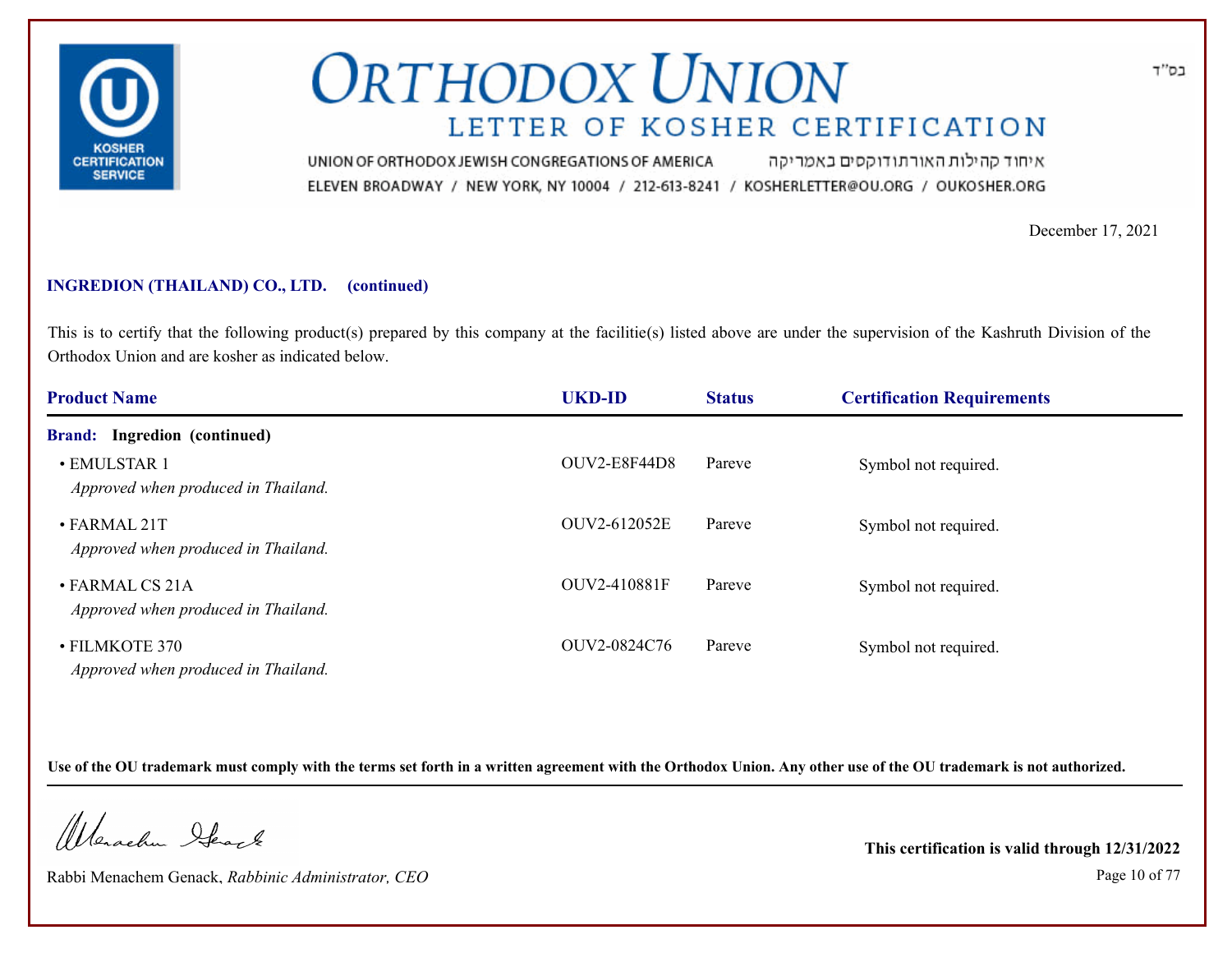

איחוד קהילות האורתודוקסים באמריקה UNION OF ORTHODOX JEWISH CONGREGATIONS OF AMERICA ELEVEN BROADWAY / NEW YORK, NY 10004 / 212-613-8241 / KOSHERLETTER@OU.ORG / OUKOSHER.ORG

December 17, 2021

#### **INGREDION (THAILAND) CO., LTD. (continued)**

This is to certify that the following product(s) prepared by this company at the facilitie(s) listed above are under the supervision of the Kashruth Division of the Orthodox Union and are kosher as indicated below.

| <b>Product Name</b>                                                       | <b>UKD-ID</b>  | <b>Status</b> | <b>Certification Requirements</b> |  |
|---------------------------------------------------------------------------|----------------|---------------|-----------------------------------|--|
| <b>Brand:</b> Ingredion (continued)                                       |                |               |                                   |  |
| • FLOJEL 60<br>Approved when produced in Thailand.                        | OUV2-FB17994   | Pareve        | Symbol not required.              |  |
| $\cdot$ FLOJEL 65<br>Approved when produced in Thailand.                  | $OUV2-041C7AC$ | Pareve        | Symbol not required.              |  |
| $\cdot$ FLO-MAX $\otimes$ 8<br>Approved when produced in Thailand.        | $OUV2-DA90D06$ | Pareve        | Symbol not required.              |  |
| $\cdot$ FLO-MAX $\otimes$ 8 (BLEND)<br>Approved when produced in Thailand | OUV2-CC04481   | Pareve        | Symbol not required.              |  |

**Use of the OU trademark must comply with the terms set forth in a written agreement with the Orthodox Union. Any other use of the OU trademark is not authorized.**

Werschn Stack

Rabbi Menachem Genack, *Rabbinic Administrator, CEO* Page 11 of 77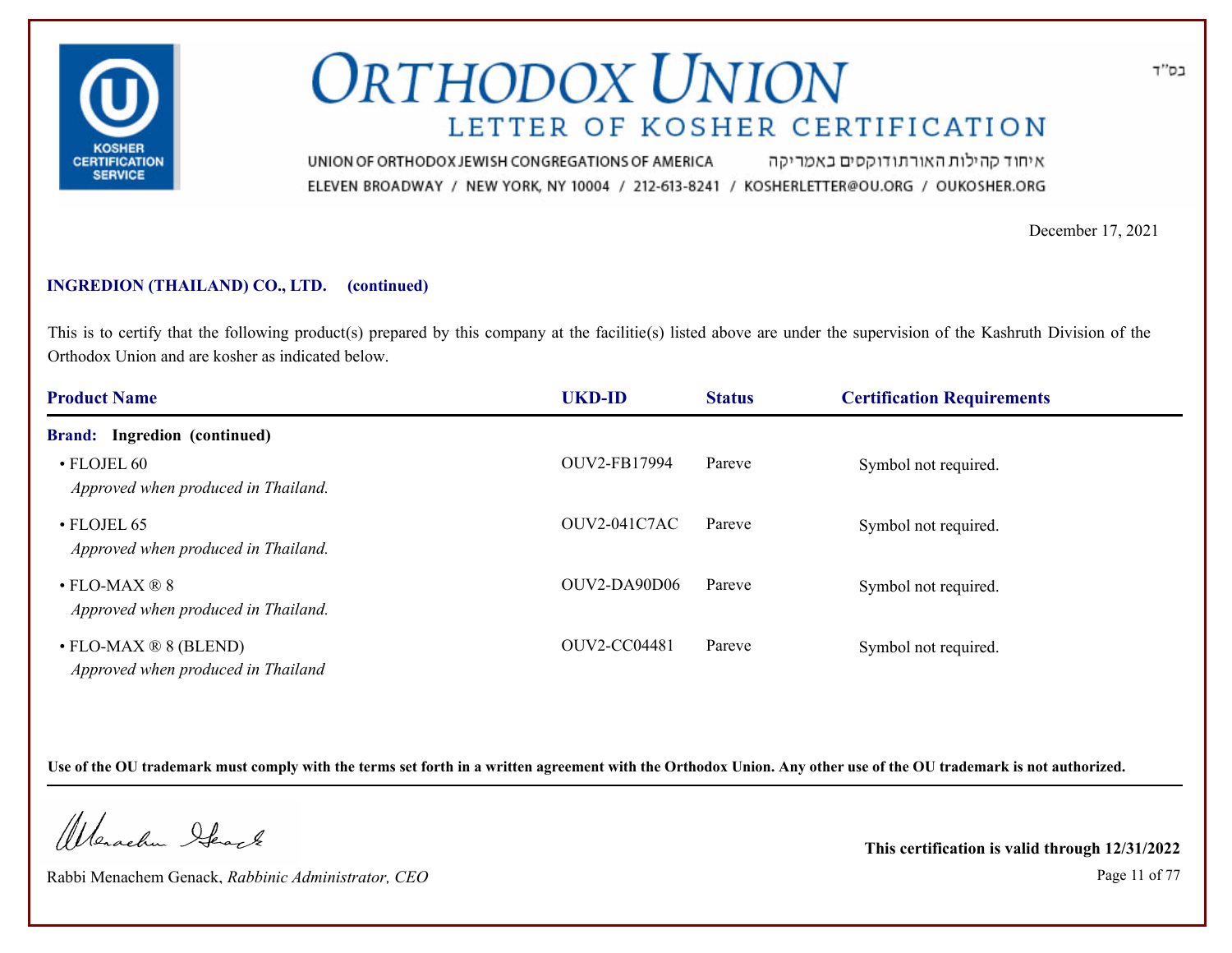

איחוד קהילות האורתודוקסים באמריקה UNION OF ORTHODOX JEWISH CONGREGATIONS OF AMERICA ELEVEN BROADWAY / NEW YORK, NY 10004 / 212-613-8241 / KOSHERLETTER@OU.ORG / OUKOSHER.ORG

December 17, 2021

#### **INGREDION (THAILAND) CO., LTD. (continued)**

This is to certify that the following product(s) prepared by this company at the facilitie(s) listed above are under the supervision of the Kashruth Division of the Orthodox Union and are kosher as indicated below.

| <b>Product Name</b>                                                     | <b>UKD-ID</b>       | <b>Status</b> | <b>Certification Requirements</b> |  |
|-------------------------------------------------------------------------|---------------------|---------------|-----------------------------------|--|
| <b>Brand:</b> Ingredion (continued)                                     |                     |               |                                   |  |
| $\cdot$ FLO-MAX $\circledR$ 8 SC<br>Approved when produced in Thailand. | <b>OUV2-87EC146</b> | Pareve        | Symbol not required.              |  |
| $\bullet$ FLO-MAX ® K<br>Approved when produced in Thailand             | OUV2-7290710        | Pareve        | Symbol not required.              |  |
| $\cdot$ FLO-MAX 2115<br>Approved when produced in Thailand.             | <b>OUV2-70A583F</b> | Pareve        | Symbol not required.              |  |
| $\cdot$ FOOD STARCH S (T)<br>Approved when produced in Thailand.        | OUV2-1DEBFB8        | Pareve        | Symbol not required.              |  |

**Use of the OU trademark must comply with the terms set forth in a written agreement with the Orthodox Union. Any other use of the OU trademark is not authorized.**

Werschn Stack

Rabbi Menachem Genack, *Rabbinic Administrator, CEO* Page 12 of 77

**This certification is valid through 12/31/2022**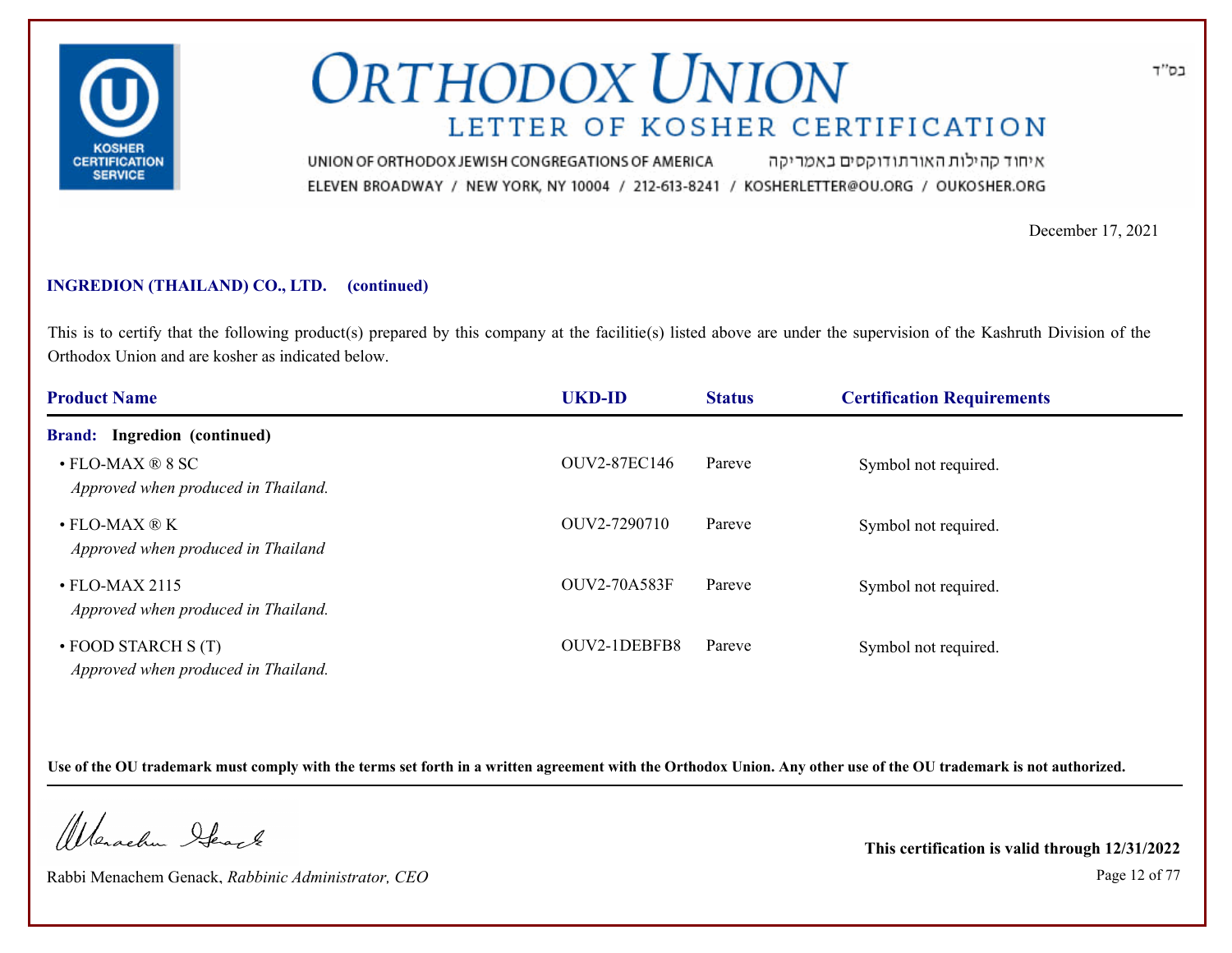

איחוד קהילות האורתודוקסים באמריקה UNION OF ORTHODOX JEWISH CONGREGATIONS OF AMERICA ELEVEN BROADWAY / NEW YORK, NY 10004 / 212-613-8241 / KOSHERLETTER@OU.ORG / OUKOSHER.ORG

December 17, 2021

#### **INGREDION (THAILAND) CO., LTD. (continued)**

This is to certify that the following product(s) prepared by this company at the facilitie(s) listed above are under the supervision of the Kashruth Division of the Orthodox Union and are kosher as indicated below.

| <b>Product Name</b>                                      | <b>UKD-ID</b>  | <b>Status</b> | <b>Certification Requirements</b> |  |
|----------------------------------------------------------|----------------|---------------|-----------------------------------|--|
| Ingredion (continued)<br><b>Brand:</b>                   |                |               |                                   |  |
| • FOODSTARCH TR<br>Approved when produced in Thailand.   | OUV2-B67CA0A   | Pareve        | Symbol not required.              |  |
| • FOODSTARCH W<br>Approved when produced in Thailand.    | $OUV2-0A4BD16$ | Pareve        | Symbol not required.              |  |
| $\bullet$ FRIGEX W<br>Approved When Produced In Thailand | OUV2-25A7413   | Pareve        | Symbol not required.              |  |
| $\cdot$ H-50<br>Approved when produced in Thailand.      | OUV2-F56DAEE   | Pareve        | Symbol not required.              |  |

**Use of the OU trademark must comply with the terms set forth in a written agreement with the Orthodox Union. Any other use of the OU trademark is not authorized.**

Werschn Stack

Rabbi Menachem Genack, *Rabbinic Administrator, CEO* Page 13 of 77

**This certification is valid through 12/31/2022**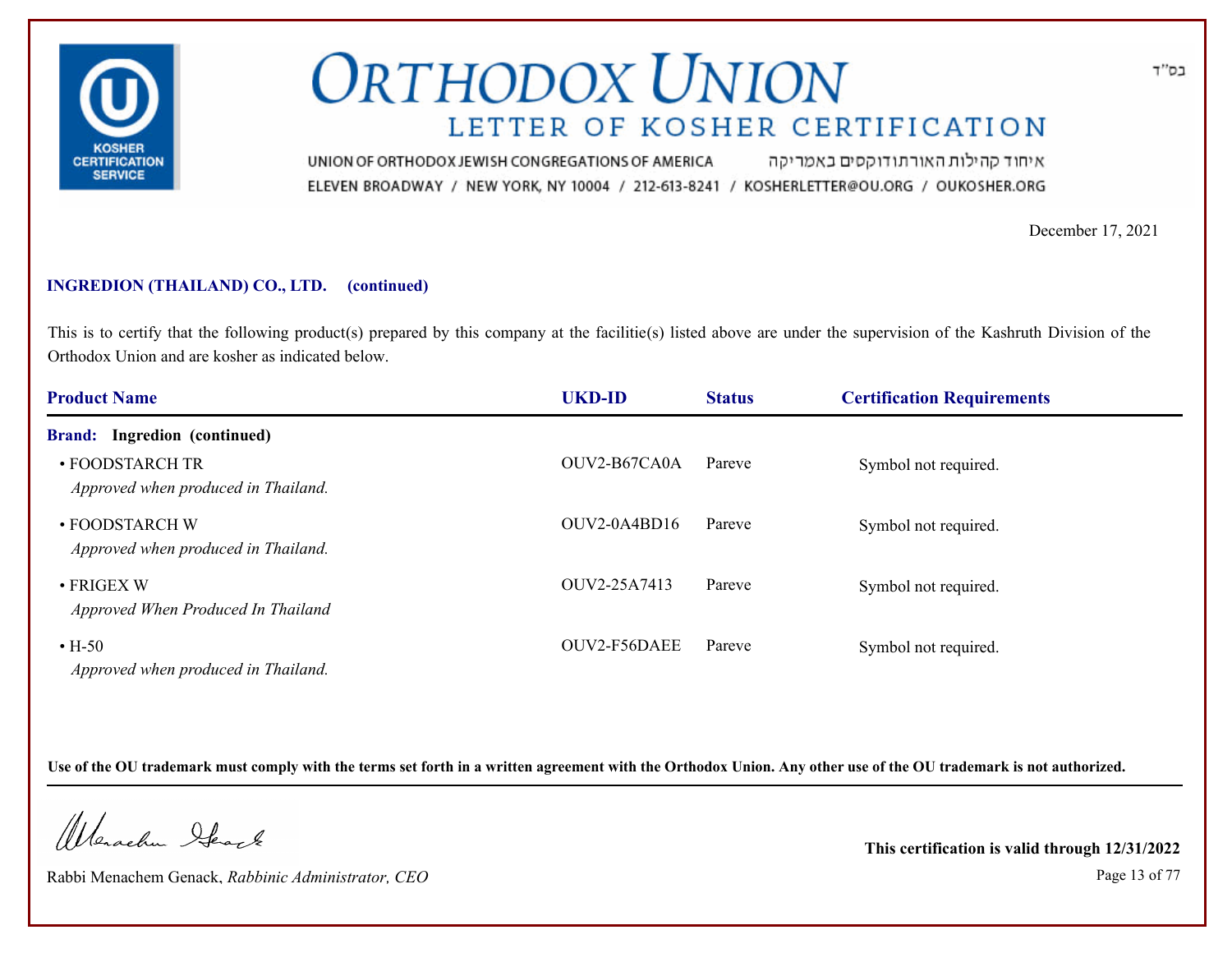

איחוד קהילות האורתודוקסים באמריקה UNION OF ORTHODOX JEWISH CONGREGATIONS OF AMERICA ELEVEN BROADWAY / NEW YORK, NY 10004 / 212-613-8241 / KOSHERLETTER@OU.ORG / OUKOSHER.ORG

December 17, 2021

#### **INGREDION (THAILAND) CO., LTD. (continued)**

This is to certify that the following product(s) prepared by this company at the facilitie(s) listed above are under the supervision of the Kashruth Division of the Orthodox Union and are kosher as indicated below.

| <b>Product Name</b>                                             | <b>UKD-ID</b> | <b>Status</b> | <b>Certification Requirements</b> |  |
|-----------------------------------------------------------------|---------------|---------------|-----------------------------------|--|
| <b>Brand:</b> Ingredion (continued)                             |               |               |                                   |  |
| $\cdot$ H-50 BN<br>Approved when produced in Thailand           | OUV2-899D5C7  | Pareve        | Symbol not required.              |  |
| $\cdot$ H-5O K<br>Approved when produced in Thailand            | OUV2-B5147B0  | Pareve        | Symbol not required.              |  |
| $\cdot$ HIDSCAT 08<br><b>Product Of Thailand</b>                | OUV2-5777359  | Pareve        | Symbol not required.              |  |
| $\cdot$ HI-MAIZE(TM) 260N<br>Approved when produced in Thailand | OUV2-34D9517  | Pareve        | Symbol not required.              |  |

**Use of the OU trademark must comply with the terms set forth in a written agreement with the Orthodox Union. Any other use of the OU trademark is not authorized.**

Werschn Stack

Rabbi Menachem Genack, *Rabbinic Administrator, CEO* Page 14 of 77

**This certification is valid through 12/31/2022**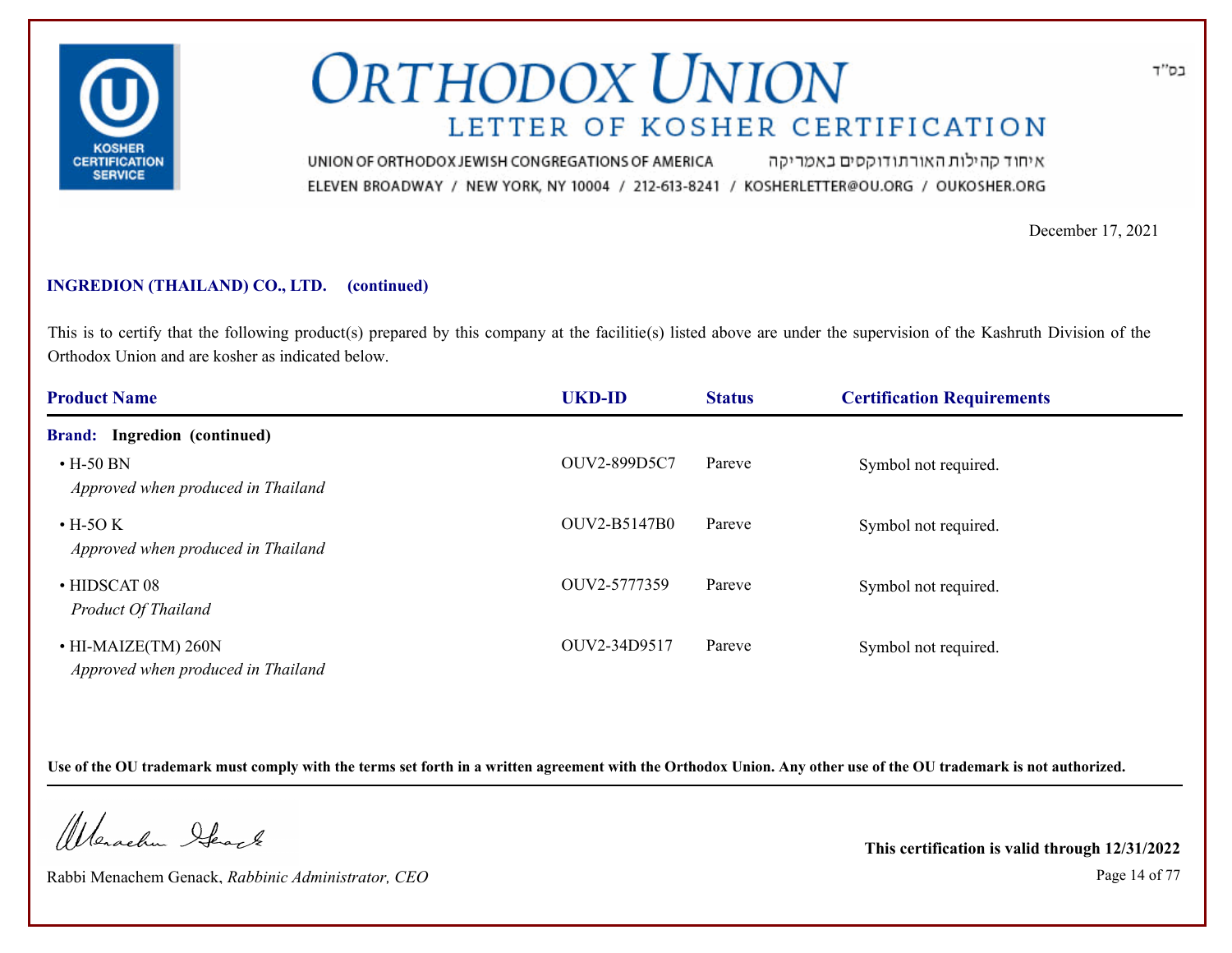

איחוד קהילות האורתודוקסים באמריקה UNION OF ORTHODOX JEWISH CONGREGATIONS OF AMERICA ELEVEN BROADWAY / NEW YORK, NY 10004 / 212-613-8241 / KOSHERLETTER@OU.ORG / OUKOSHER.ORG

December 17, 2021

### **INGREDION (THAILAND) CO., LTD. (continued)**

This is to certify that the following product(s) prepared by this company at the facilitie(s) listed above are under the supervision of the Kashruth Division of the Orthodox Union and are kosher as indicated below.

| <b>Product Name</b>                                            | <b>UKD-ID</b>       | <b>Status</b> | <b>Certification Requirements</b> |  |
|----------------------------------------------------------------|---------------------|---------------|-----------------------------------|--|
| <b>Brand:</b> Ingredion (continued)                            |                     |               |                                   |  |
| • HOMECRAFT CREATE 835<br>Approved when produced in Thailand.  | OUV2-3F8D805        | Pareve        | Symbol not required.              |  |
| • HOMECRAFT CREATE 865<br>Approved when produced in Thailand.  | <b>OUV2-CB68732</b> | Pareve        | Symbol not required.              |  |
| • HOMECRAFT® Express 390<br>Approved when produced in Thailand | OUV2-4E9CD92        | Pareve        | Symbol not required.              |  |
| $\cdot$ IF 131<br>Approved when produced in Thailand.          | OUV2-F40E5FD        | Pareve        | Symbol not required.              |  |

**Use of the OU trademark must comply with the terms set forth in a written agreement with the Orthodox Union. Any other use of the OU trademark is not authorized.**

Werschn Stack

Rabbi Menachem Genack, *Rabbinic Administrator, CEO* Page 15 of 77

**This certification is valid through 12/31/2022**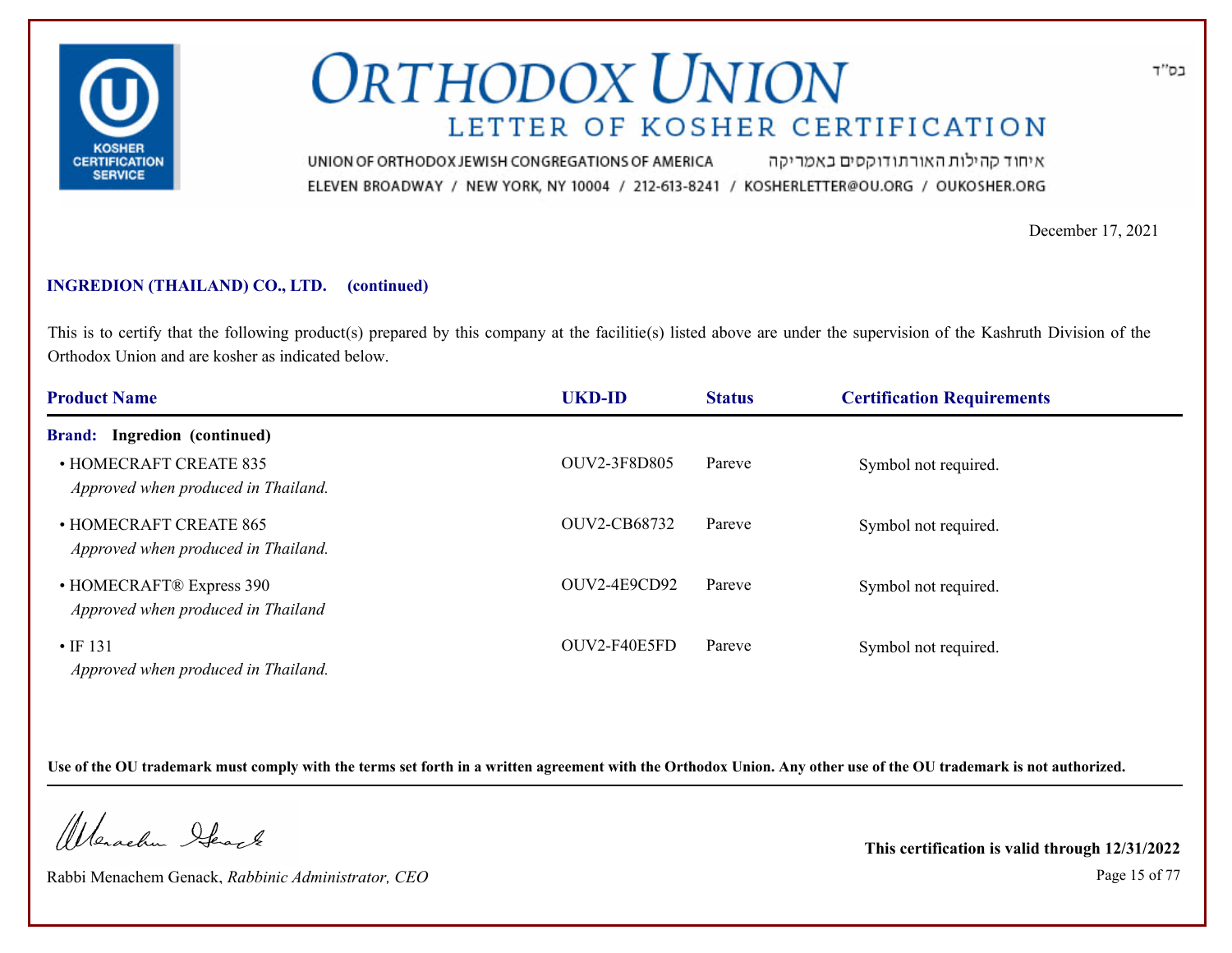

איחוד קהילות האורתודוקסים באמריקה UNION OF ORTHODOX JEWISH CONGREGATIONS OF AMERICA ELEVEN BROADWAY / NEW YORK, NY 10004 / 212-613-8241 / KOSHERLETTER@OU.ORG / OUKOSHER.ORG

December 17, 2021

### **INGREDION (THAILAND) CO., LTD. (continued)**

This is to certify that the following product(s) prepared by this company at the facilitie(s) listed above are under the supervision of the Kashruth Division of the Orthodox Union and are kosher as indicated below.

| <b>Product Name</b>                                        | <b>UKD-ID</b>       | <b>Status</b> | <b>Certification Requirements</b> |  |
|------------------------------------------------------------|---------------------|---------------|-----------------------------------|--|
| <b>Brand:</b> Ingredion (continued)                        |                     |               |                                   |  |
| $\cdot$ IF 131 T<br>Approved when produced in Thailand.    | <b>OUV2-287E6D4</b> | Pareve        | Symbol not required.              |  |
| $\cdot$ IF 131K<br>Approved when produced in Thailand.     | OUV2-0E77551        | Pareve        | Symbol not required.              |  |
| $\cdot$ IF 909<br>Approved when produced in Thailand.      | OUV2-E4677FD        | Pareve        | Symbol not required.              |  |
| • INSTANT PURE-FLO ®<br>Approved when produced in Thailand | OUV2-3E466A7        | Pareve        | Symbol not required.              |  |

**Use of the OU trademark must comply with the terms set forth in a written agreement with the Orthodox Union. Any other use of the OU trademark is not authorized.**

Werschn Stack

Rabbi Menachem Genack, *Rabbinic Administrator, CEO* Page 16 of 77

**This certification is valid through 12/31/2022**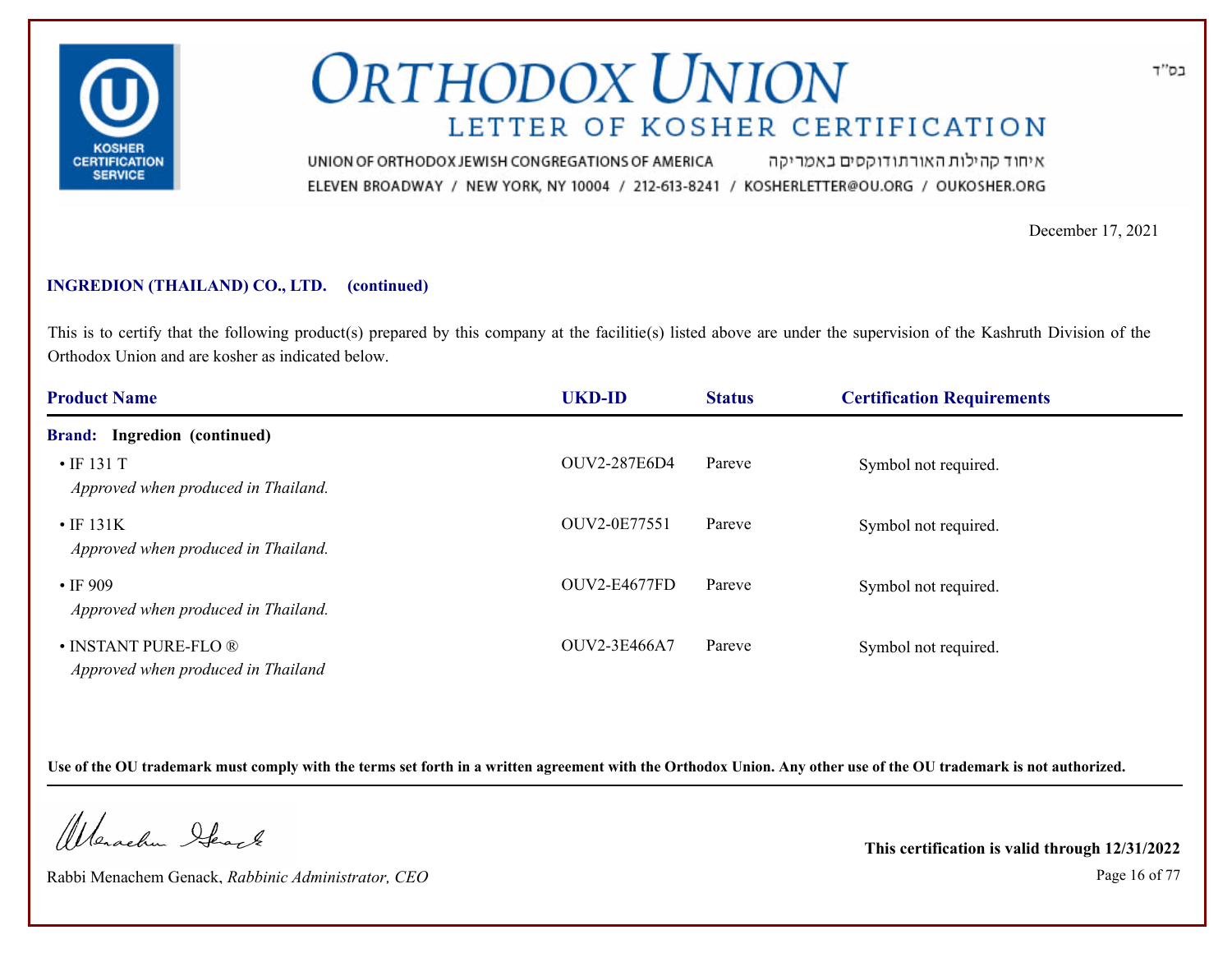

איחוד קהילות האורתודוקסים באמריקה UNION OF ORTHODOX JEWISH CONGREGATIONS OF AMERICA ELEVEN BROADWAY / NEW YORK, NY 10004 / 212-613-8241 / KOSHERLETTER@OU.ORG / OUKOSHER.ORG

December 17, 2021

### **INGREDION (THAILAND) CO., LTD. (continued)**

This is to certify that the following product(s) prepared by this company at the facilitie(s) listed above are under the supervision of the Kashruth Division of the Orthodox Union and are kosher as indicated below.

| <b>Product Name</b>                                                   | <b>UKD-ID</b> | <b>Status</b> | <b>Certification Requirements</b> |  |
|-----------------------------------------------------------------------|---------------|---------------|-----------------------------------|--|
| <b>Brand:</b> Ingredion (continued)                                   |               |               |                                   |  |
| • INSTANT PURE-FLO® F<br>Approved when produced in Thailand.          | OUV2-D76FC5F  | Pareve        | Symbol not required.              |  |
| $\bullet$ INSTANT TEXTAID $@A$<br>Approved when produced in Thailand. | OUV2-F1A8E5A  | Pareve        | Symbol not required.              |  |
| $\cdot$ KMU-2<br>Approved when produced in Thailand                   | OUV2-1241B77  | Pareve        | Symbol not required.              |  |
| $\cdot$ KS-1<br>Approved When Produced In Thailand                    | OUV2-3FEDD1E  | Pareve        | Symbol not required.              |  |

**Use of the OU trademark must comply with the terms set forth in a written agreement with the Orthodox Union. Any other use of the OU trademark is not authorized.**

Werschn Stack

Rabbi Menachem Genack, *Rabbinic Administrator, CEO* Page 17 of 77

**This certification is valid through 12/31/2022**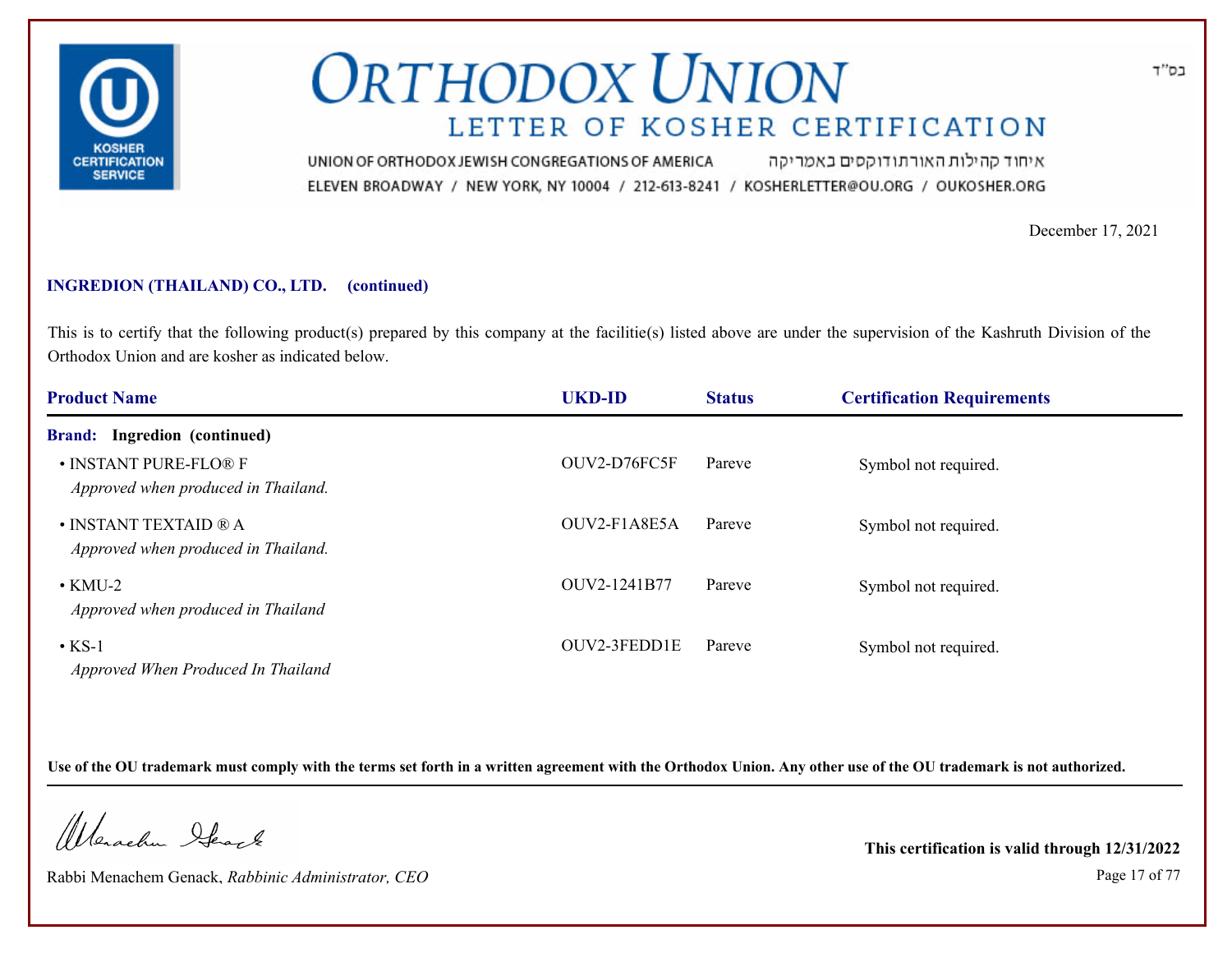

איחוד קהילות האורתודוקסים באמריקה UNION OF ORTHODOX JEWISH CONGREGATIONS OF AMERICA ELEVEN BROADWAY / NEW YORK, NY 10004 / 212-613-8241 / KOSHERLETTER@OU.ORG / OUKOSHER.ORG

December 17, 2021

#### **INGREDION (THAILAND) CO., LTD. (continued)**

This is to certify that the following product(s) prepared by this company at the facilitie(s) listed above are under the supervision of the Kashruth Division of the Orthodox Union and are kosher as indicated below.

| <b>Product Name</b>                                                 | <b>UKD-ID</b>       | <b>Status</b> | <b>Certification Requirements</b> |  |
|---------------------------------------------------------------------|---------------------|---------------|-----------------------------------|--|
| Ingredion (continued)<br><b>Brand:</b>                              |                     |               |                                   |  |
| $\cdot$ KS-2<br>Approved when produced in Thailand.                 | <b>OUV2-F47602E</b> | Pareve        | Symbol not required.              |  |
| • LOW MOISTURE TAPIOCA STARCH<br>Approved when produced in Thailand | OUV2-FB56D8D        | Pareve        | Symbol not required.              |  |
| $\bullet$ MAT 1<br>Approved when produced in Thailand.              | <b>OUV2-29B47CB</b> | Pareve        | Symbol not required.              |  |
| $\cdot$ MAT 2<br>Approved when produced in Thailand.                | OUV2-FF5D47F        | Pareve        | Symbol not required.              |  |

**Use of the OU trademark must comply with the terms set forth in a written agreement with the Orthodox Union. Any other use of the OU trademark is not authorized.**

Werschn Stack

Rabbi Menachem Genack, *Rabbinic Administrator, CEO* Page 18 of 77

**This certification is valid through 12/31/2022**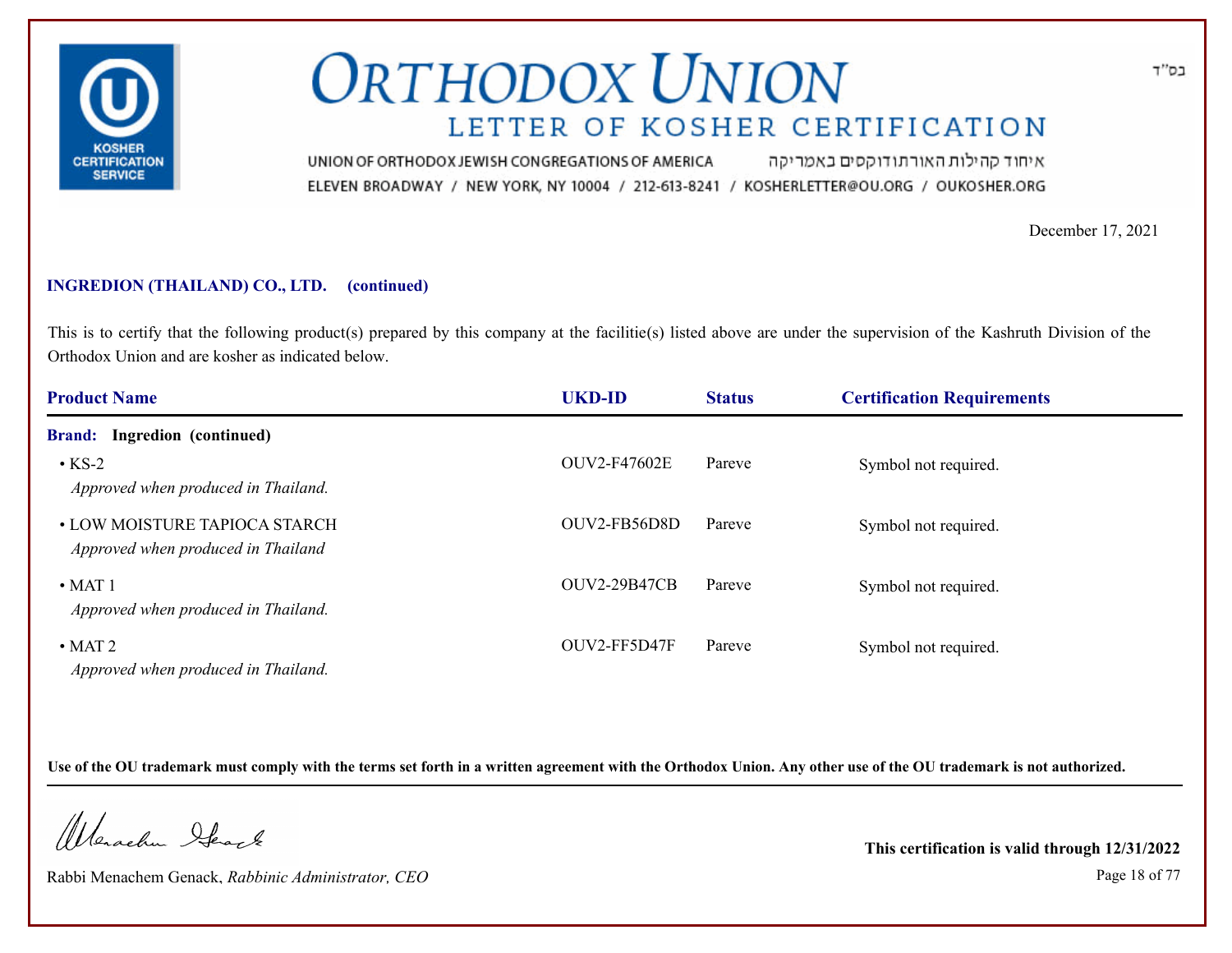

איחוד קהילות האורתודוקסים באמריקה UNION OF ORTHODOX JEWISH CONGREGATIONS OF AMERICA ELEVEN BROADWAY / NEW YORK, NY 10004 / 212-613-8241 / KOSHERLETTER@OU.ORG / OUKOSHER.ORG

December 17, 2021

### **INGREDION (THAILAND) CO., LTD. (continued)**

This is to certify that the following product(s) prepared by this company at the facilitie(s) listed above are under the supervision of the Kashruth Division of the Orthodox Union and are kosher as indicated below.

| <b>Product Name</b>                                           | <b>UKD-ID</b>       | <b>Status</b> | <b>Certification Requirements</b> |  |
|---------------------------------------------------------------|---------------------|---------------|-----------------------------------|--|
| Ingredion (continued)<br><b>Brand:</b>                        |                     |               |                                   |  |
| $\cdot$ MAT 3<br>Approved when produced in Thailand.          | <b>OUV2-7229C0A</b> | Pareve        | Symbol not required.              |  |
| $\bullet$ MAT 49HPO<br>Approved when produced in Thailand.    | OUV2-317655A        | Pareve        | Symbol not required.              |  |
| • MATSUTANI KINMOKUSEI<br>Approved when produced in Thailand. | <b>OUV2-009ED7B</b> | Pareve        | Symbol not required.              |  |
| • MATSUTANI SAKURA<br>Approved when produce in Thailand.      | OUV2-F3E3D87        | Pareve        | Symbol not required.              |  |

**Use of the OU trademark must comply with the terms set forth in a written agreement with the Orthodox Union. Any other use of the OU trademark is not authorized.**

Werschn Stack

Rabbi Menachem Genack, *Rabbinic Administrator, CEO* Page 19 of 77

**This certification is valid through 12/31/2022**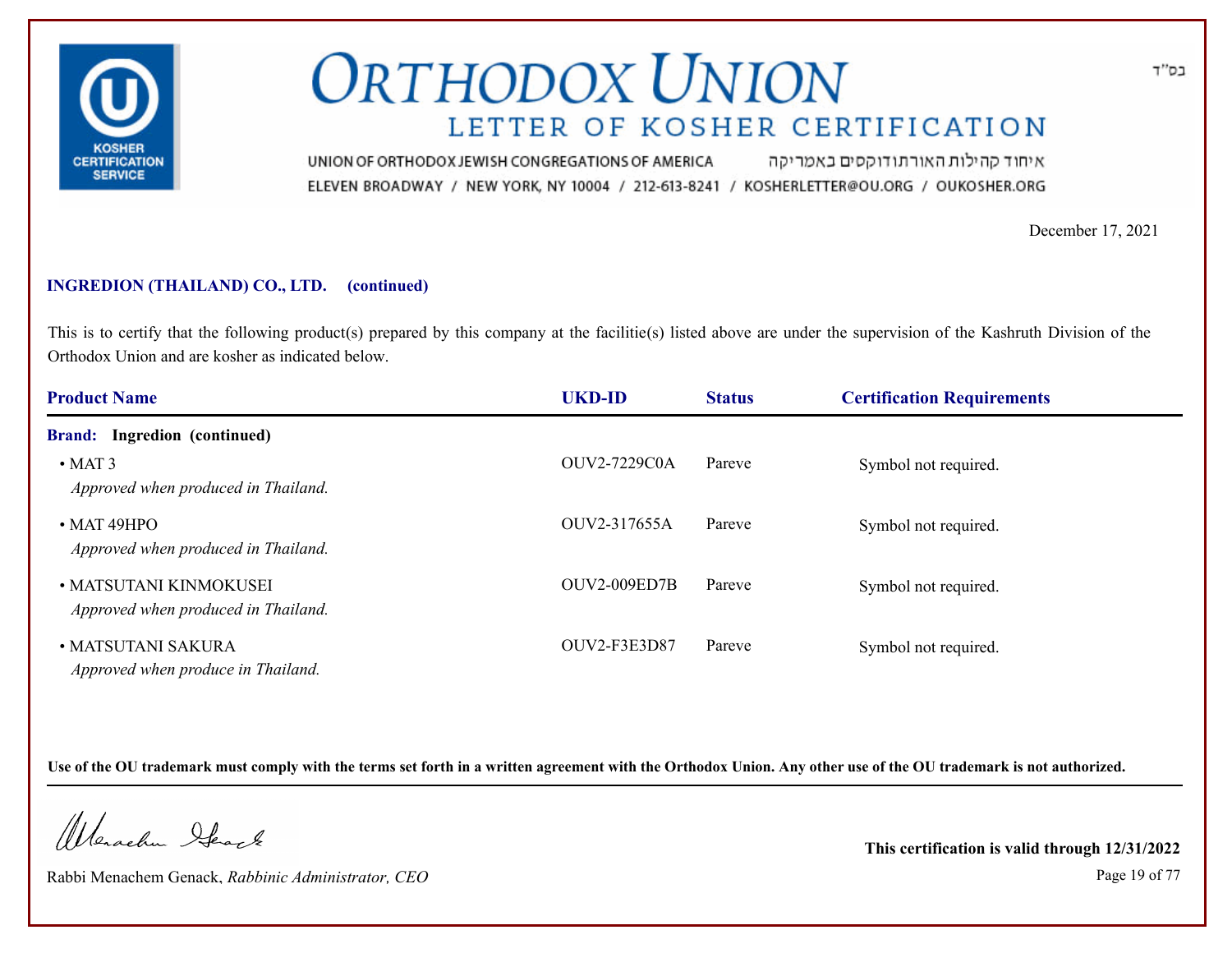

איחוד קהילות האורתודוקסים באמריקה UNION OF ORTHODOX JEWISH CONGREGATIONS OF AMERICA ELEVEN BROADWAY / NEW YORK, NY 10004 / 212-613-8241 / KOSHERLETTER@OU.ORG / OUKOSHER.ORG

December 17, 2021

#### **INGREDION (THAILAND) CO., LTD. (continued)**

This is to certify that the following product(s) prepared by this company at the facilitie(s) listed above are under the supervision of the Kashruth Division of the Orthodox Union and are kosher as indicated below.

| <b>Product Name</b>                                           | <b>UKD-ID</b>       | <b>Status</b> | <b>Certification Requirements</b> |  |
|---------------------------------------------------------------|---------------------|---------------|-----------------------------------|--|
| <b>Brand:</b> Ingredion (continued)                           |                     |               |                                   |  |
| • MATSUTANI Satsuki 2<br>Approved when produced in Thailand.  | <b>OUV2-2DF2B05</b> | Pareve        | Symbol not required.              |  |
| • MATSUTANI YK-2<br>Approved when produced in Thailand.       | <b>OUV2-563E4BB</b> | Pareve        | Symbol not required.              |  |
| $\bullet$ MAZACA 3544X<br>Approved when produced in Thailand. | OUV2-DFF42BF        | Pareve        | Symbol not required.              |  |
| $\bullet$ Melojel(TH)<br>Certified when produced in Thailand  | OUV2-3CA9EDA        | Pareve        | Symbol not required.              |  |

**Use of the OU trademark must comply with the terms set forth in a written agreement with the Orthodox Union. Any other use of the OU trademark is not authorized.**

Werschn Stack

Rabbi Menachem Genack, *Rabbinic Administrator, CEO* Page 20 of 77

**This certification is valid through 12/31/2022**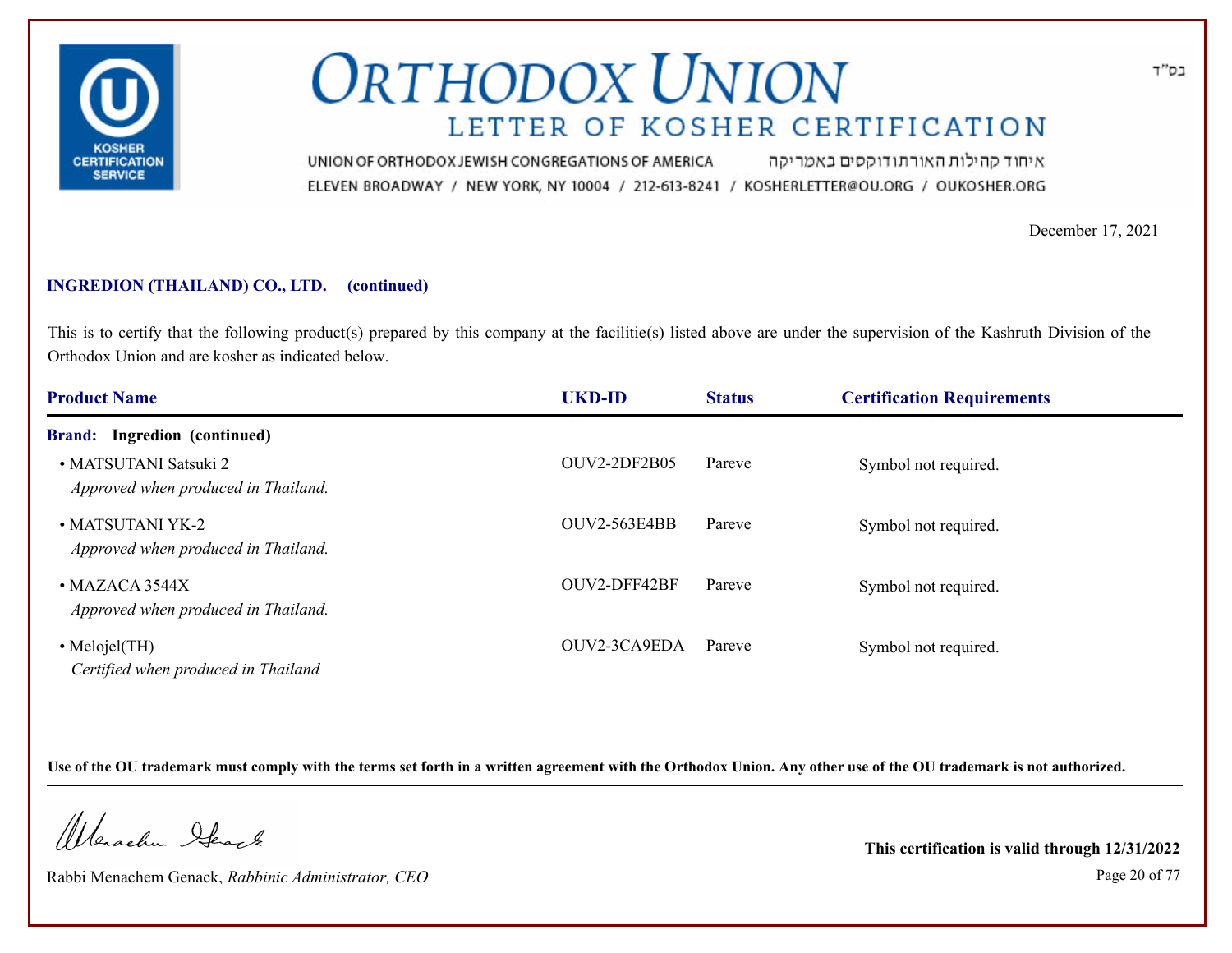

איחוד קהילות האורתודוקסים באמריקה UNION OF ORTHODOX JEWISH CONGREGATIONS OF AMERICA ELEVEN BROADWAY / NEW YORK, NY 10004 / 212-613-8241 / KOSHERLETTER@OU.ORG / OUKOSHER.ORG

December 17, 2021

#### **INGREDION (THAILAND) CO., LTD. (continued)**

This is to certify that the following product(s) prepared by this company at the facilitie(s) listed above are under the supervision of the Kashruth Division of the Orthodox Union and are kosher as indicated below.

| <b>Product Name</b>                                                                          | <b>UKD-ID</b>       | <b>Status</b> | <b>Certification Requirements</b>                                  |
|----------------------------------------------------------------------------------------------|---------------------|---------------|--------------------------------------------------------------------|
| <b>Brand:</b> Ingredion (continued)                                                          |                     |               |                                                                    |
| $\cdot$ N Creamer 221 KP<br>Approved as Kosher for Passover only with approved batch numbers | OUW2-F9E5716        | Pareve        | Symbol not required. Certified for Passover<br>and year-round use. |
| $\bullet$ NATIONAL 0280<br>Approved when produced in Thailand.                               | <b>OUV2-332E5AB</b> | Pareve        | Symbol not required.                                               |
| $\bullet$ NATIONAL 104<br>Approved when produced in Thailand.                                | OUV2-F91C1BC        | Pareve        | Symbol not required.                                               |
| • National 107<br>Approved when produced in Thailand.                                        | OUV2-ECAC642        | Pareve        | Symbol not required.                                               |

**Use of the OU trademark must comply with the terms set forth in a written agreement with the Orthodox Union. Any other use of the OU trademark is not authorized.**

Werschn Stack

Rabbi Menachem Genack, *Rabbinic Administrator, CEO* Page 21 of 77

**This certification is valid through 12/31/2022**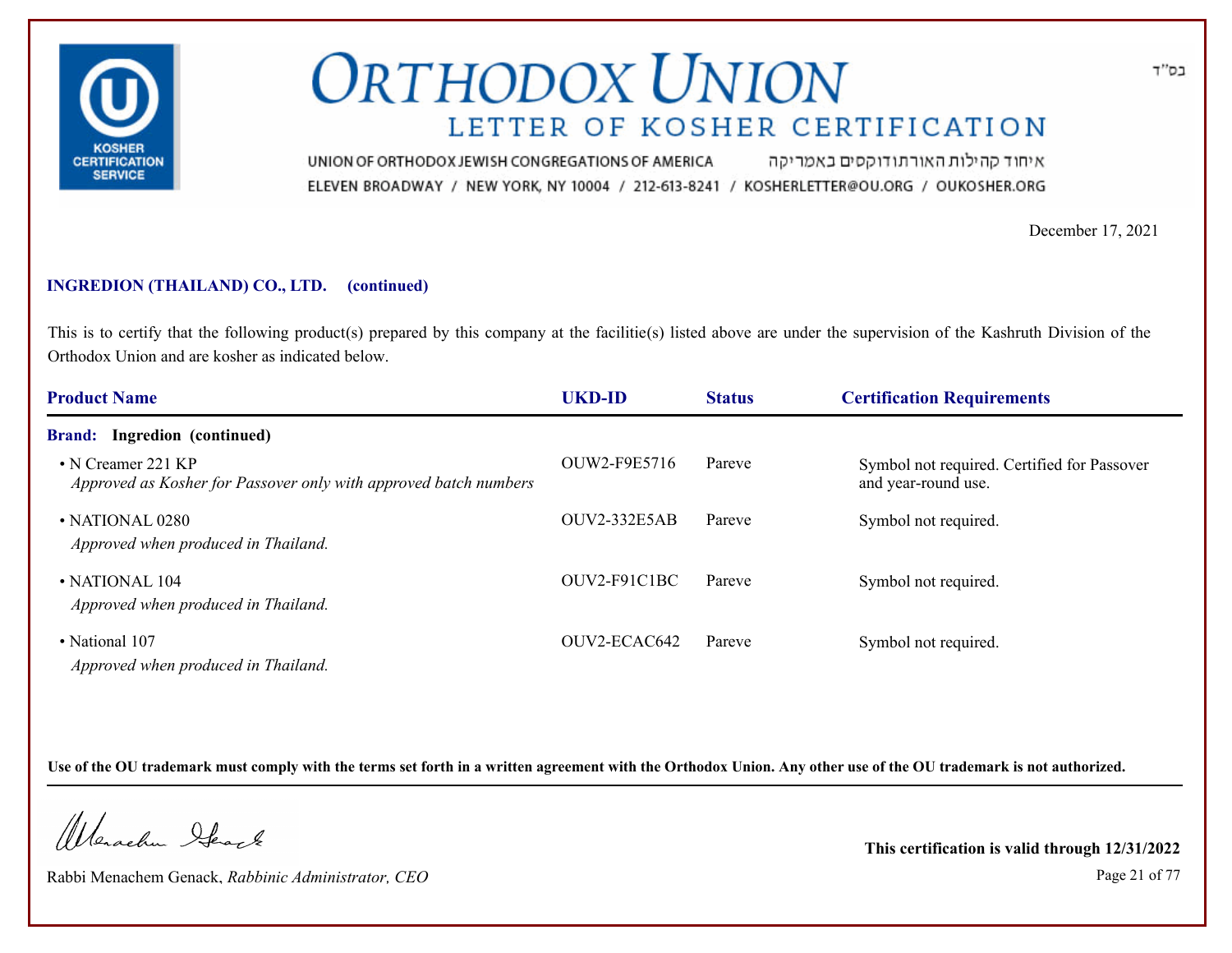

איחוד קהילות האורתודוקסים באמריקה UNION OF ORTHODOX JEWISH CONGREGATIONS OF AMERICA ELEVEN BROADWAY / NEW YORK, NY 10004 / 212-613-8241 / KOSHERLETTER@OU.ORG / OUKOSHER.ORG

December 17, 2021

#### **INGREDION (THAILAND) CO., LTD. (continued)**

This is to certify that the following product(s) prepared by this company at the facilitie(s) listed above are under the supervision of the Kashruth Division of the Orthodox Union and are kosher as indicated below.

| <b>Product Name</b>                                        | <b>UKD-ID</b>       | <b>Status</b> | <b>Certification Requirements</b> |  |
|------------------------------------------------------------|---------------------|---------------|-----------------------------------|--|
| <b>Brand:</b> Ingredion (continued)                        |                     |               |                                   |  |
| • NATIONAL 108<br>Approved when produced in Thailand.      | <b>OUV2-8AE6348</b> | Pareve        | Symbol not required.              |  |
| • NATIONAL 1333<br>Approved when produced in Thailand.     | OUV2-37DC071        | Pareve        | Symbol not required.              |  |
| $\cdot$ NATIONAL 138<br>Approved when produced in Thailand | OUV2-C12BD52        | Pareve        | Symbol not required.              |  |
| • NATIONAL 1457<br>Approved when produced in Thailand      | OUV2-BD9DEF9        | Pareve        | Symbol not required.              |  |

**Use of the OU trademark must comply with the terms set forth in a written agreement with the Orthodox Union. Any other use of the OU trademark is not authorized.**

Werschn Stack

Rabbi Menachem Genack, *Rabbinic Administrator, CEO* Page 22 of 77

**This certification is valid through 12/31/2022**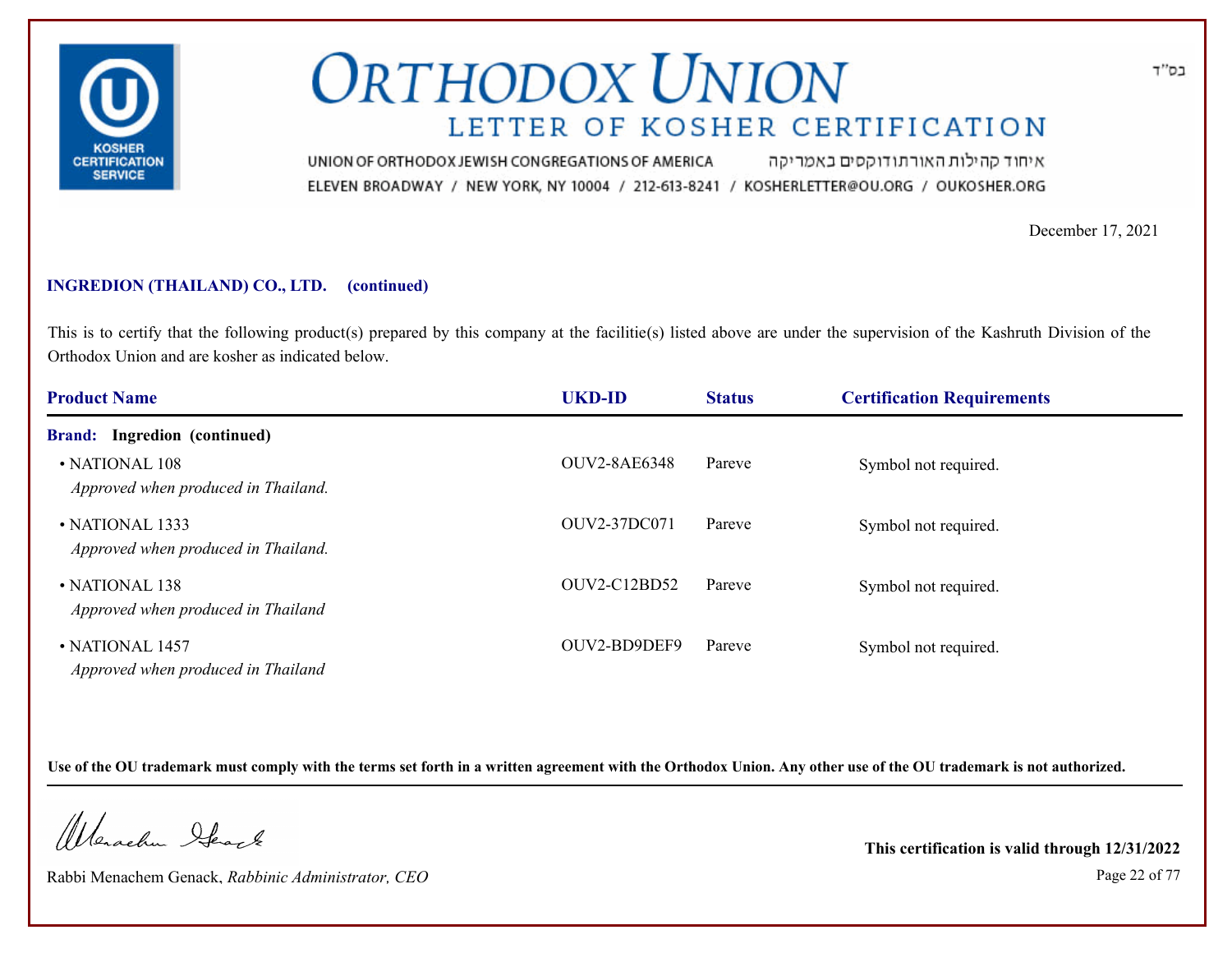

איחוד קהילות האורתודוקסים באמריקה UNION OF ORTHODOX JEWISH CONGREGATIONS OF AMERICA ELEVEN BROADWAY / NEW YORK, NY 10004 / 212-613-8241 / KOSHERLETTER@OU.ORG / OUKOSHER.ORG

December 17, 2021

#### **INGREDION (THAILAND) CO., LTD. (continued)**

This is to certify that the following product(s) prepared by this company at the facilitie(s) listed above are under the supervision of the Kashruth Division of the Orthodox Union and are kosher as indicated below.

| <b>Product Name</b>                                      | <b>UKD-ID</b>       | <b>Status</b> | <b>Certification Requirements</b> |  |
|----------------------------------------------------------|---------------------|---------------|-----------------------------------|--|
| <b>Brand:</b> Ingredion (continued)                      |                     |               |                                   |  |
| • National 1658<br>Approved when produced in Thailand    | <b>OUV2-935FBA7</b> | Pareve        | Symbol not required.              |  |
| • NATIONAL 208<br>Approved when produced in Thailand.    | OUV2-1ECCE0F        | Pareve        | Symbol not required.              |  |
| • NATIONAL 2458<br>Approved when produced in Thailand.   | <b>OUV2-E2882E5</b> | Pareve        | Symbol not required.              |  |
| • NATIONAL 298 FG<br>Approved when produced in Thailand. | OUV2-2652A42        | Pareve        | Symbol not required.              |  |

**Use of the OU trademark must comply with the terms set forth in a written agreement with the Orthodox Union. Any other use of the OU trademark is not authorized.**

Werschn Stack

Rabbi Menachem Genack, *Rabbinic Administrator, CEO* Page 23 of 77

**This certification is valid through 12/31/2022**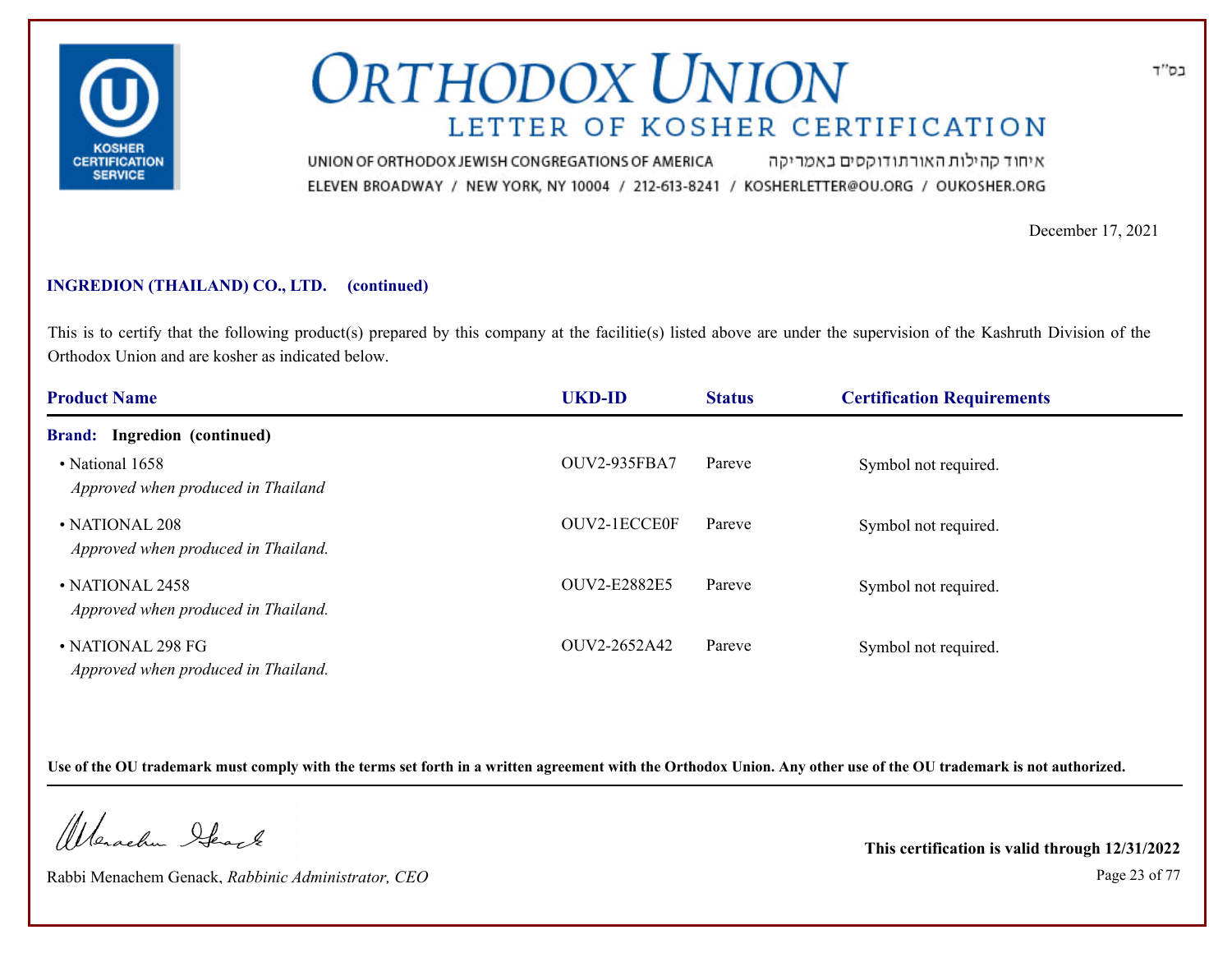

איחוד קהילות האורתודוקסים באמריקה UNION OF ORTHODOX JEWISH CONGREGATIONS OF AMERICA ELEVEN BROADWAY / NEW YORK, NY 10004 / 212-613-8241 / KOSHERLETTER@OU.ORG / OUKOSHER.ORG

December 17, 2021

### **INGREDION (THAILAND) CO., LTD. (continued)**

This is to certify that the following product(s) prepared by this company at the facilitie(s) listed above are under the supervision of the Kashruth Division of the Orthodox Union and are kosher as indicated below.

| <b>Product Name</b>                                       | <b>UKD-ID</b> | <b>Status</b> | <b>Certification Requirements</b> |  |
|-----------------------------------------------------------|---------------|---------------|-----------------------------------|--|
| <b>Brand:</b> Ingredion (continued)                       |               |               |                                   |  |
| • NATIONAL 494102<br>Approved when produced in Thailand   | OUV2-4D1A3F8  | Pareve        | Symbol not required.              |  |
| • National 50-5490<br>Approved when produced in Thailand  | OUV2-7ADA1BA  | Pareve        | Symbol not required.              |  |
| • NATIONAL 50-5739<br>Approved when produced in Thailand. | OUV2-3B3026D  | Pareve        | Symbol not required.              |  |
| • NATIONAL 522185<br>Approved when produced in Thailand.  | OUV2-3F676C3  | Pareve        | Symbol not required.              |  |

**Use of the OU trademark must comply with the terms set forth in a written agreement with the Orthodox Union. Any other use of the OU trademark is not authorized.**

Werschn Stack

Rabbi Menachem Genack, *Rabbinic Administrator, CEO* Page 24 of 77

**This certification is valid through 12/31/2022**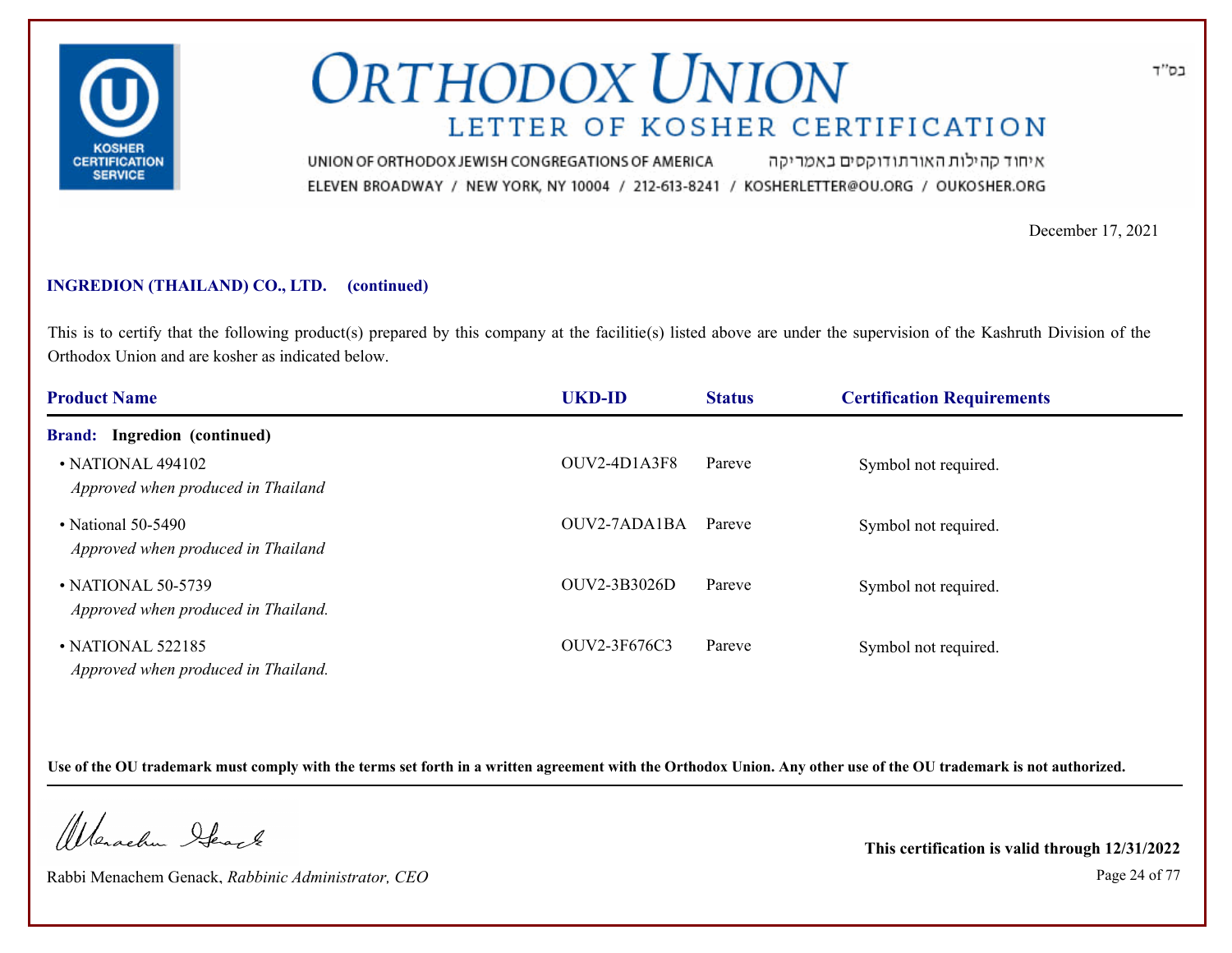

איחוד קהילות האורתודוקסים באמריקה UNION OF ORTHODOX JEWISH CONGREGATIONS OF AMERICA ELEVEN BROADWAY / NEW YORK, NY 10004 / 212-613-8241 / KOSHERLETTER@OU.ORG / OUKOSHER.ORG

December 17, 2021

### **INGREDION (THAILAND) CO., LTD. (continued)**

This is to certify that the following product(s) prepared by this company at the facilitie(s) listed above are under the supervision of the Kashruth Division of the Orthodox Union and are kosher as indicated below.

| <b>Product Name</b>                                          | <b>UKD-ID</b>       | <b>Status</b> | <b>Certification Requirements</b> |  |
|--------------------------------------------------------------|---------------------|---------------|-----------------------------------|--|
| <b>Brand:</b> Ingredion (continued)                          |                     |               |                                   |  |
| • NATIONAL 522186<br>Approved when produced in Thailand.     | <b>OUV2-8729AB4</b> | Pareve        | Symbol not required.              |  |
| • NATIONAL 522188<br>Approved When Produced In Thailand      | OUV2-F9CB09E        | Pareve        | Symbol not required.              |  |
| $\cdot$ NATIONAL 5730<br>Approved when produced in Thailand. | <b>OUV2-86347AD</b> | Pareve        | Symbol not required.              |  |
| • NATIONAL 57-8107<br>Approved when produced in Thailand.    | OUV2-34BCD06        | Pareve        | Symbol not required.              |  |

**Use of the OU trademark must comply with the terms set forth in a written agreement with the Orthodox Union. Any other use of the OU trademark is not authorized.**

Werschn Stack

Rabbi Menachem Genack, *Rabbinic Administrator, CEO* Page 25 of 77

**This certification is valid through 12/31/2022**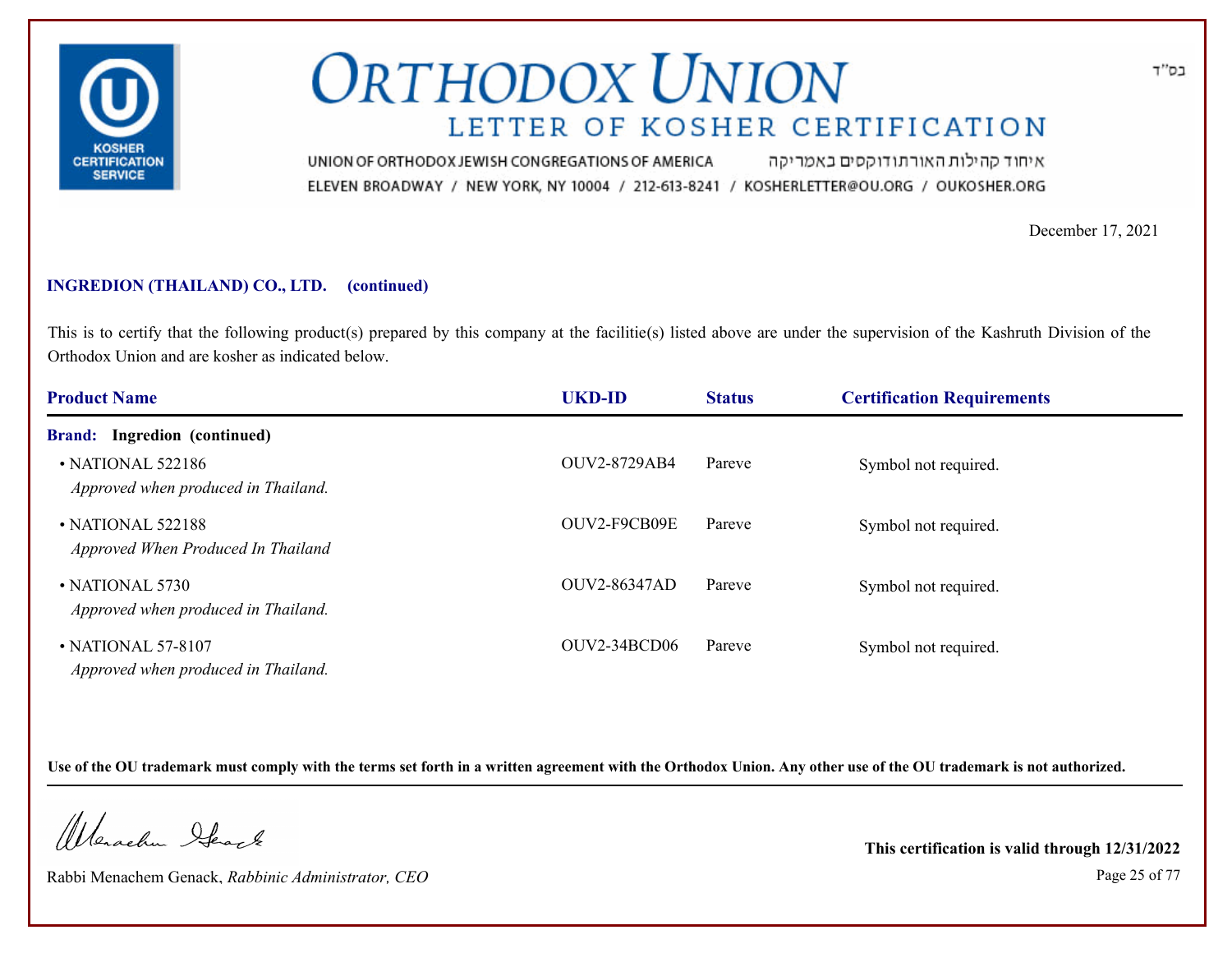

איחוד קהילות האורתודוקסים באמריקה UNION OF ORTHODOX JEWISH CONGREGATIONS OF AMERICA ELEVEN BROADWAY / NEW YORK, NY 10004 / 212-613-8241 / KOSHERLETTER@OU.ORG / OUKOSHER.ORG

December 17, 2021

### **INGREDION (THAILAND) CO., LTD. (continued)**

This is to certify that the following product(s) prepared by this company at the facilitie(s) listed above are under the supervision of the Kashruth Division of the Orthodox Union and are kosher as indicated below.

| <b>Product Name</b>                                       | <b>UKD-ID</b>       | <b>Status</b> | <b>Certification Requirements</b> |  |
|-----------------------------------------------------------|---------------------|---------------|-----------------------------------|--|
| <b>Brand:</b> Ingredion (continued)                       |                     |               |                                   |  |
| • NATIONAL 636 HV<br>Approved when produced in Thailand.  | OUV2-FE26471        | Pareve        | Symbol not required.              |  |
| • NATIONAL 687<br>Approved when produced in Thailand.     | OUV2-0EC98CB        | Pareve        | Symbol not required.              |  |
| $\cdot$ NATIONAL 7<br>Approved when produced in Thailand. | OUV2-4E434D7        | Pareve        | Symbol not required.              |  |
| • NATIONAL 75<br>Approved when produced in Thailand.      | <b>OUV2-F5E37E8</b> | Pareve        | Symbol not required.              |  |

**Use of the OU trademark must comply with the terms set forth in a written agreement with the Orthodox Union. Any other use of the OU trademark is not authorized.**

Werschn Stack

Rabbi Menachem Genack, *Rabbinic Administrator, CEO* Page 26 of 77

**This certification is valid through 12/31/2022**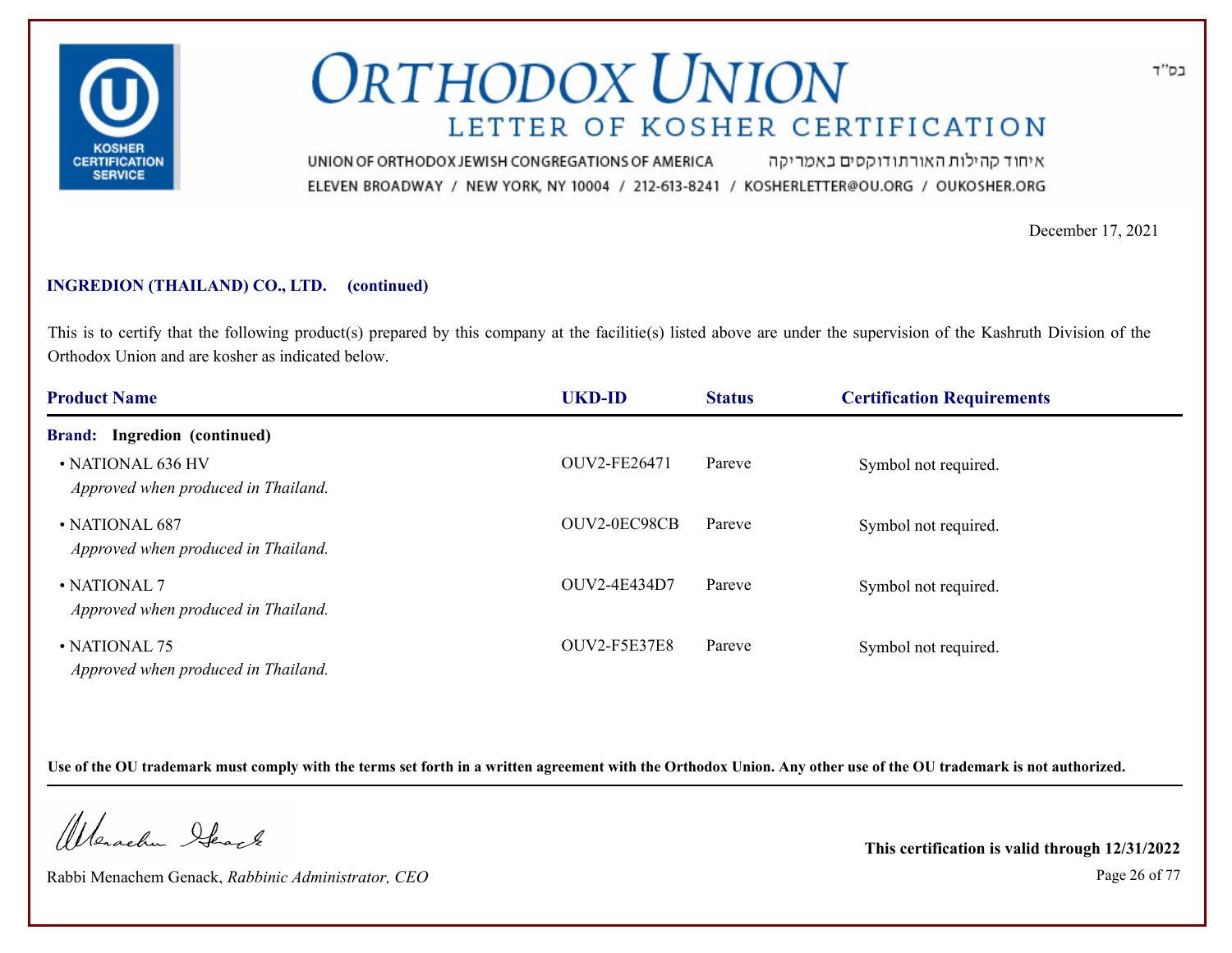

איחוד קהילות האורתודוקסים באמריקה UNION OF ORTHODOX JEWISH CONGREGATIONS OF AMERICA ELEVEN BROADWAY / NEW YORK, NY 10004 / 212-613-8241 / KOSHERLETTER@OU.ORG / OUKOSHER.ORG

December 17, 2021

### **INGREDION (THAILAND) CO., LTD. (continued)**

This is to certify that the following product(s) prepared by this company at the facilitie(s) listed above are under the supervision of the Kashruth Division of the Orthodox Union and are kosher as indicated below.

| <b>Product Name</b>                                              | <b>UKD-ID</b> | <b>Status</b> | <b>Certification Requirements</b> |  |
|------------------------------------------------------------------|---------------|---------------|-----------------------------------|--|
| <b>Brand:</b> Ingredion (continued)                              |               |               |                                   |  |
| • NATIONAL 78-0148<br>"Approved When Produced in Thailand"       | OUV2-39FCF08  | Pareve        | Symbol not required.              |  |
| $\cdot$ NATIONAL 78-0148 K<br>Approved when produced in Thailand | OUV2-6336F6E  | Pareve        | Symbol not required.              |  |
| • NATIONAL 78-0226<br>Approved when produced in Thailand.        | OUV2-8CCF649  | Pareve        | Symbol not required.              |  |
| • NATIONAL 78-0510<br>Approved when produced in Thailand.        | OUV2-224D127  | Pareve        | Symbol not required.              |  |

**Use of the OU trademark must comply with the terms set forth in a written agreement with the Orthodox Union. Any other use of the OU trademark is not authorized.**

Werschn Stack

Rabbi Menachem Genack, *Rabbinic Administrator, CEO* Page 27 of 77

**This certification is valid through 12/31/2022**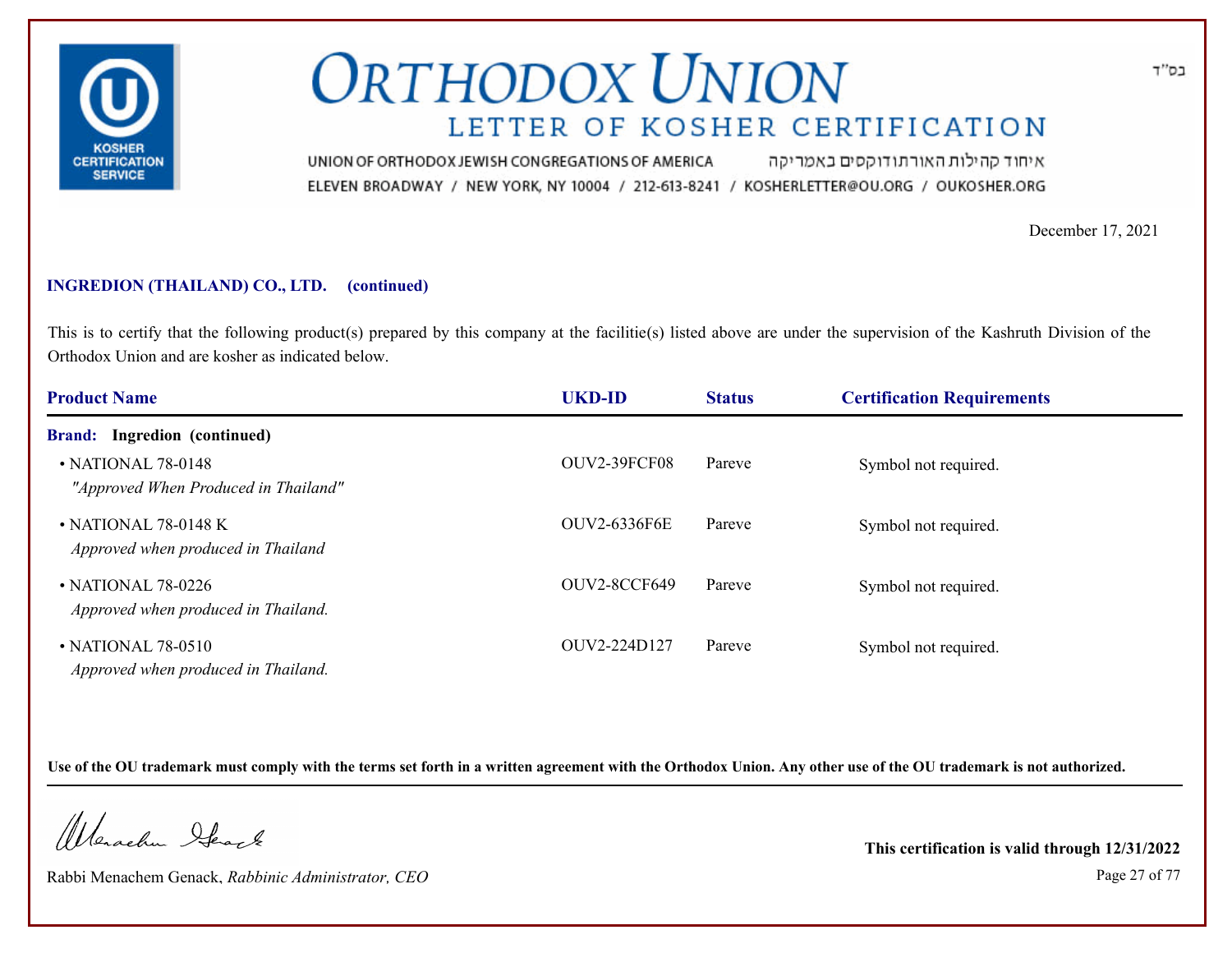

איחוד קהילות האורתודוקסים באמריקה UNION OF ORTHODOX JEWISH CONGREGATIONS OF AMERICA ELEVEN BROADWAY / NEW YORK, NY 10004 / 212-613-8241 / KOSHERLETTER@OU.ORG / OUKOSHER.ORG

December 17, 2021

#### **INGREDION (THAILAND) CO., LTD. (continued)**

This is to certify that the following product(s) prepared by this company at the facilitie(s) listed above are under the supervision of the Kashruth Division of the Orthodox Union and are kosher as indicated below.

| <b>Product Name</b>                                              | <b>UKD-ID</b>       | <b>Status</b> | <b>Certification Requirements</b> |  |
|------------------------------------------------------------------|---------------------|---------------|-----------------------------------|--|
| <b>Brand:</b> Ingredion (continued)                              |                     |               |                                   |  |
| $\cdot$ NATIONAL 78-0510K<br>Approved when produced in Thailand. | OUV2-C7DDB43        | Pareve        | Symbol not required.              |  |
| • NATIONAL 78-0575<br>Approved when produced in Thailand.        | <b>OUV2-4C8C028</b> | Pareve        | Symbol not required.              |  |
| • National 78-0575K<br>Approved when produced in Thailand.       | <b>OUV2-8425B9F</b> | Pareve        | Symbol not required.              |  |
| • NATIONAL 78-0720<br>Approved when produced in Thailand.        | OUV2-570C9A9        | Pareve        | Symbol not required.              |  |

**Use of the OU trademark must comply with the terms set forth in a written agreement with the Orthodox Union. Any other use of the OU trademark is not authorized.**

Werschn Stack

Rabbi Menachem Genack, *Rabbinic Administrator, CEO* Page 28 of 77

**This certification is valid through 12/31/2022**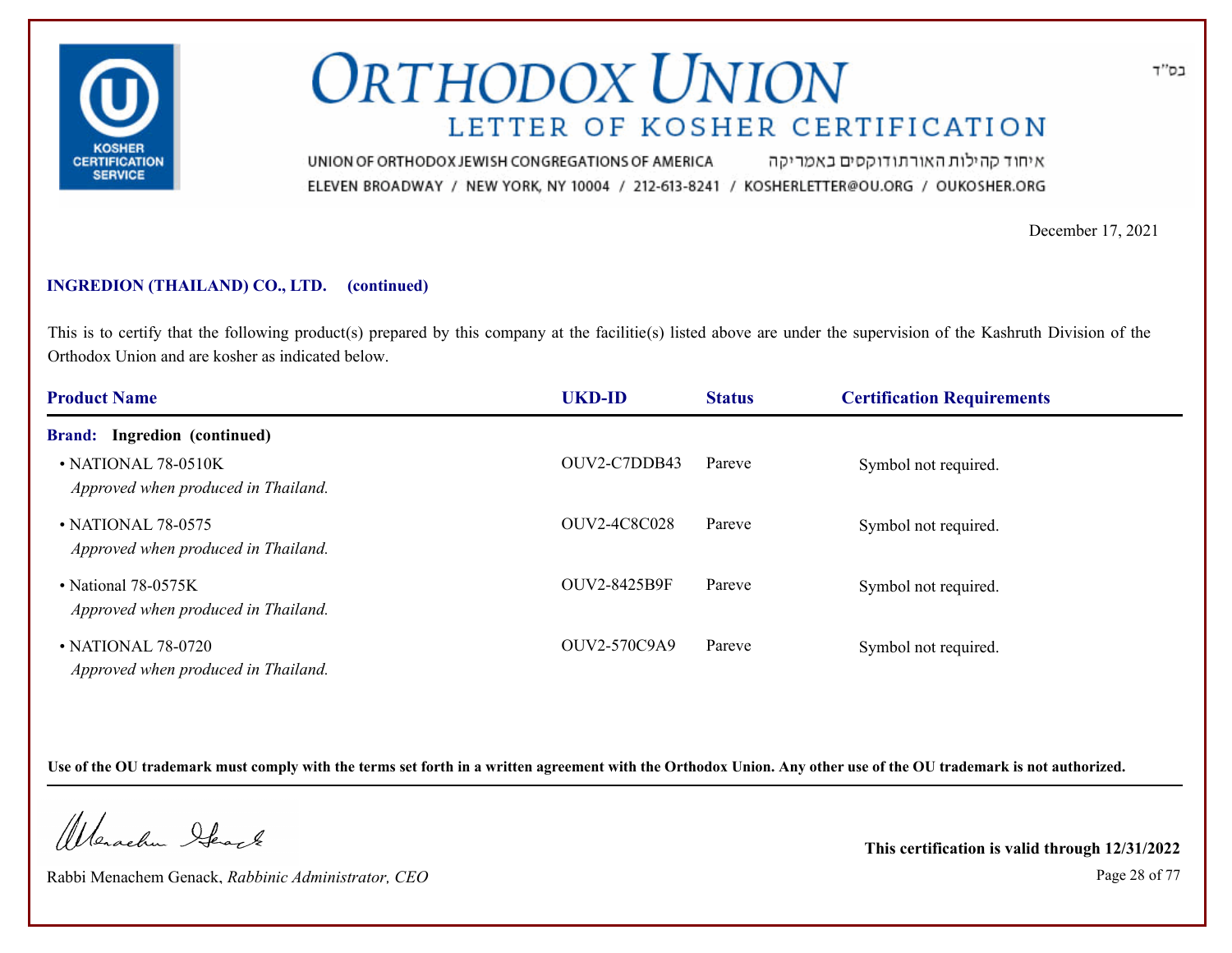

איחוד קהילות האורתודוקסים באמריקה UNION OF ORTHODOX JEWISH CONGREGATIONS OF AMERICA ELEVEN BROADWAY / NEW YORK, NY 10004 / 212-613-8241 / KOSHERLETTER@OU.ORG / OUKOSHER.ORG

December 17, 2021

### **INGREDION (THAILAND) CO., LTD. (continued)**

This is to certify that the following product(s) prepared by this company at the facilitie(s) listed above are under the supervision of the Kashruth Division of the Orthodox Union and are kosher as indicated below.

| <b>Product Name</b>                                             | <b>UKD-ID</b>       | <b>Status</b> | <b>Certification Requirements</b> |  |
|-----------------------------------------------------------------|---------------------|---------------|-----------------------------------|--|
| <b>Brand:</b> Ingredion (continued)                             |                     |               |                                   |  |
| $\cdot$ NATIONAL 78-1551<br>Approved when produced in Thailand. | <b>OUV2-700CE7B</b> | Pareve        | Symbol not required.              |  |
| • NATIONAL 8<br>Approved when produced in Thailand.             | OUV2-3AD7E33        | Pareve        | Symbol not required.              |  |
| $\cdot$ NATIONAL 8055<br>Approved when produced in Thailand.    | OUV2-7A3FBB0        | Pareve        | Symbol not required.              |  |
| • National 838<br>Approved When Produced In Thailand            | OUV2-36E8682        | Pareve        | Symbol not required.              |  |

**Use of the OU trademark must comply with the terms set forth in a written agreement with the Orthodox Union. Any other use of the OU trademark is not authorized.**

Werschn Stack

Rabbi Menachem Genack, *Rabbinic Administrator, CEO* Page 29 of 77

**This certification is valid through 12/31/2022**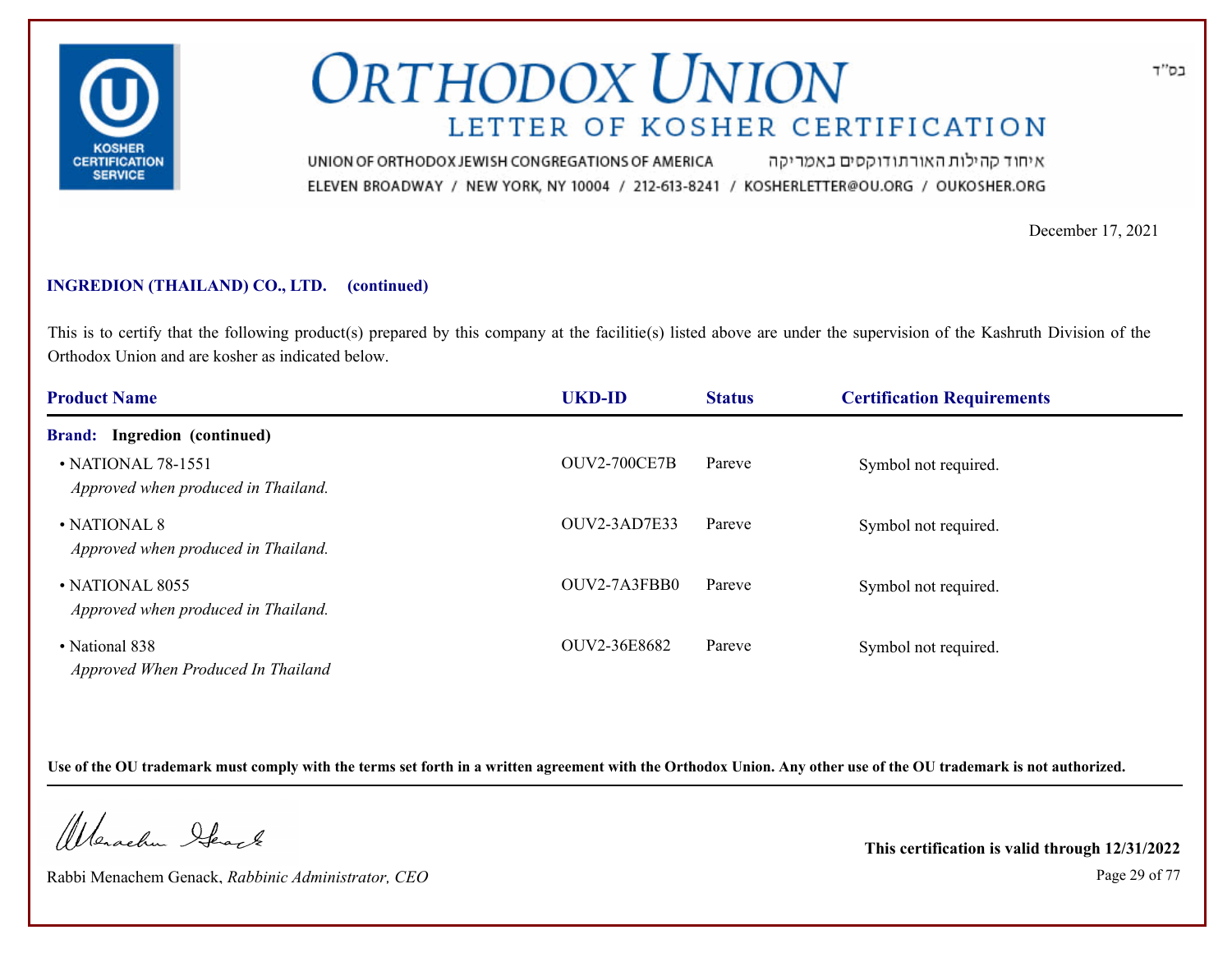

איחוד קהילות האורתודוקסים באמריקה UNION OF ORTHODOX JEWISH CONGREGATIONS OF AMERICA ELEVEN BROADWAY / NEW YORK, NY 10004 / 212-613-8241 / KOSHERLETTER@OU.ORG / OUKOSHER.ORG

December 17, 2021

### **INGREDION (THAILAND) CO., LTD. (continued)**

This is to certify that the following product(s) prepared by this company at the facilitie(s) listed above are under the supervision of the Kashruth Division of the Orthodox Union and are kosher as indicated below.

| <b>Product Name</b>                                          | <b>UKD-ID</b>       | <b>Status</b> | <b>Certification Requirements</b> |  |
|--------------------------------------------------------------|---------------------|---------------|-----------------------------------|--|
| <b>Brand:</b> Ingredion (continued)                          |                     |               |                                   |  |
| • NATIONAL 8991<br>Approved for the product of Thailand.     | OUV2-BF9F0EB        | Pareve        | Symbol not required.              |  |
| • NATIONAL 89ER<br>Approved when produced in Thailand        | $OUV2-4F1D7F4$      | Pareve        | Symbol not required.              |  |
| $\cdot$ NATIONAL 9025<br>Approved when produced in Thailand. | OUV2-427A5B2        | Pareve        | Symbol not required.              |  |
| • NATIONAL 9988<br>Approved when produced in Thailand.       | <b>OUV2-038E11E</b> | Pareve        | Symbol not required.              |  |

**Use of the OU trademark must comply with the terms set forth in a written agreement with the Orthodox Union. Any other use of the OU trademark is not authorized.**

Werschn Stack

Rabbi Menachem Genack, *Rabbinic Administrator, CEO* Page 30 of 77

**This certification is valid through 12/31/2022**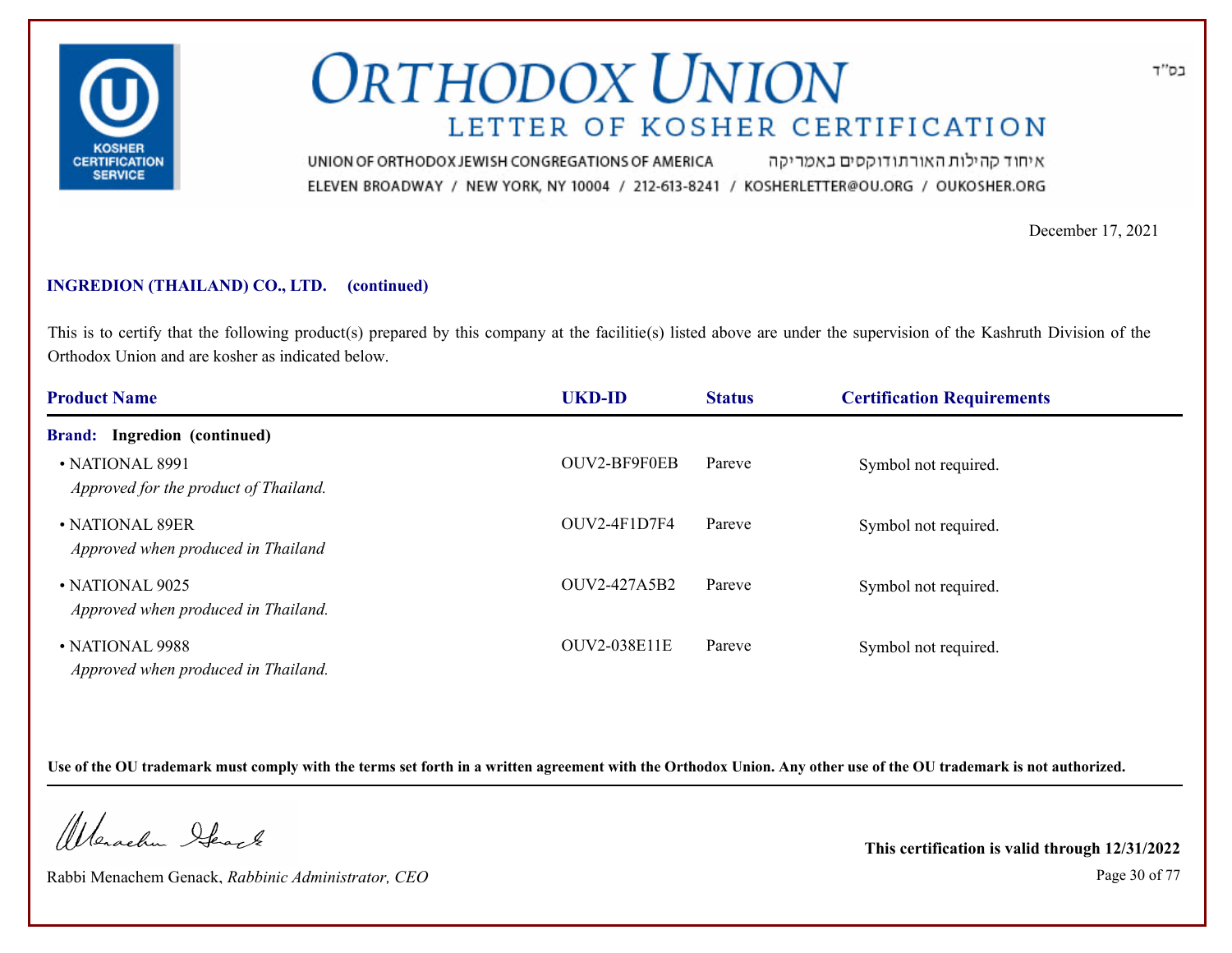

איחוד קהילות האורתודוקסים באמריקה UNION OF ORTHODOX JEWISH CONGREGATIONS OF AMERICA ELEVEN BROADWAY / NEW YORK, NY 10004 / 212-613-8241 / KOSHERLETTER@OU.ORG / OUKOSHER.ORG

December 17, 2021

### **INGREDION (THAILAND) CO., LTD. (continued)**

This is to certify that the following product(s) prepared by this company at the facilitie(s) listed above are under the supervision of the Kashruth Division of the Orthodox Union and are kosher as indicated below.

| <b>Product Name</b>                                           | <b>UKD-ID</b>       | <b>Status</b> | <b>Certification Requirements</b> |  |
|---------------------------------------------------------------|---------------------|---------------|-----------------------------------|--|
| <b>Brand:</b> Ingredion (continued)                           |                     |               |                                   |  |
| • NATIONAL BR<br>Approved when produced in Thailand.          | OUV2-33D3F98        | Pareve        | Symbol not required.              |  |
| • NATIONAL ELASTITEX<br>Approved When Produced In Thailand    | <b>OUV2-55F678E</b> | Pareve        | Symbol not required.              |  |
| • NATIONAL FRIGEX ®<br>Approved when produced in Thailand.    | OUV2-5DF84F8        | Pareve        | Symbol not required.              |  |
| • NATIONAL FRIGEX ® CL<br>Approved when produced in Thailand. | OUV2-E50D2A1        | Pareve        | Symbol not required.              |  |

**Use of the OU trademark must comply with the terms set forth in a written agreement with the Orthodox Union. Any other use of the OU trademark is not authorized.**

Werschn Stack

Rabbi Menachem Genack, *Rabbinic Administrator, CEO* Page 31 of 77

**This certification is valid through 12/31/2022**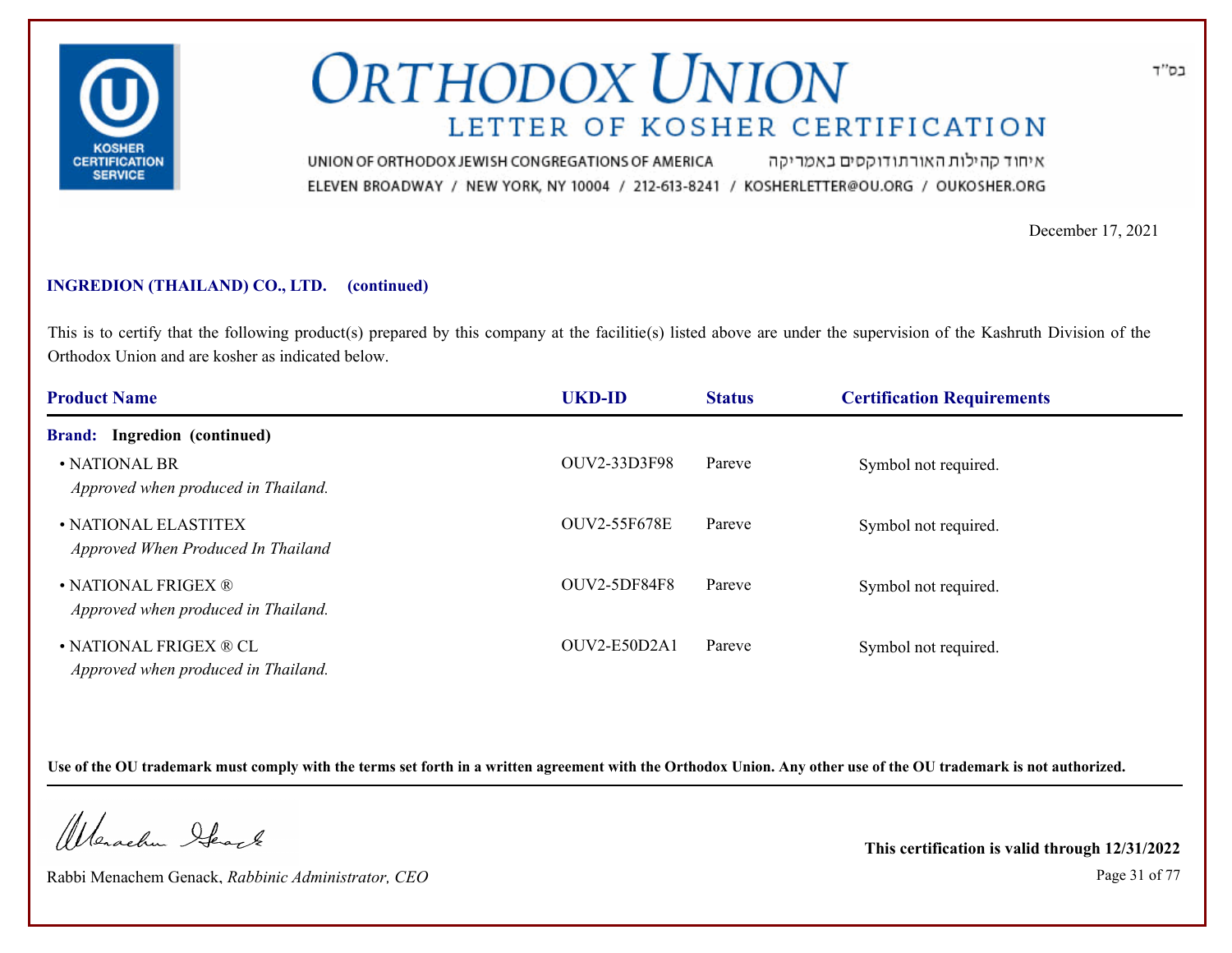

איחוד קהילות האורתודוקסים באמריקה UNION OF ORTHODOX JEWISH CONGREGATIONS OF AMERICA ELEVEN BROADWAY / NEW YORK, NY 10004 / 212-613-8241 / KOSHERLETTER@OU.ORG / OUKOSHER.ORG

December 17, 2021

#### **INGREDION (THAILAND) CO., LTD. (continued)**

This is to certify that the following product(s) prepared by this company at the facilitie(s) listed above are under the supervision of the Kashruth Division of the Orthodox Union and are kosher as indicated below.

| <b>Product Name</b>                                                                                                                             | <b>UKD-ID</b> | <b>Status</b> | <b>Certification Requirements</b>                                      |
|-------------------------------------------------------------------------------------------------------------------------------------------------|---------------|---------------|------------------------------------------------------------------------|
| <b>Brand:</b> Ingredion (continued)                                                                                                             |               |               |                                                                        |
| • NATIONAL FRIGEX ® HV<br>Approved when produced in Thailand.                                                                                   | OUV2-B332FA3  | Pareve        | Symbol not required.                                                   |
| • National Frigex HV<br>Special Production for the 2022 Passover Season. Approved as Kosher for Passover only with lot<br>specific certificate. | OUW2-9908B57  | Pareve        | Symbol not required. Certified for Passover<br>and year-round use.     |
| • National Frigex HV KP<br>Special Production for the 2022 Passover Season. Approved as Kosher for Passover only with<br>approved batch numbers | OUW2-55013CE  | Pareve        | Symbol not required. Certified for Passover<br>and year-round use.     |
| • National Frigex HV KP<br>Approved for Passover only with Passover batch letter                                                                | OUW3-9EF4731  | Pareve        | $\circ$ Symbol required. Certified for Passover and<br>year-round use. |

**Use of the OU trademark must comply with the terms set forth in a written agreement with the Orthodox Union. Any other use of the OU trademark is not authorized.**

Werschn Stack

Rabbi Menachem Genack, *Rabbinic Administrator, CEO* Page 32 of 77

**This certification is valid through 12/31/2022**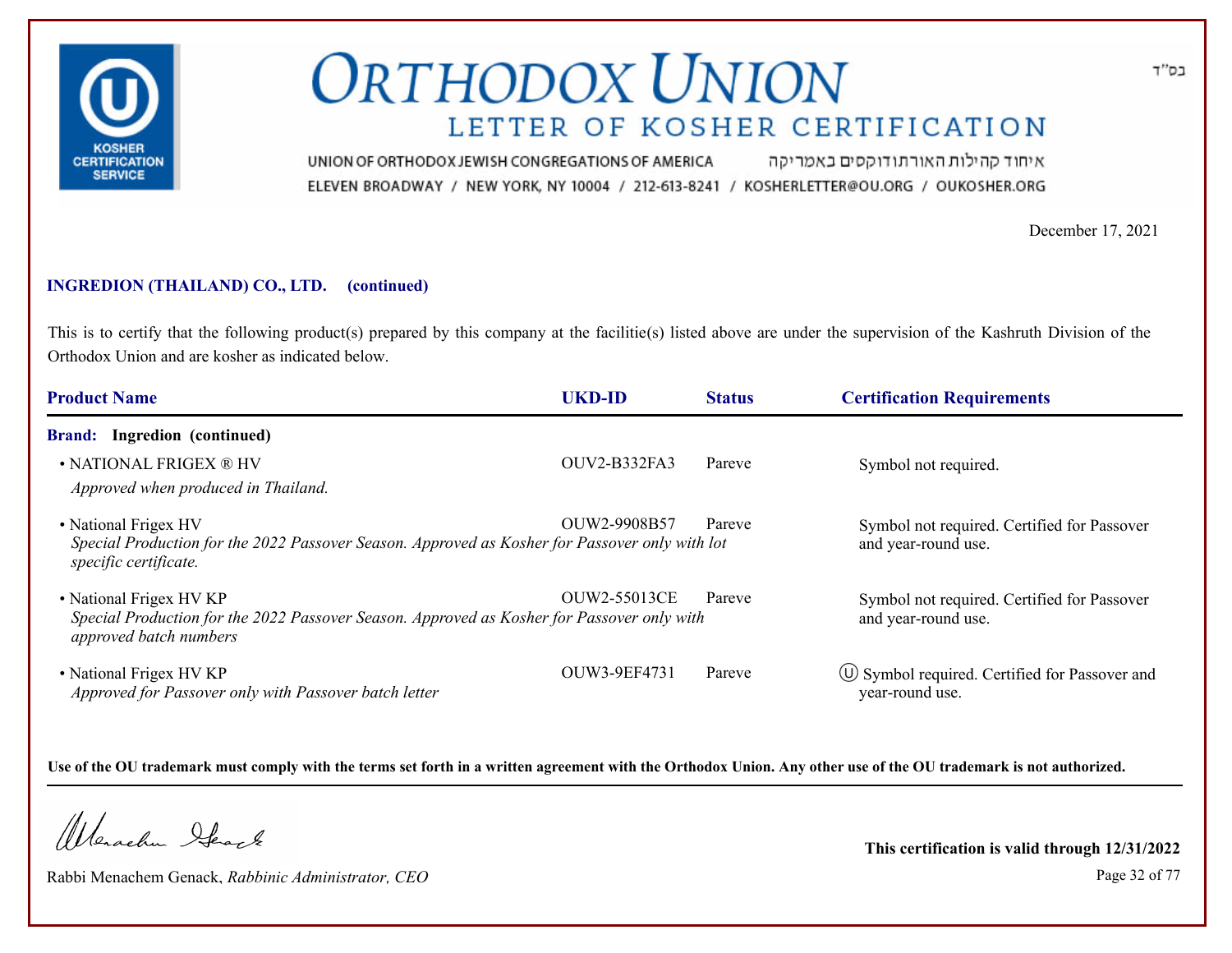

איחוד קהילות האורתודוקסים באמריקה UNION OF ORTHODOX JEWISH CONGREGATIONS OF AMERICA ELEVEN BROADWAY / NEW YORK, NY 10004 / 212-613-8241 / KOSHERLETTER@OU.ORG / OUKOSHER.ORG

December 17, 2021

#### **INGREDION (THAILAND) CO., LTD. (continued)**

This is to certify that the following product(s) prepared by this company at the facilitie(s) listed above are under the supervision of the Kashruth Division of the Orthodox Union and are kosher as indicated below.

| <b>Product Name</b>                                                                                                                             | <b>UKD-ID</b> | <b>Status</b> | <b>Certification Requirements</b>                                  |
|-------------------------------------------------------------------------------------------------------------------------------------------------|---------------|---------------|--------------------------------------------------------------------|
| <b>Brand:</b> Ingredion (continued)                                                                                                             |               |               |                                                                    |
| • National Frigex KP<br>Special Production for the 2022 Passover Season. Approved as Kosher for Passover only with lot<br>specific certificate. | OUW2-6FA9EE5  | Pareve        | Symbol not required. Certified for Passover<br>and year-round use. |
| • National Frigex® HV KP<br>Approved when produced in Thailand                                                                                  | OUV2-153E51F  | Pareve        | Symbol not required.                                               |
| • National Frigex® KP<br>Approved when produced in Thailand                                                                                     | OUV2-E186E89  | Pareve        | Symbol not required.                                               |
| • NATIONAL I<br>Approved when produced in Thailand.                                                                                             | OUV2-A410849  | Pareve        | Symbol not required.                                               |

**Use of the OU trademark must comply with the terms set forth in a written agreement with the Orthodox Union. Any other use of the OU trademark is not authorized.**

Werschn Stack

Rabbi Menachem Genack, *Rabbinic Administrator, CEO* Page 33 of 77

**This certification is valid through 12/31/2022**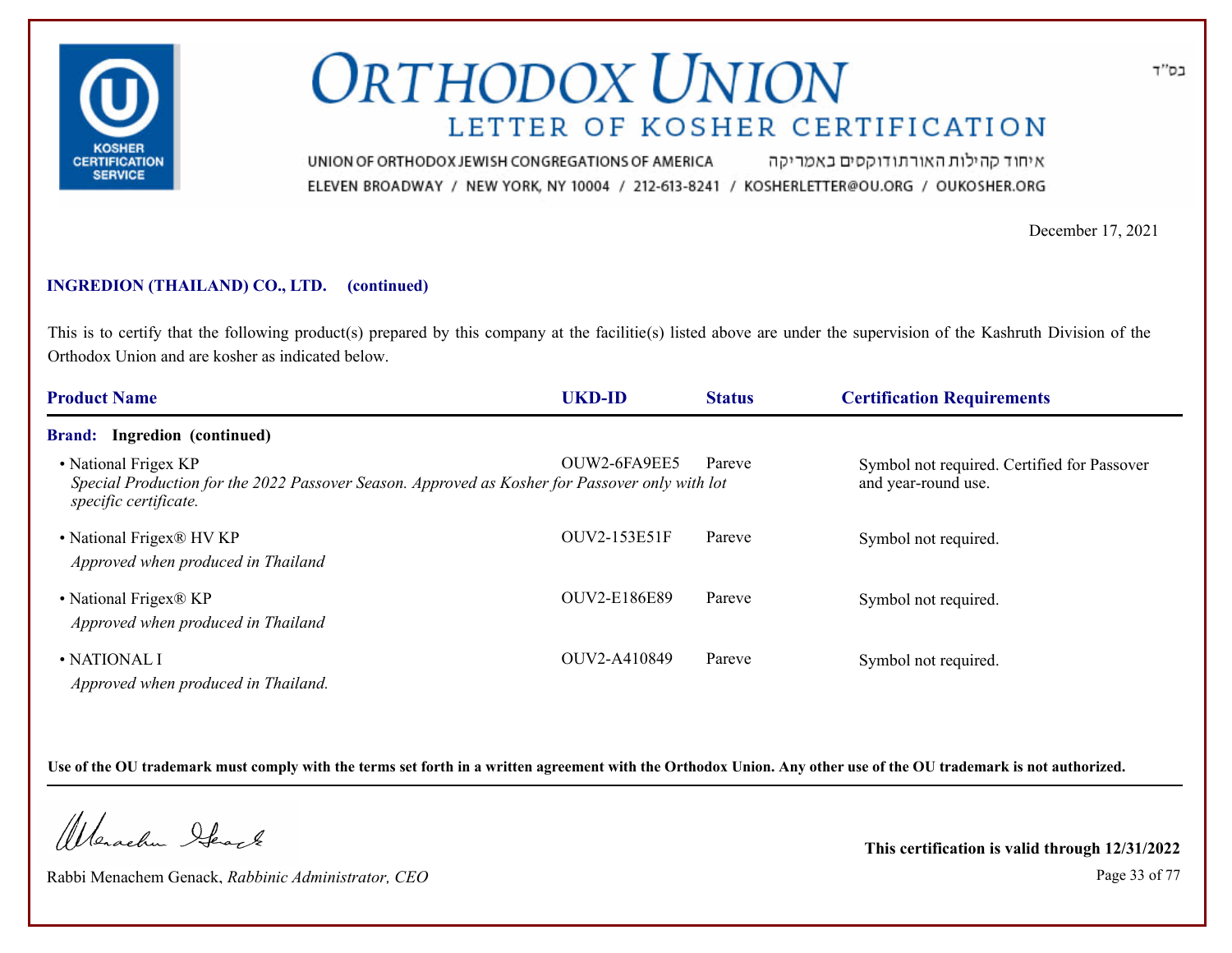

איחוד קהילות האורתודוקסים באמריקה UNION OF ORTHODOX JEWISH CONGREGATIONS OF AMERICA ELEVEN BROADWAY / NEW YORK, NY 10004 / 212-613-8241 / KOSHERLETTER@OU.ORG / OUKOSHER.ORG

December 17, 2021

### **INGREDION (THAILAND) CO., LTD. (continued)**

This is to certify that the following product(s) prepared by this company at the facilitie(s) listed above are under the supervision of the Kashruth Division of the Orthodox Union and are kosher as indicated below.

| <b>Product Name</b>                                          | <b>UKD-ID</b> | <b>Status</b> | <b>Certification Requirements</b> |  |
|--------------------------------------------------------------|---------------|---------------|-----------------------------------|--|
| <b>Brand:</b> Ingredion (continued)                          |               |               |                                   |  |
| $\bullet$ NATIONAL IH<br>Approved when produced in Thailand. | OUV2-53E6D71  | Pareve        | Symbol not required.              |  |
| • NATIONAL MPT<br>Approved When Produced In Thailand         | OUV2-8FC3B9B  | Pareve        | Symbol not required.              |  |
| • NATIONAL SP<br>Approved when produced in Thailand.         | OUV2-90362D4  | Pareve        | Symbol not required.              |  |
| • NATIONAL T37<br>Approved when produced in Thailand.        | OUV2-93CFAEF  | Pareve        | Symbol not required.              |  |

**Use of the OU trademark must comply with the terms set forth in a written agreement with the Orthodox Union. Any other use of the OU trademark is not authorized.**

Werschn Stack

Rabbi Menachem Genack, *Rabbinic Administrator, CEO* Page 34 of 77

**This certification is valid through 12/31/2022**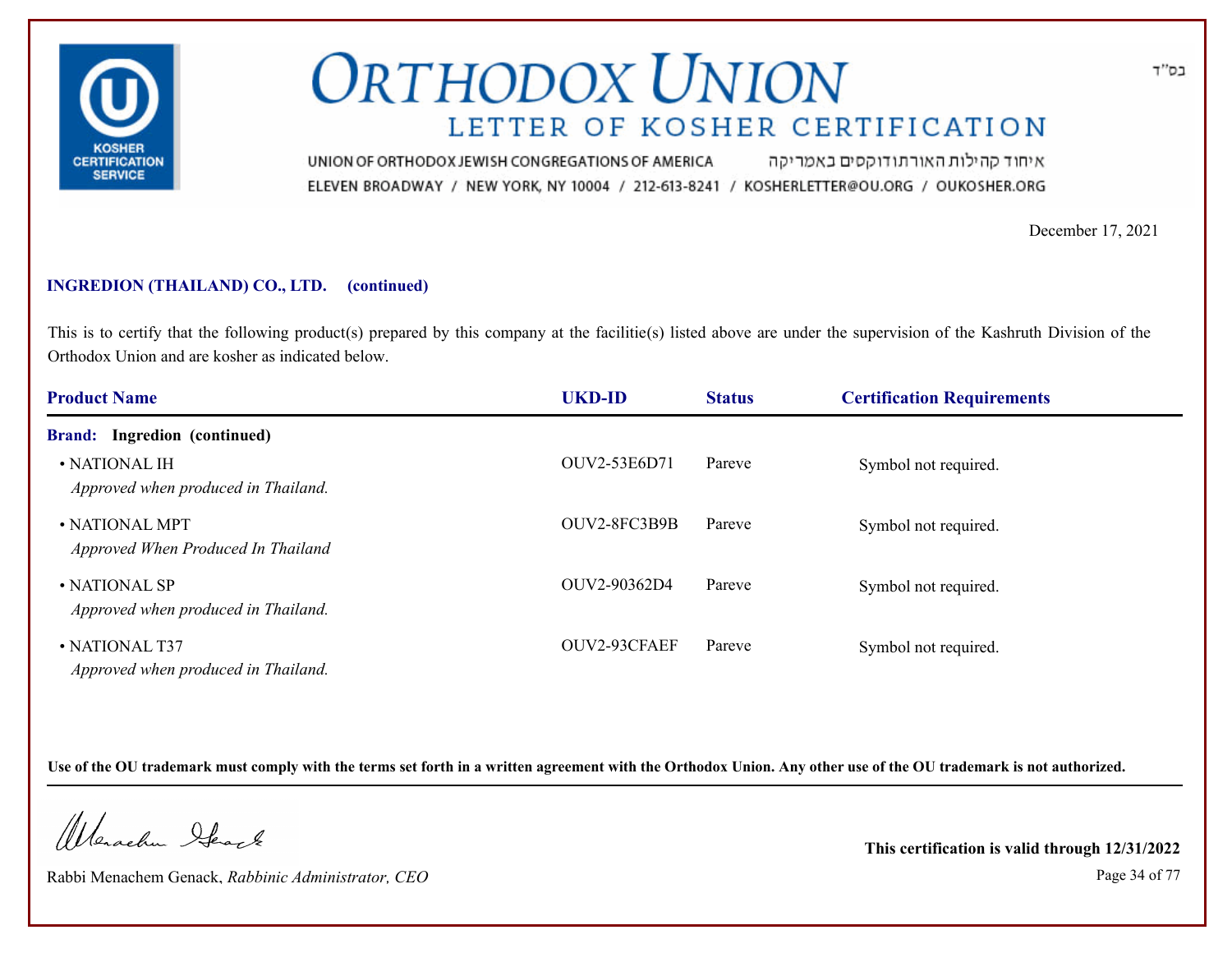

איחוד קהילות האורתודוקסים באמריקה UNION OF ORTHODOX JEWISH CONGREGATIONS OF AMERICA ELEVEN BROADWAY / NEW YORK, NY 10004 / 212-613-8241 / KOSHERLETTER@OU.ORG / OUKOSHER.ORG

December 17, 2021

#### **INGREDION (THAILAND) CO., LTD. (continued)**

This is to certify that the following product(s) prepared by this company at the facilitie(s) listed above are under the supervision of the Kashruth Division of the Orthodox Union and are kosher as indicated below.

| <b>Product Name</b>                                         | <b>UKD-ID</b>       | <b>Status</b> | <b>Certification Requirements</b> |  |
|-------------------------------------------------------------|---------------------|---------------|-----------------------------------|--|
| <b>Brand:</b> Ingredion (continued)                         |                     |               |                                   |  |
| • NATIVACARE 8600<br>Approved when produced in Thailand.    | OUV2-F5FBC9B        | Pareve        | Symbol not required.              |  |
| $\cdot$ N-CREAMER 110<br>Approved when produced in Thailand | OUV2-C5454F9        | Pareve        | Symbol not required.              |  |
| • N-CREAMER 115<br>Approved when produced in Thailand       | <b>OUV2-FF8D888</b> | Pareve        | Symbol not required.              |  |

**Use of the OU trademark must comply with the terms set forth in a written agreement with the Orthodox Union. Any other use of the OU trademark is not authorized.**

Werschn Ifeart

Rabbi Menachem Genack, *Rabbinic Administrator, CEO* Page 35 of 77

**This certification is valid through 12/31/2022**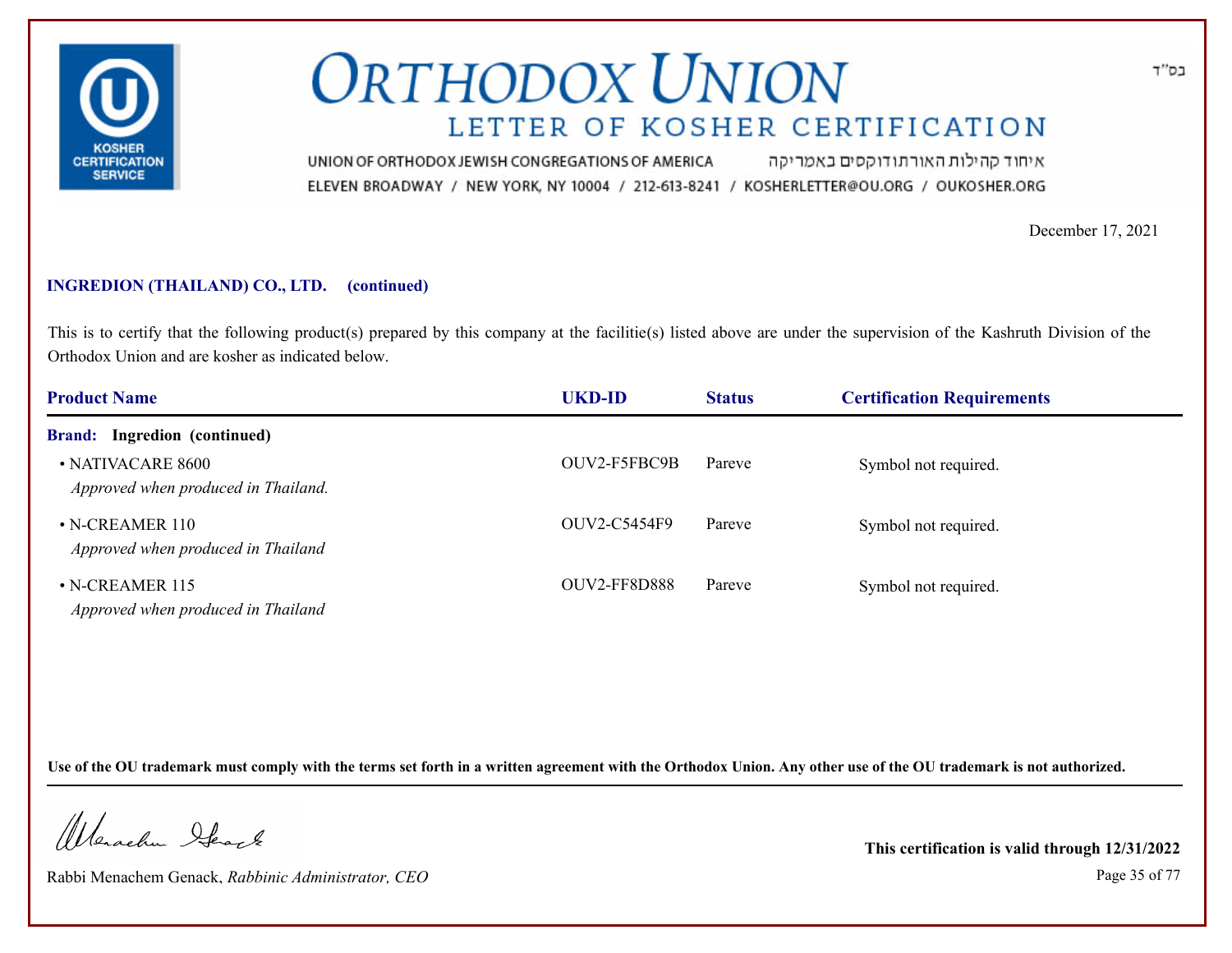

איחוד קהילות האורתודוקסים באמריקה UNION OF ORTHODOX JEWISH CONGREGATIONS OF AMERICA ELEVEN BROADWAY / NEW YORK, NY 10004 / 212-613-8241 / KOSHERLETTER@OU.ORG / OUKOSHER.ORG

December 17, 2021

#### **INGREDION (THAILAND) CO., LTD. (continued)**

This is to certify that the following product(s) prepared by this company at the facilitie(s) listed above are under the supervision of the Kashruth Division of the Orthodox Union and are kosher as indicated below.

| <b>Product Name</b>                                                           | <b>UKD-ID</b>       | <b>Status</b> | <b>Certification Requirements</b>                                      |  |
|-------------------------------------------------------------------------------|---------------------|---------------|------------------------------------------------------------------------|--|
| <b>Brand:</b> Ingredion (continued)                                           |                     |               |                                                                        |  |
| $\cdot$ N-CREAMER 221<br>Approved when produced in Thailand.                  | OUV2-08BD3EC        | Pareve        | Symbol not required.                                                   |  |
| $\cdot$ N-CREAMER 221<br>Product of Thailand.                                 | OUV2-DD62CF3        | Pareve        | Symbol not required.                                                   |  |
| • N-Creamer 221 $KP$<br>Approved for Passover only with Passover batch letter | <b>OUW3-F2911AB</b> | Pareve        | $\circ$ Symbol required. Certified for Passover and<br>year-round use. |  |
| $\cdot$ N-CREAMER 2323<br>Approved when produced in Thailand.                 | <b>OUV2-60B16F9</b> | Pareve        | Symbol not required.                                                   |  |

**Use of the OU trademark must comply with the terms set forth in a written agreement with the Orthodox Union. Any other use of the OU trademark is not authorized.**

Werschn Stack

Rabbi Menachem Genack, *Rabbinic Administrator, CEO* Page 36 of 77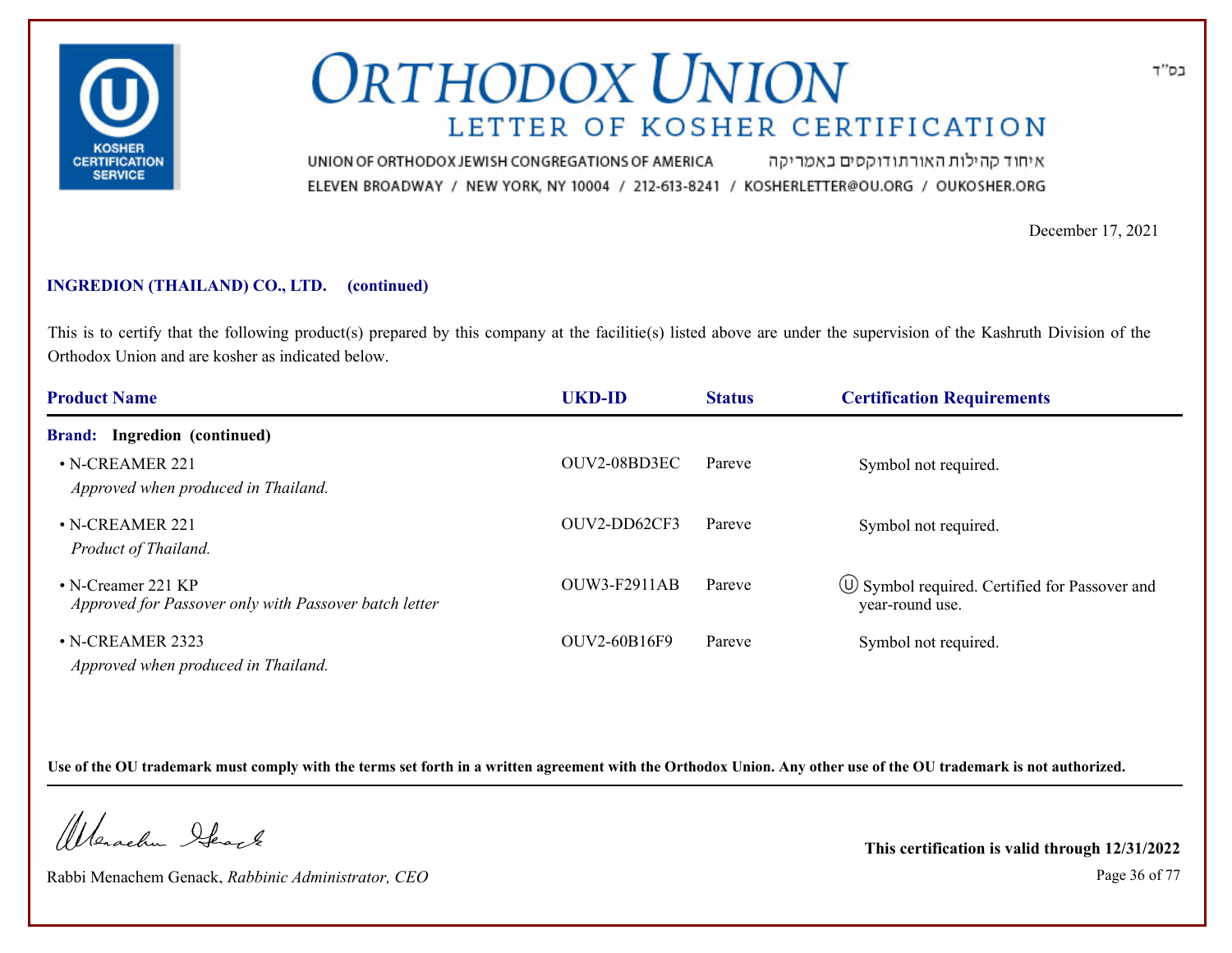

איחוד קהילות האורתודוקסים באמריקה UNION OF ORTHODOX JEWISH CONGREGATIONS OF AMERICA ELEVEN BROADWAY / NEW YORK, NY 10004 / 212-613-8241 / KOSHERLETTER@OU.ORG / OUKOSHER.ORG

December 17, 2021

### **INGREDION (THAILAND) CO., LTD. (continued)**

This is to certify that the following product(s) prepared by this company at the facilitie(s) listed above are under the supervision of the Kashruth Division of the Orthodox Union and are kosher as indicated below.

| <b>Product Name</b>                                            | <b>UKD-ID</b>       | <b>Status</b> | <b>Certification Requirements</b> |  |
|----------------------------------------------------------------|---------------------|---------------|-----------------------------------|--|
| <b>Brand:</b> Ingredion (continued)                            |                     |               |                                   |  |
| • N-CREAMER 3334<br>Approved when produced in Thailand.        | OUV2-8DE0CB9        | Pareve        | Symbol not required.              |  |
| $\cdot$ N-DULGE [TM] 311<br>Approved when produced in Thailand | $OUV2-5FC5A43$      | Pareve        | Symbol not required.              |  |
| $\cdot$ N-DULGE 1200<br>Approved when produced in Thailand     | <b>OUV2-3912DAE</b> | Pareve        | Symbol not required.              |  |
| $\cdot$ N-DULGE 318<br>Approved When Produced In Thailand      | OUV2-5A2D470        | Pareve        | Symbol not required.              |  |

**Use of the OU trademark must comply with the terms set forth in a written agreement with the Orthodox Union. Any other use of the OU trademark is not authorized.**

Werschn Stack

Rabbi Menachem Genack, *Rabbinic Administrator, CEO* Page 37 of 77

**This certification is valid through 12/31/2022**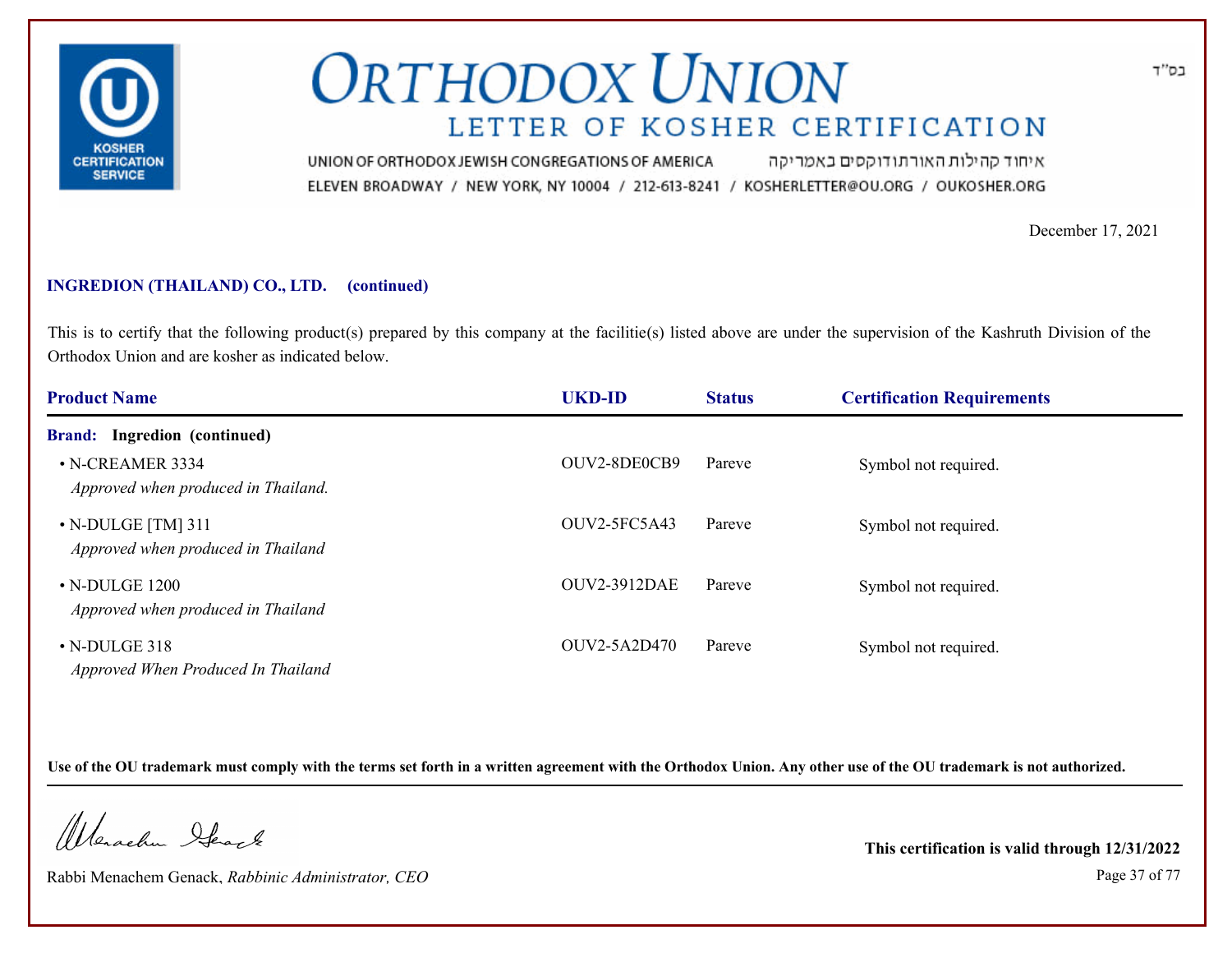

איחוד קהילות האורתודוקסים באמריקה UNION OF ORTHODOX JEWISH CONGREGATIONS OF AMERICA ELEVEN BROADWAY / NEW YORK, NY 10004 / 212-613-8241 / KOSHERLETTER@OU.ORG / OUKOSHER.ORG

December 17, 2021

### **INGREDION (THAILAND) CO., LTD. (continued)**

This is to certify that the following product(s) prepared by this company at the facilitie(s) listed above are under the supervision of the Kashruth Division of the Orthodox Union and are kosher as indicated below.

| <b>Product Name</b>                                                                            | <b>UKD-ID</b> | <b>Status</b> | <b>Certification Requirements</b> |
|------------------------------------------------------------------------------------------------|---------------|---------------|-----------------------------------|
| <b>Brand:</b> Ingredion (continued)                                                            |               |               |                                   |
| $\cdot$ N-DULGE 320<br>Approved when produced in Thailand.                                     | OUV2-FBC2C4F  | Pareve        | Symbol not required.              |
| $\cdot$ N-DULGE 333<br>Approved when produced in Thailand.                                     | OUV2-B3D9B07  | Pareve        | Symbol not required.              |
| $\cdot$ N-DULGE 900<br>Approved When Produced In Thailand                                      | OUV2-6FBE86E  | Pareve        | Symbol not required.              |
| $\cdot$ N-DULGE C1<br>Approved when produced in Thailand $\&$ 3rd. character in lot code is S. | OUV2-30518F3  | Pareve        | Symbol not required.              |

**Use of the OU trademark must comply with the terms set forth in a written agreement with the Orthodox Union. Any other use of the OU trademark is not authorized.**

Werschn Stack

Rabbi Menachem Genack, *Rabbinic Administrator, CEO* Page 38 of 77

**This certification is valid through 12/31/2022**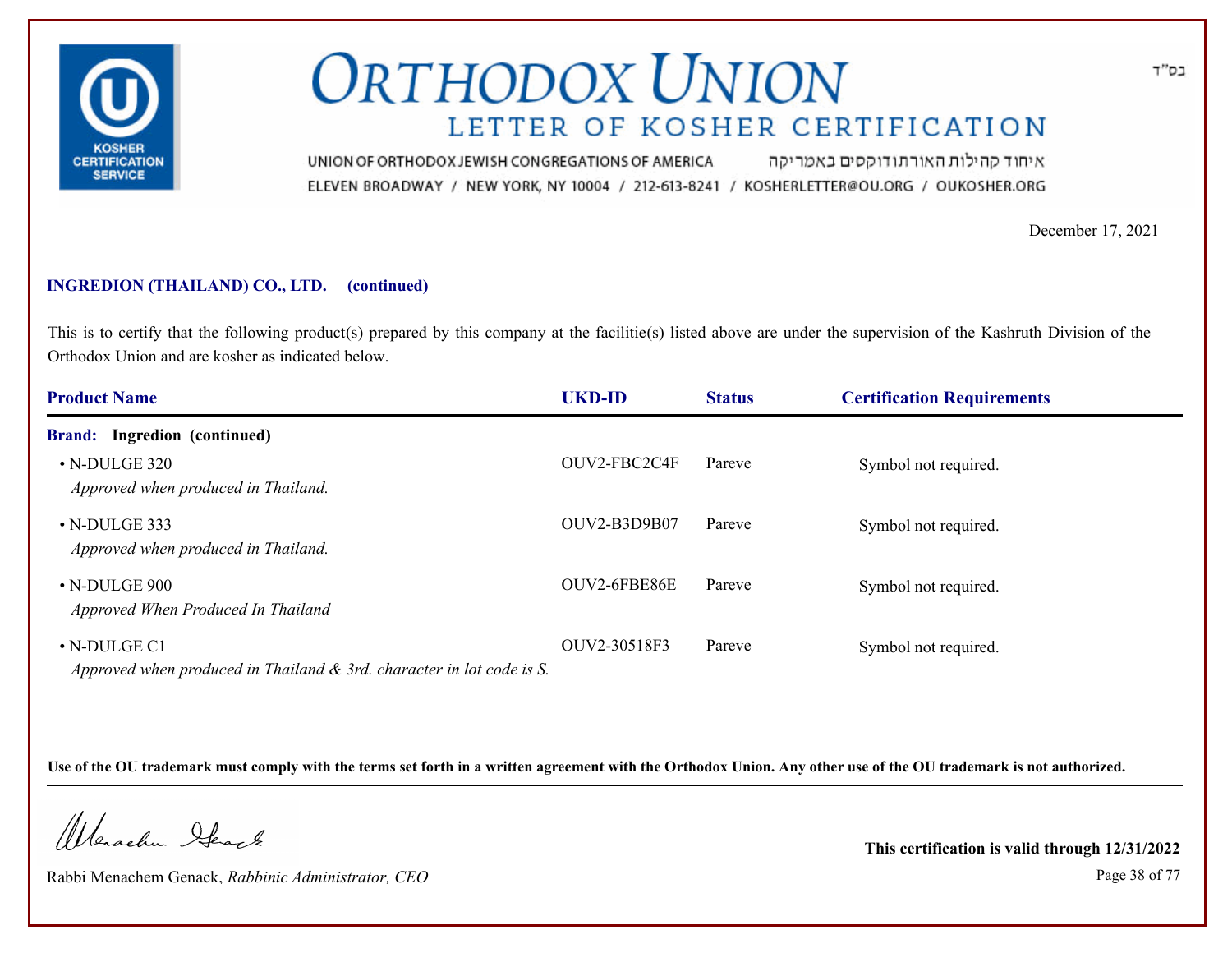

איחוד קהילות האורתודוקסים באמריקה UNION OF ORTHODOX JEWISH CONGREGATIONS OF AMERICA ELEVEN BROADWAY / NEW YORK, NY 10004 / 212-613-8241 / KOSHERLETTER@OU.ORG / OUKOSHER.ORG

December 17, 2021

### **INGREDION (THAILAND) CO., LTD. (continued)**

This is to certify that the following product(s) prepared by this company at the facilitie(s) listed above are under the supervision of the Kashruth Division of the Orthodox Union and are kosher as indicated below.

| <b>Product Name</b>                                           | <b>UKD-ID</b>  | <b>Status</b> | <b>Certification Requirements</b> |  |
|---------------------------------------------------------------|----------------|---------------|-----------------------------------|--|
| <b>Brand:</b> Ingredion (continued)                           |                |               |                                   |  |
| • N-DULGE FR<br>Approved when produced in Thailand.           | OUV2-C823C49   | Pareve        | Symbol not required.              |  |
| $\cdot$ N-DULGE[TM] 312<br>Approved when produced in Thailand | OUV2-4D58203   | Pareve        | Symbol not required.              |  |
| $\cdot$ N-DULGE® 316<br>Approved when produced in Thailand    | $OUV2-94EA9F5$ | Pareve        | Symbol not required.              |  |
| $\cdot$ N-DULGE® 319<br>Approved when produced in Thailand.   | OUV2-8DFCA80   | Pareve        | Symbol not required.              |  |

**Use of the OU trademark must comply with the terms set forth in a written agreement with the Orthodox Union. Any other use of the OU trademark is not authorized.**

Werschn Stack

Rabbi Menachem Genack, *Rabbinic Administrator, CEO* Page 39 of 77

**This certification is valid through 12/31/2022**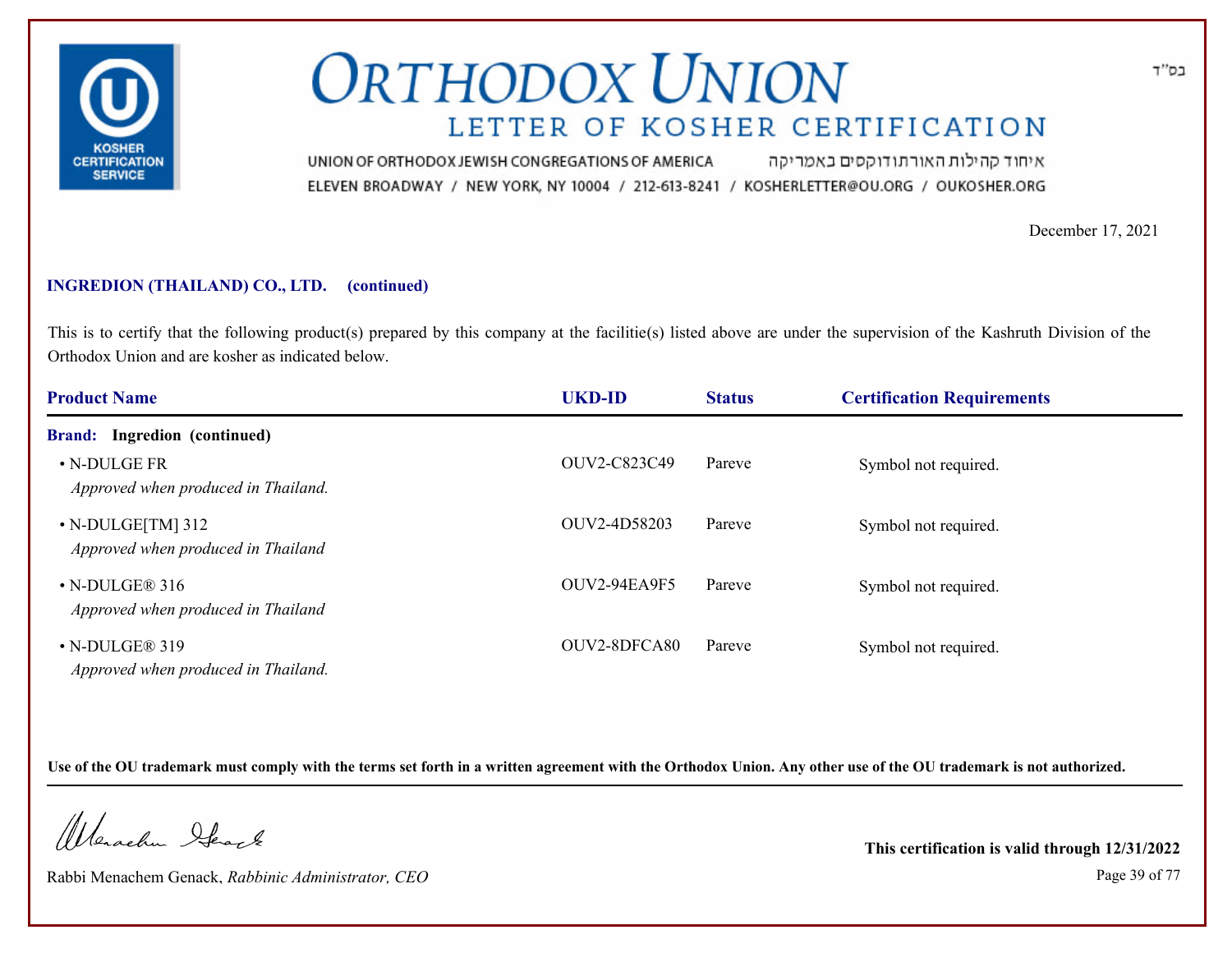

איחוד קהילות האורתודוקסים באמריקה UNION OF ORTHODOX JEWISH CONGREGATIONS OF AMERICA ELEVEN BROADWAY / NEW YORK, NY 10004 / 212-613-8241 / KOSHERLETTER@OU.ORG / OUKOSHER.ORG

December 17, 2021

### **INGREDION (THAILAND) CO., LTD. (continued)**

This is to certify that the following product(s) prepared by this company at the facilitie(s) listed above are under the supervision of the Kashruth Division of the Orthodox Union and are kosher as indicated below.

| <b>Product Name</b>                                         | <b>UKD-ID</b>  | <b>Status</b> | <b>Certification Requirements</b> |  |
|-------------------------------------------------------------|----------------|---------------|-----------------------------------|--|
| <b>Brand:</b> Ingredion (continued)                         |                |               |                                   |  |
| $\cdot$ N-DULGE® 811<br>Approved when produced in Thailand. | OUV2-C0C4ED4   | Pareve        | Symbol not required.              |  |
| • N-DULGE® C1<br>Approved when produced in Thailand.        | $OUV2-3F6D91D$ | Pareve        | Symbol not required.              |  |
| $\cdot$ N-DULGE® SC1<br>Approved when produced in Thailand  | OUV2-5462A07   | Pareve        | Symbol not required.              |  |
| • NEOVIS C10<br>Approved when produced in Thailand.         | OUV2-EAD3C72   | Pareve        | Symbol not required.              |  |

**Use of the OU trademark must comply with the terms set forth in a written agreement with the Orthodox Union. Any other use of the OU trademark is not authorized.**

Werschn Stack

Rabbi Menachem Genack, *Rabbinic Administrator, CEO* Page 40 of 77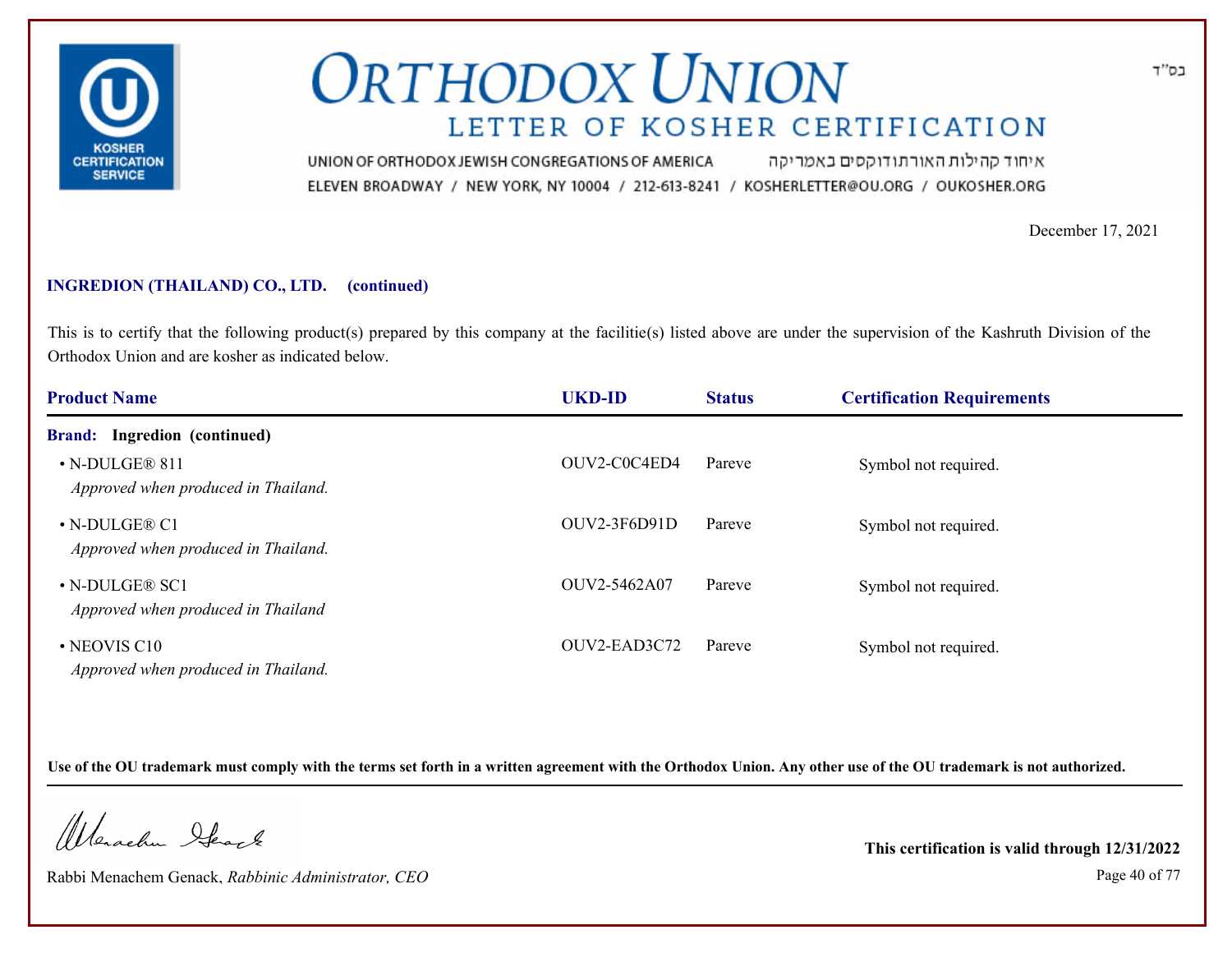

איחוד קהילות האורתודוקסים באמריקה UNION OF ORTHODOX JEWISH CONGREGATIONS OF AMERICA ELEVEN BROADWAY / NEW YORK, NY 10004 / 212-613-8241 / KOSHERLETTER@OU.ORG / OUKOSHER.ORG

December 17, 2021

### **INGREDION (THAILAND) CO., LTD. (continued)**

This is to certify that the following product(s) prepared by this company at the facilitie(s) listed above are under the supervision of the Kashruth Division of the Orthodox Union and are kosher as indicated below.

| <b>Product Name</b>                                                    | <b>UKD-ID</b>       | <b>Status</b> | <b>Certification Requirements</b> |  |
|------------------------------------------------------------------------|---------------------|---------------|-----------------------------------|--|
| <b>Brand:</b> Ingredion (continued)                                    |                     |               |                                   |  |
| • NEOVIS C6<br>Approved when produced in Thailand                      | OUV2-2NCLDL4        | Pareve        | Symbol not required.              |  |
| $\cdot$ N-HANCE 80<br>Approved when produced in Thailand.              | <b>OUV2-09E289B</b> | Pareve        | Symbol not required.              |  |
| $\bullet$ N-LITE $\circledR$ CL<br>Approved when produced in Thailand. | OUV2-BDF0904        | Pareve        | Symbol not required.              |  |
| $\cdot$ NM 202<br>Approved when produced in Thailand                   | OUV2-1B3F0BA        | Pareve        | Symbol not required.              |  |

**Use of the OU trademark must comply with the terms set forth in a written agreement with the Orthodox Union. Any other use of the OU trademark is not authorized.**

Werschn Stack

Rabbi Menachem Genack, *Rabbinic Administrator, CEO* Page 41 of 77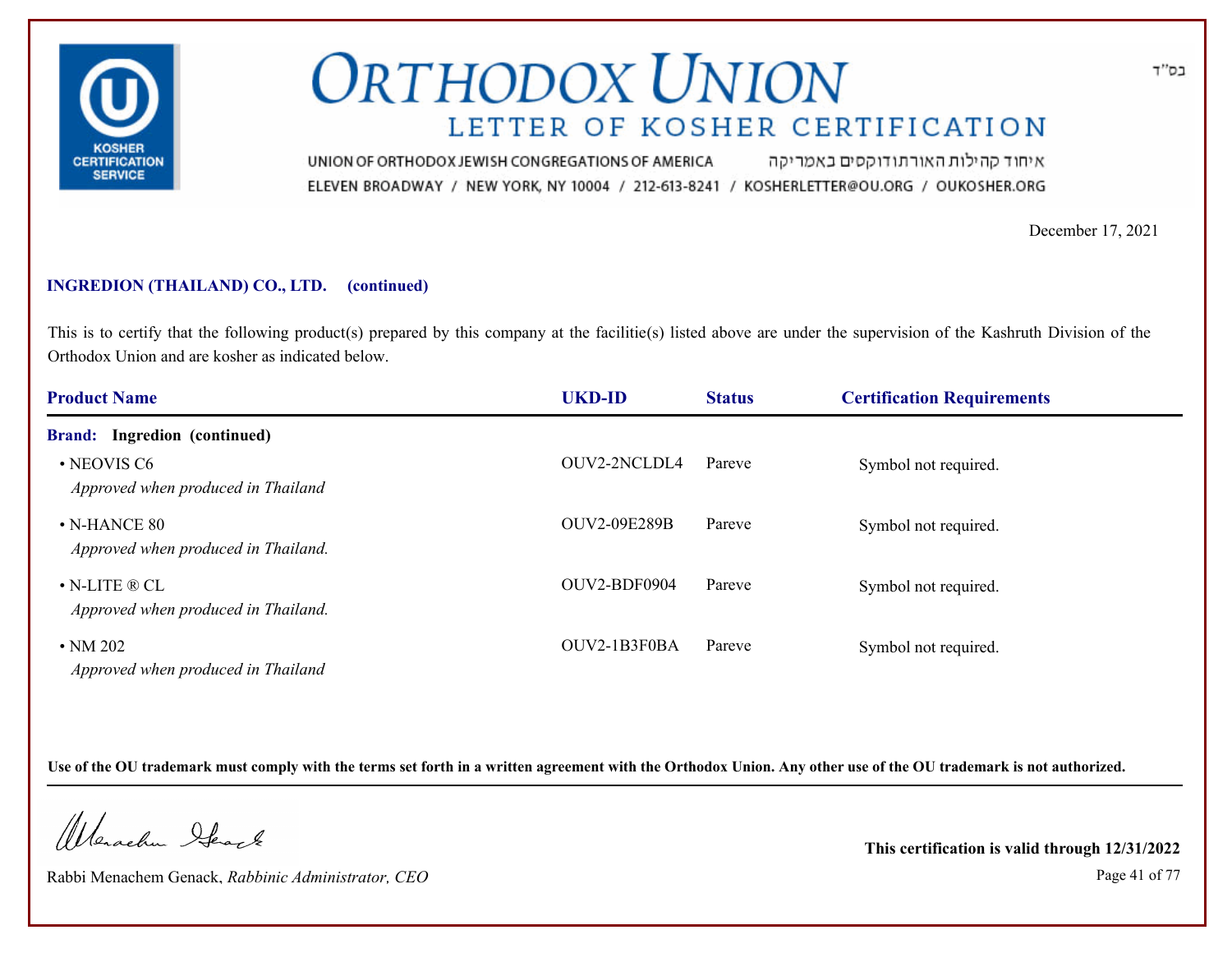

איחוד קהילות האורתודוקסים באמריקה UNION OF ORTHODOX JEWISH CONGREGATIONS OF AMERICA ELEVEN BROADWAY / NEW YORK, NY 10004 / 212-613-8241 / KOSHERLETTER@OU.ORG / OUKOSHER.ORG

December 17, 2021

### **INGREDION (THAILAND) CO., LTD. (continued)**

This is to certify that the following product(s) prepared by this company at the facilitie(s) listed above are under the supervision of the Kashruth Division of the Orthodox Union and are kosher as indicated below.

| <b>Product Name</b>                                               | <b>UKD-ID</b>       | <b>Status</b> | <b>Certification Requirements</b> |  |
|-------------------------------------------------------------------|---------------------|---------------|-----------------------------------|--|
| <b>Brand:</b> Ingredion (continued)                               |                     |               |                                   |  |
| $\cdot$ NOOMAT 11<br>Approved when produced in Thailand.          | <b>OUV2-A9F6908</b> | Pareve        | Symbol not required.              |  |
| $\cdot$ NOOMAT 5<br>Approved when produced in Thailand.           | OUV2-991E547        | Pareve        | Symbol not required.              |  |
| • Novation (R) Indulge 3920<br>Approved when produced in Thailand | <b>OUV2-9AF7168</b> | Pareve        | Symbol not required.              |  |
| $\cdot$ NOVATION ® 8600<br>Approved When Produced In Thailand     | <b>OUV2-AF2967C</b> | Pareve        | Symbol not required.              |  |

**Use of the OU trademark must comply with the terms set forth in a written agreement with the Orthodox Union. Any other use of the OU trademark is not authorized.**

Werschn Stack

Rabbi Menachem Genack, *Rabbinic Administrator, CEO* Page 42 of 77

**This certification is valid through 12/31/2022**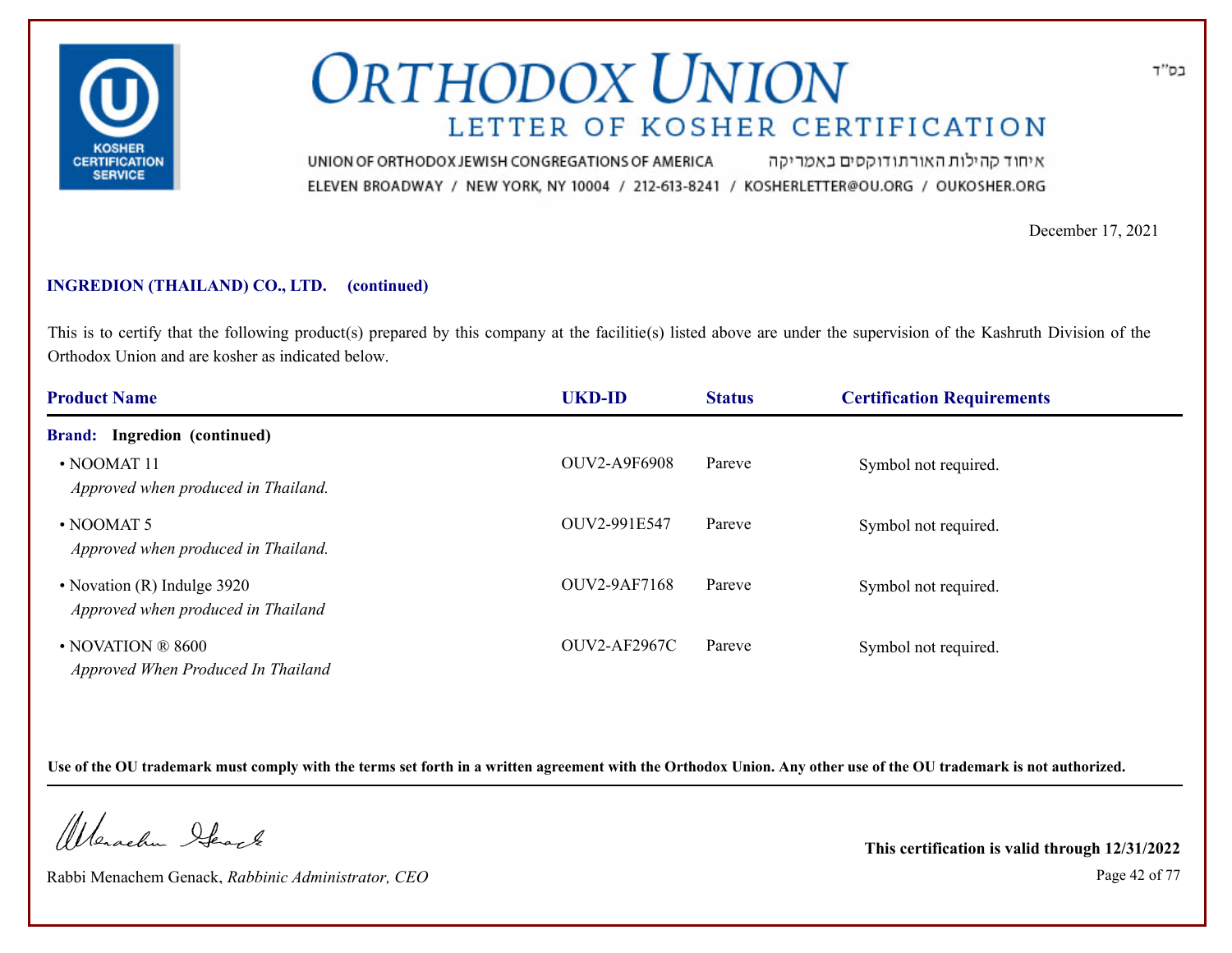

איחוד קהילות האורתודוקסים באמריקה UNION OF ORTHODOX JEWISH CONGREGATIONS OF AMERICA ELEVEN BROADWAY / NEW YORK, NY 10004 / 212-613-8241 / KOSHERLETTER@OU.ORG / OUKOSHER.ORG

December 17, 2021

### **INGREDION (THAILAND) CO., LTD. (continued)**

This is to certify that the following product(s) prepared by this company at the facilitie(s) listed above are under the supervision of the Kashruth Division of the Orthodox Union and are kosher as indicated below.

| <b>Product Name</b>                                             | <b>UKD-ID</b>       | <b>Status</b> | <b>Certification Requirements</b> |  |
|-----------------------------------------------------------------|---------------------|---------------|-----------------------------------|--|
| Ingredion (continued)<br><b>Brand:</b>                          |                     |               |                                   |  |
| • NOVATION ® INDULGE 2350<br>Approved when produced in Thailand | <b>OUV2-5247B8F</b> | Pareve        | Symbol not required.              |  |
| • NOVATION ® PRIMA 300K<br>Approved when produced in Thailand   | OUV2-A8E1352        | Pareve        | Symbol not required.              |  |
| • NOVATION 2300K<br>Approved when produced in Thailand          | $OUV2-14F1C5E$      | Pareve        | Symbol not required.              |  |
| • NOVATION 3300K<br>Approved when produced in Thailand          | <b>OUV2-6F26B2F</b> | Pareve        | Symbol not required.              |  |

**Use of the OU trademark must comply with the terms set forth in a written agreement with the Orthodox Union. Any other use of the OU trademark is not authorized.**

Werschn Stack

Rabbi Menachem Genack, *Rabbinic Administrator, CEO* Page 43 of 77

**This certification is valid through 12/31/2022**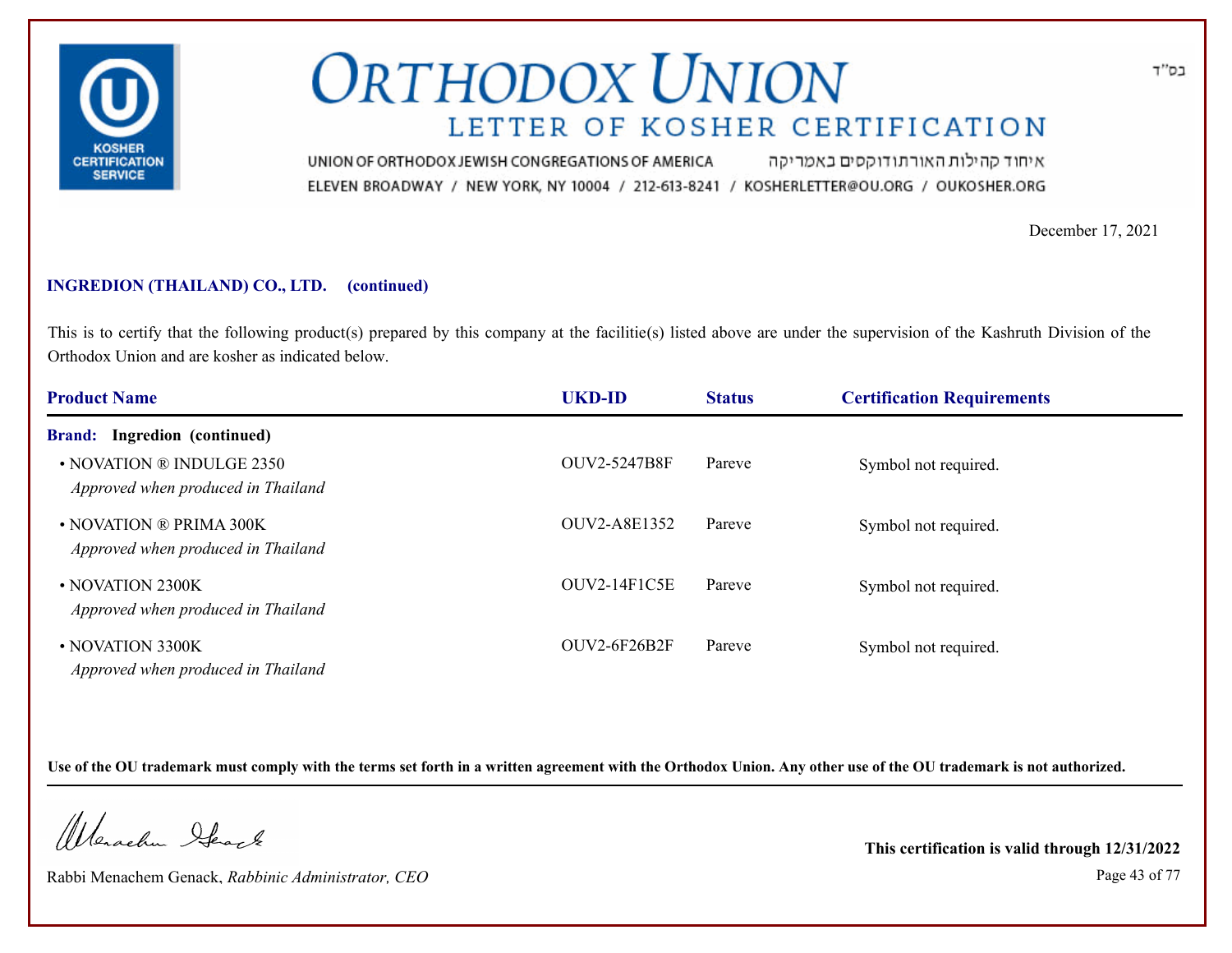

איחוד קהילות האורתודוקסים באמריקה UNION OF ORTHODOX JEWISH CONGREGATIONS OF AMERICA ELEVEN BROADWAY / NEW YORK, NY 10004 / 212-613-8241 / KOSHERLETTER@OU.ORG / OUKOSHER.ORG

December 17, 2021

### **INGREDION (THAILAND) CO., LTD. (continued)**

This is to certify that the following product(s) prepared by this company at the facilitie(s) listed above are under the supervision of the Kashruth Division of the Orthodox Union and are kosher as indicated below.

| <b>Product Name</b>                                            | <b>UKD-ID</b>       | <b>Status</b> | <b>Certification Requirements</b> |  |
|----------------------------------------------------------------|---------------------|---------------|-----------------------------------|--|
| Ingredion (continued)<br><b>Brand:</b>                         |                     |               |                                   |  |
| • NOVATION 3600<br>Approved when produced in Thailand.         | OUV2-46D9B12        | Pareve        | Symbol not required.              |  |
| • NOVATION 8360<br>Approved when produced in Thailand.         | OUV2-4359EE2        | Pareve        | Symbol not required.              |  |
| • NOVATION ENDURA 3100<br>Approved when produced in Thailand.  | <b>OUV2-8B8AB42</b> | Pareve        | Symbol not required.              |  |
| • NOVATION INDULGE 3350<br>Approved when produced in Thailand. | <b>OUV2-073B7F1</b> | Pareve        | Symbol not required.              |  |

**Use of the OU trademark must comply with the terms set forth in a written agreement with the Orthodox Union. Any other use of the OU trademark is not authorized.**

Werschn Stack

Rabbi Menachem Genack, *Rabbinic Administrator, CEO* Page 44 of 77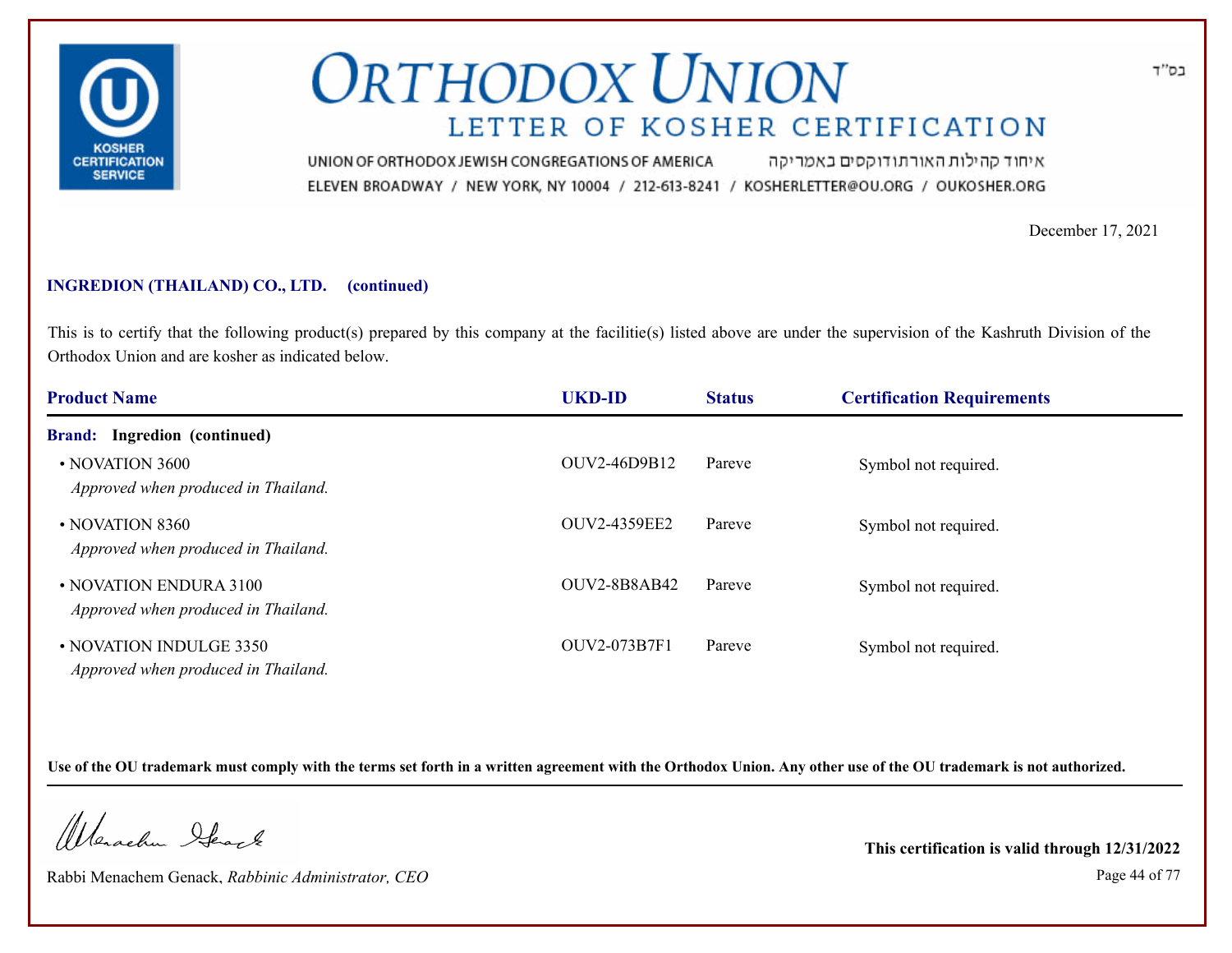

איחוד קהילות האורתודוקסים באמריקה UNION OF ORTHODOX JEWISH CONGREGATIONS OF AMERICA ELEVEN BROADWAY / NEW YORK, NY 10004 / 212-613-8241 / KOSHERLETTER@OU.ORG / OUKOSHER.ORG

December 17, 2021

### **INGREDION (THAILAND) CO., LTD. (continued)**

This is to certify that the following product(s) prepared by this company at the facilitie(s) listed above are under the supervision of the Kashruth Division of the Orthodox Union and are kosher as indicated below.

| <b>Product Name</b>                                            | <b>UKD-ID</b>       | <b>Status</b> | <b>Certification Requirements</b> |  |
|----------------------------------------------------------------|---------------------|---------------|-----------------------------------|--|
| Ingredion (continued)<br><b>Brand:</b>                         |                     |               |                                   |  |
| • NOVATION INDULGE 3620<br>Approved when produced in Thailand. | OUV2-BEAF09C        | Pareve        | Symbol not required.              |  |
| • NOVATION Prima 163<br>Approved when produced in Thailand.    | OUV2-CDDA737        | Pareve        | Symbol not required.              |  |
| • NOVATION Prima 163F<br>Approved when produced in Thailand.   | OUV2-6DCF2C4        | Pareve        | Symbol not required.              |  |
| • NOVATION Prima 663F<br>Approved when produced in Thailand.   | <b>OUV2-47DA7E6</b> | Pareve        | Symbol not required.              |  |

**Use of the OU trademark must comply with the terms set forth in a written agreement with the Orthodox Union. Any other use of the OU trademark is not authorized.**

Werschn Stack

Rabbi Menachem Genack, *Rabbinic Administrator, CEO* Page 45 of 77

**This certification is valid through 12/31/2022**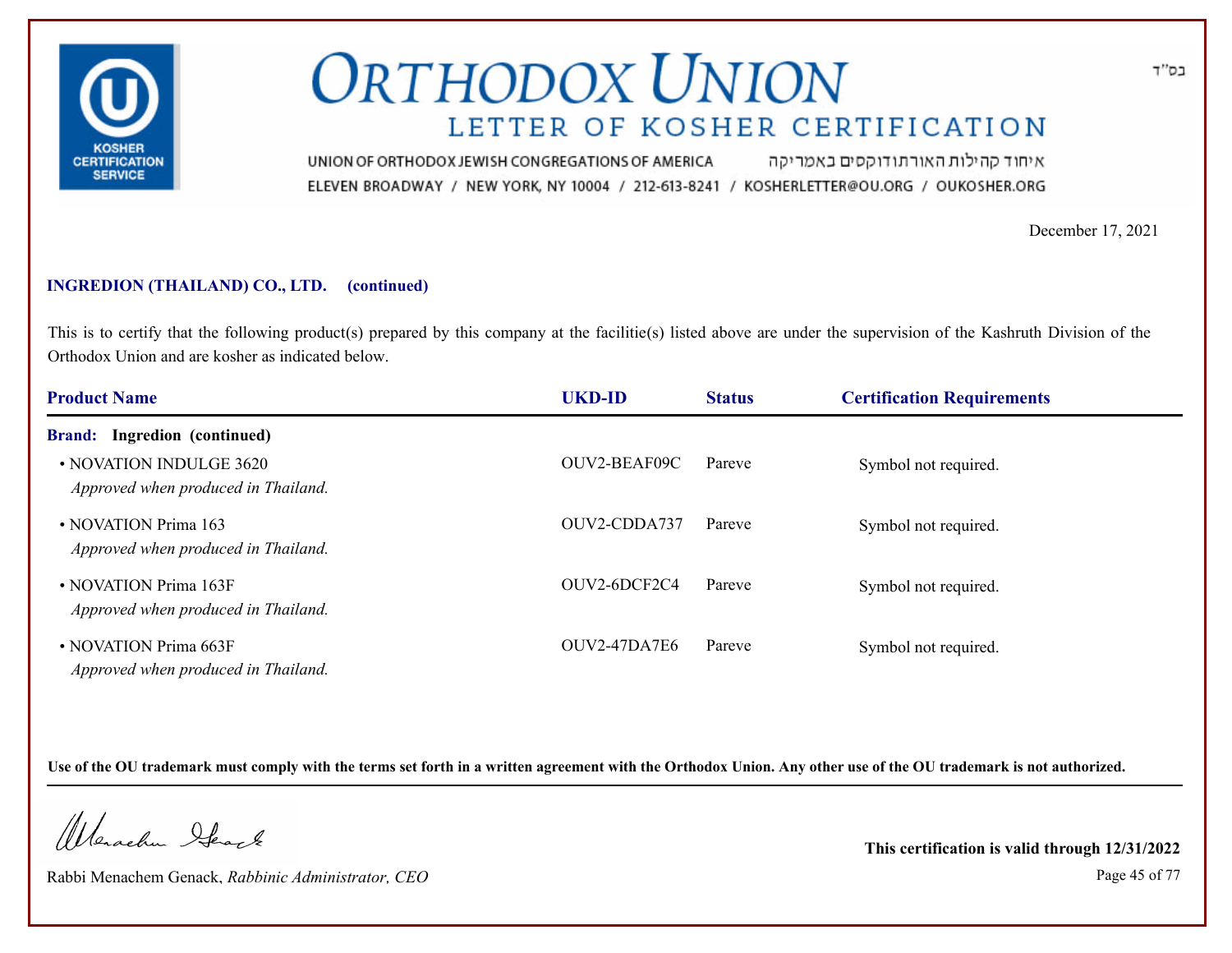

איחוד קהילות האורתודוקסים באמריקה UNION OF ORTHODOX JEWISH CONGREGATIONS OF AMERICA ELEVEN BROADWAY / NEW YORK, NY 10004 / 212-613-8241 / KOSHERLETTER@OU.ORG / OUKOSHER.ORG

December 17, 2021

### **INGREDION (THAILAND) CO., LTD. (continued)**

This is to certify that the following product(s) prepared by this company at the facilitie(s) listed above are under the supervision of the Kashruth Division of the Orthodox Union and are kosher as indicated below.

| <b>Product Name</b>                                             | <b>UKD-ID</b> | <b>Status</b> | <b>Certification Requirements</b> |  |
|-----------------------------------------------------------------|---------------|---------------|-----------------------------------|--|
| <b>Brand:</b> Ingredion (continued)                             |               |               |                                   |  |
| • NOVATION® 8300<br>Approved when produced in Thailand          | OUV2-BBB16CB  | Pareve        | Symbol not required.              |  |
| • NOVATION® Indulge 2450<br>Approved When Produced In Thailand  | OUV2-0E346C6  | Pareve        | Symbol not required.              |  |
| • NOVATION® INDULGE 3820<br>Approved when produced in Thailand. | OUV2-5F07566  | Pareve        | Symbol not required.              |  |
| • NOVELOSE 3490<br>Approved when produced in Thailand           | OUV2-CEA9F2C  | Pareve        | Symbol not required.              |  |

**Use of the OU trademark must comply with the terms set forth in a written agreement with the Orthodox Union. Any other use of the OU trademark is not authorized.**

Werschn Stack

Rabbi Menachem Genack, *Rabbinic Administrator, CEO* Page 46 of 77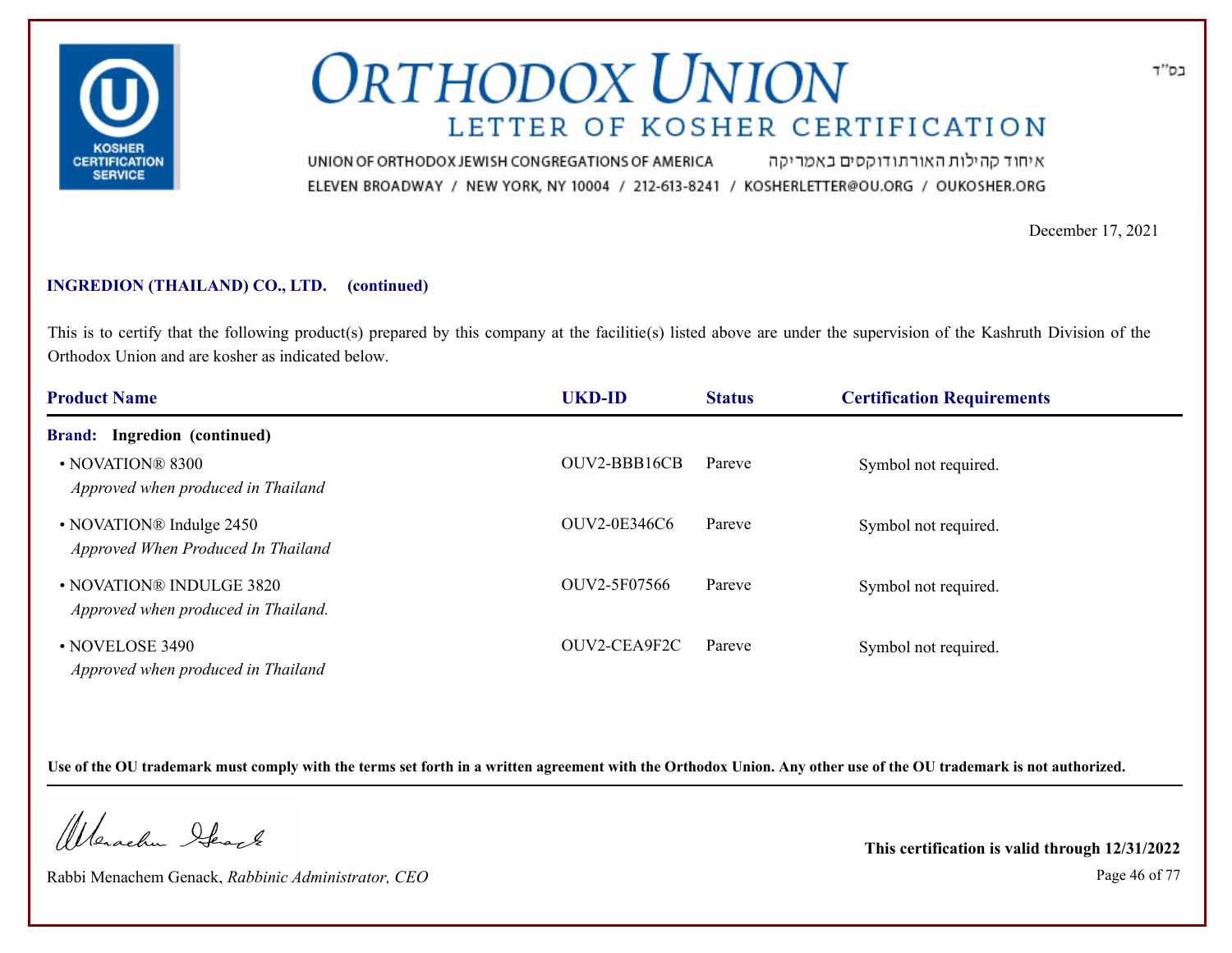

איחוד קהילות האורתודוקסים באמריקה UNION OF ORTHODOX JEWISH CONGREGATIONS OF AMERICA ELEVEN BROADWAY / NEW YORK, NY 10004 / 212-613-8241 / KOSHERLETTER@OU.ORG / OUKOSHER.ORG

December 17, 2021

### **INGREDION (THAILAND) CO., LTD. (continued)**

This is to certify that the following product(s) prepared by this company at the facilitie(s) listed above are under the supervision of the Kashruth Division of the Orthodox Union and are kosher as indicated below.

| <b>Product Name</b>                                                                    | <b>UKD-ID</b>       | <b>Status</b> | <b>Certification Requirements</b> |  |
|----------------------------------------------------------------------------------------|---------------------|---------------|-----------------------------------|--|
| Ingredion (continued)<br><b>Brand:</b>                                                 |                     |               |                                   |  |
| • NOVELOSE 8490<br>Approved when produced in Thailand.                                 | OUV2-F606208        | Pareve        | Symbol not required.              |  |
| • OPTIPRO 830CP<br>Approved when produced in Thailand. Approved only for non-food use. | OUV2-650EFAF        | Pareve        | Symbol not required.              |  |
| • PCTH 2001 INT<br>Approved only when produced in Thailand                             | <b>OUV2-AA7B346</b> | Pareve        | Symbol not required.              |  |
| $\cdot$ PENPURE 37<br>Approved when produced in Thailand.                              | OUV2-29FCBFA        | Pareve        | Symbol not required.              |  |

**Use of the OU trademark must comply with the terms set forth in a written agreement with the Orthodox Union. Any other use of the OU trademark is not authorized.**

Werschn Stack

Rabbi Menachem Genack, *Rabbinic Administrator, CEO* Page 47 of 77

**This certification is valid through 12/31/2022**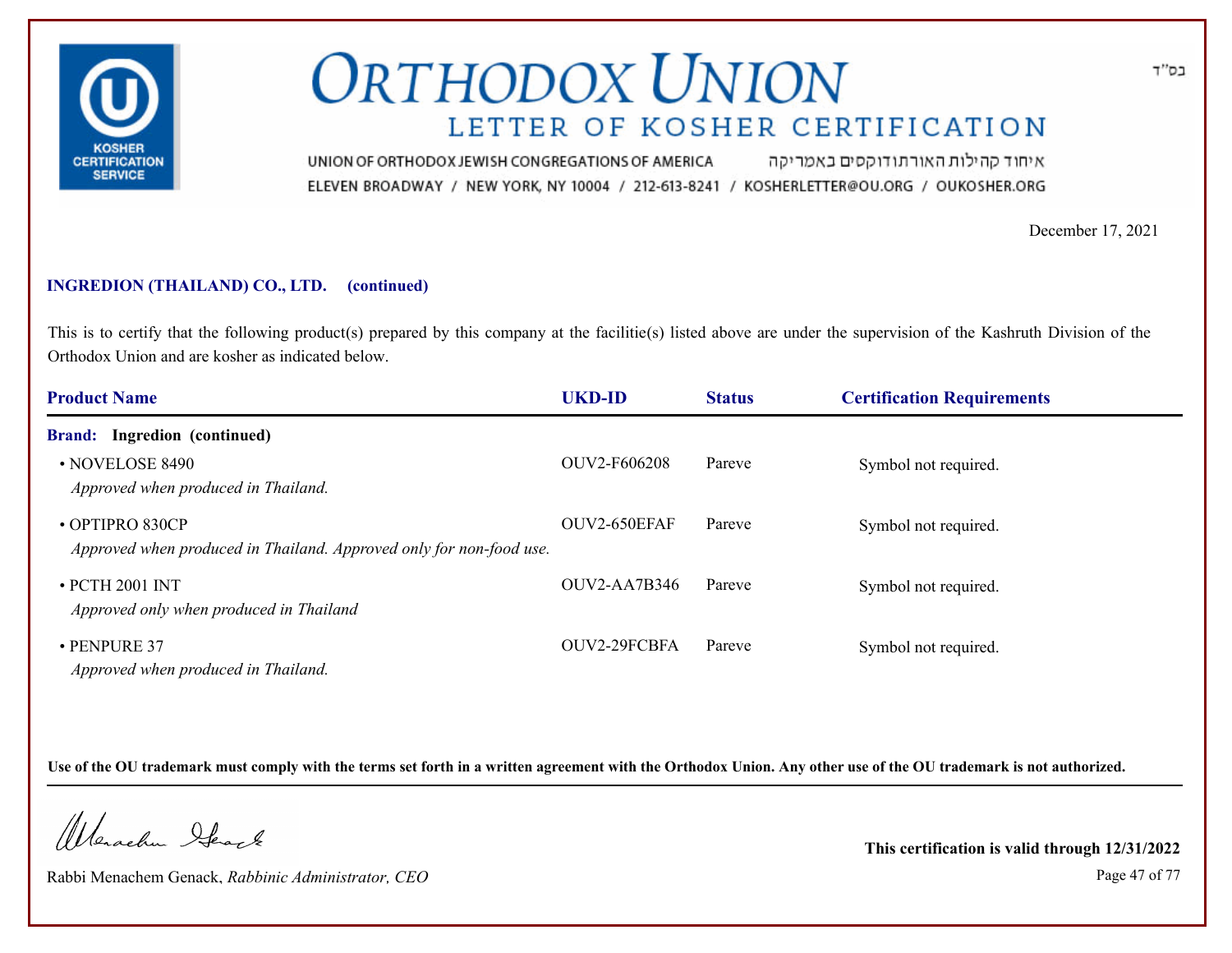

איחוד קהילות האורתודוקסים באמריקה UNION OF ORTHODOX JEWISH CONGREGATIONS OF AMERICA ELEVEN BROADWAY / NEW YORK, NY 10004 / 212-613-8241 / KOSHERLETTER@OU.ORG / OUKOSHER.ORG

December 17, 2021

### **INGREDION (THAILAND) CO., LTD. (continued)**

This is to certify that the following product(s) prepared by this company at the facilitie(s) listed above are under the supervision of the Kashruth Division of the Orthodox Union and are kosher as indicated below.

| <b>Product Name</b>                                                   | <b>UKD-ID</b>       | <b>Status</b> | <b>Certification Requirements</b> |  |
|-----------------------------------------------------------------------|---------------------|---------------|-----------------------------------|--|
| Ingredion (continued)<br><b>Brand:</b>                                |                     |               |                                   |  |
| • pH adj HOMECRAFT CREATE 895<br>Approved when produced in Thailand.  | OUV2-EF4723A        | Pareve        | Symbol not required.              |  |
| • PINE SOFT 202<br>Approved when produced in Thailand                 | OUV2-DC2736E        | Pareve        | Symbol not required.              |  |
| $\cdot$ PINEACE 5<br>Approved when produced in Thailand               | <b>OUV2-6JUVHRB</b> | Pareve        | Symbol not required.              |  |
| • Powdered Dusting Corn Starch<br>Approved when produced in Thailand. | OUV2-DF599BE        | Pareve        | Symbol not required.              |  |

**Use of the OU trademark must comply with the terms set forth in a written agreement with the Orthodox Union. Any other use of the OU trademark is not authorized.**

Werschn Stack

Rabbi Menachem Genack, *Rabbinic Administrator, CEO* Page 48 of 77

**This certification is valid through 12/31/2022**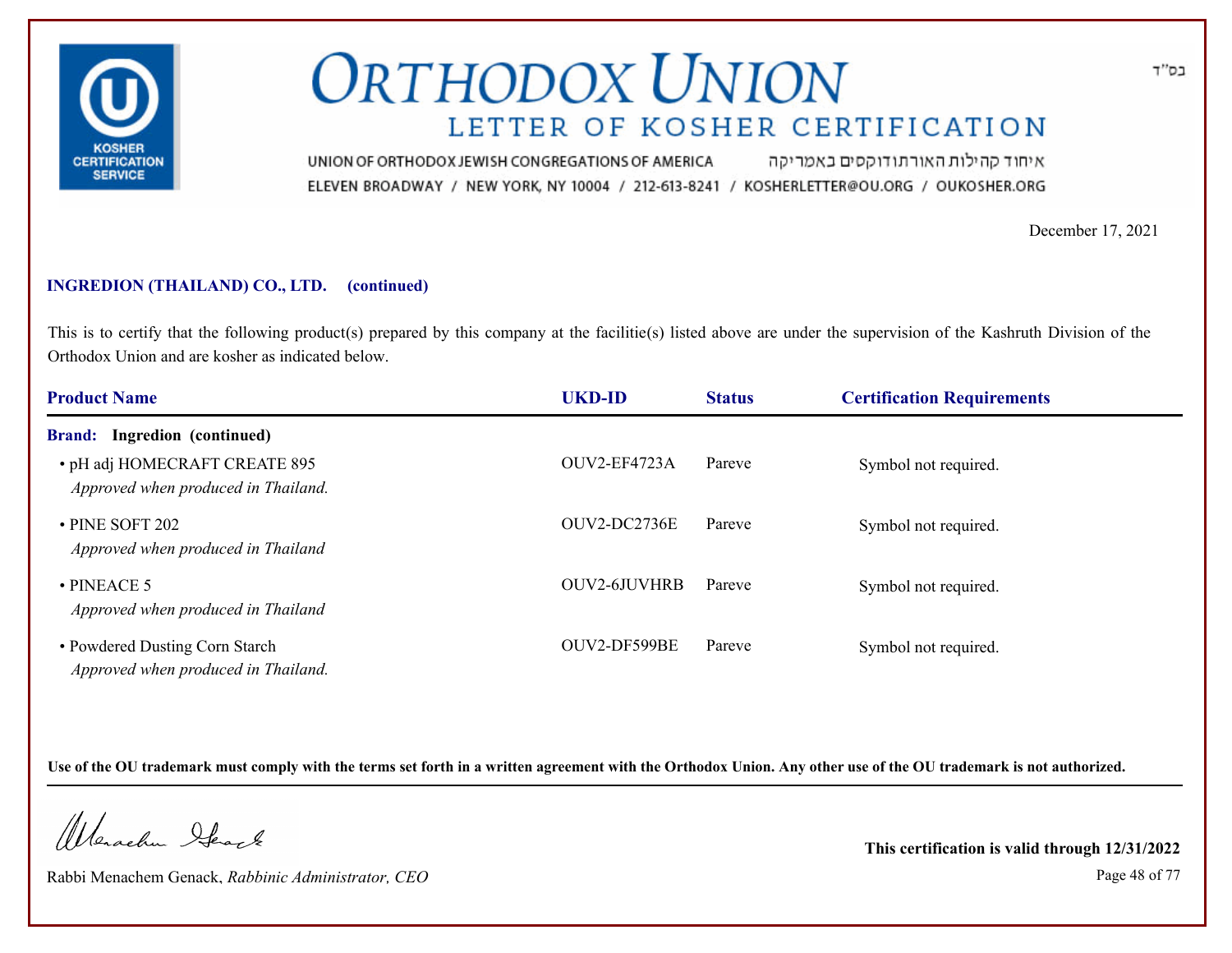

איחוד קהילות האורתודוקסים באמריקה UNION OF ORTHODOX JEWISH CONGREGATIONS OF AMERICA ELEVEN BROADWAY / NEW YORK, NY 10004 / 212-613-8241 / KOSHERLETTER@OU.ORG / OUKOSHER.ORG

December 17, 2021

### **INGREDION (THAILAND) CO., LTD. (continued)**

This is to certify that the following product(s) prepared by this company at the facilitie(s) listed above are under the supervision of the Kashruth Division of the Orthodox Union and are kosher as indicated below.

| <b>Product Name</b>                                         | <b>UKD-ID</b>       | <b>Status</b> | <b>Certification Requirements</b> |  |
|-------------------------------------------------------------|---------------------|---------------|-----------------------------------|--|
| Ingredion (continued)<br><b>Brand:</b>                      |                     |               |                                   |  |
| • PRECISA [TM] GEL 03<br>Approved when produced in Thailand | OUV2-02BB075        | Pareve        | Symbol not required.              |  |
| $\cdot$ PRECISA 51<br>Approved when produced in Thailand.   | OUV2-5D61757        | Pareve        | Symbol not required.              |  |
| $\cdot$ PRECISA 600<br>Approved when produced in Thailand.  | <b>OUV2-693B0CE</b> | Pareve        | Symbol not required.              |  |
| · PRECISA 601<br>Approved when produced in Thailand.        | OUV2-04D9ECA        | Pareve        | Symbol not required.              |  |

**Use of the OU trademark must comply with the terms set forth in a written agreement with the Orthodox Union. Any other use of the OU trademark is not authorized.**

Werschn Stack

Rabbi Menachem Genack, *Rabbinic Administrator, CEO* Page 49 of 77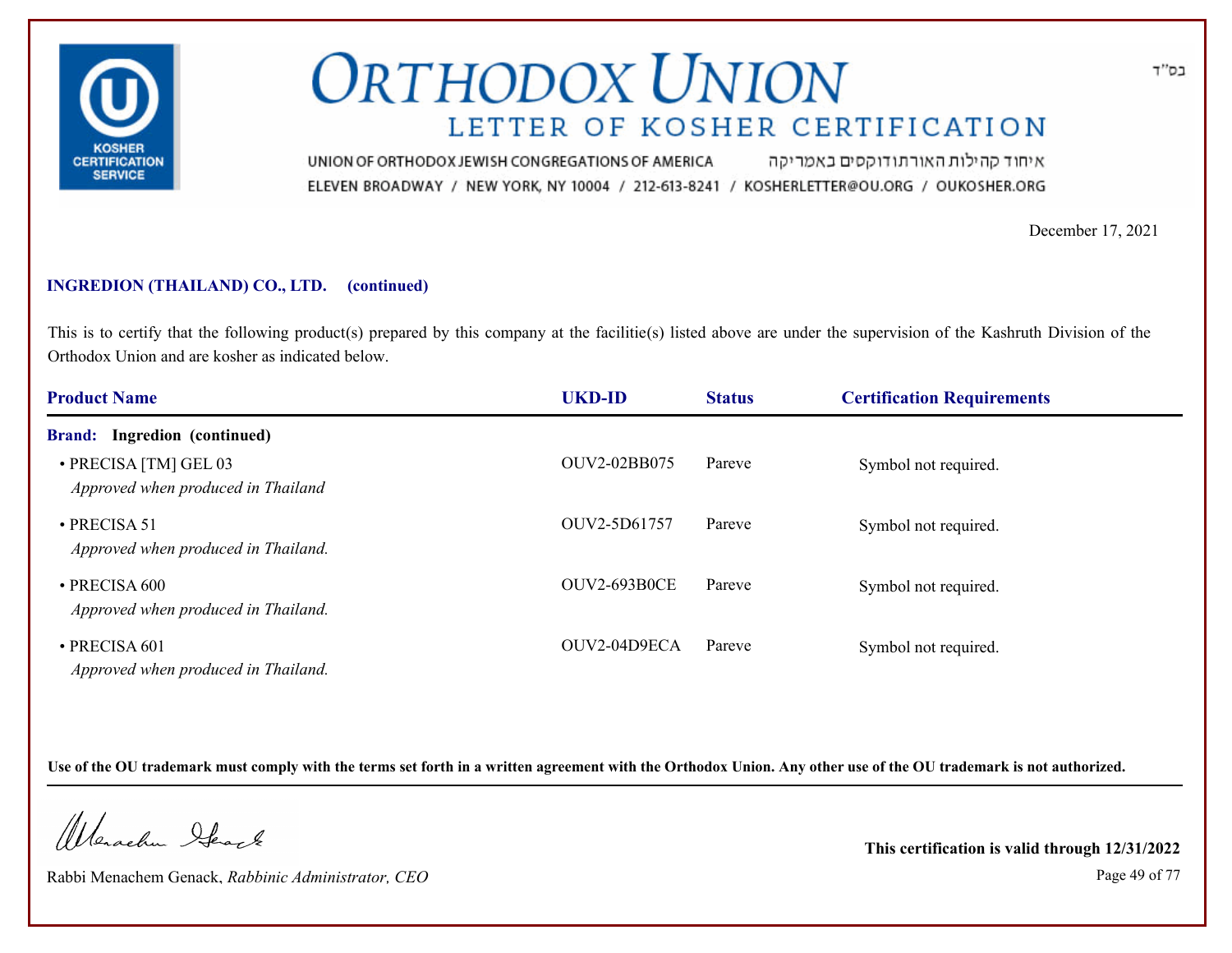

איחוד קהילות האורתודוקסים באמריקה UNION OF ORTHODOX JEWISH CONGREGATIONS OF AMERICA ELEVEN BROADWAY / NEW YORK, NY 10004 / 212-613-8241 / KOSHERLETTER@OU.ORG / OUKOSHER.ORG

December 17, 2021

### **INGREDION (THAILAND) CO., LTD. (continued)**

This is to certify that the following product(s) prepared by this company at the facilitie(s) listed above are under the supervision of the Kashruth Division of the Orthodox Union and are kosher as indicated below.

| <b>Product Name</b>                                          | <b>UKD-ID</b>       | <b>Status</b> | <b>Certification Requirements</b> |  |
|--------------------------------------------------------------|---------------------|---------------|-----------------------------------|--|
| <b>Brand:</b> Ingredion (continued)                          |                     |               |                                   |  |
| $\cdot$ PRECISA 602<br>Approved when produced in Thailand.   | <b>OUV2-76E254C</b> | Pareve        | Symbol not required.              |  |
| • PRECISA 630S<br>Approved when produced in Thailand.        | <b>OUV2-D93E1E6</b> | Pareve        | Symbol not required.              |  |
| $\cdot$ PRECISA 655 S<br>Approved when produced in Thailand. | OUV2-B8BC423        | Pareve        | Symbol not required.              |  |
| • PRECISA BAKE GF 30<br>Approved when produced in Thailand.  | <b>OUV2-071AF6A</b> | Pareve        | Symbol not required.              |  |

**Use of the OU trademark must comply with the terms set forth in a written agreement with the Orthodox Union. Any other use of the OU trademark is not authorized.**

Werschn Stack

Rabbi Menachem Genack, *Rabbinic Administrator, CEO* Page 50 of 77

**This certification is valid through 12/31/2022**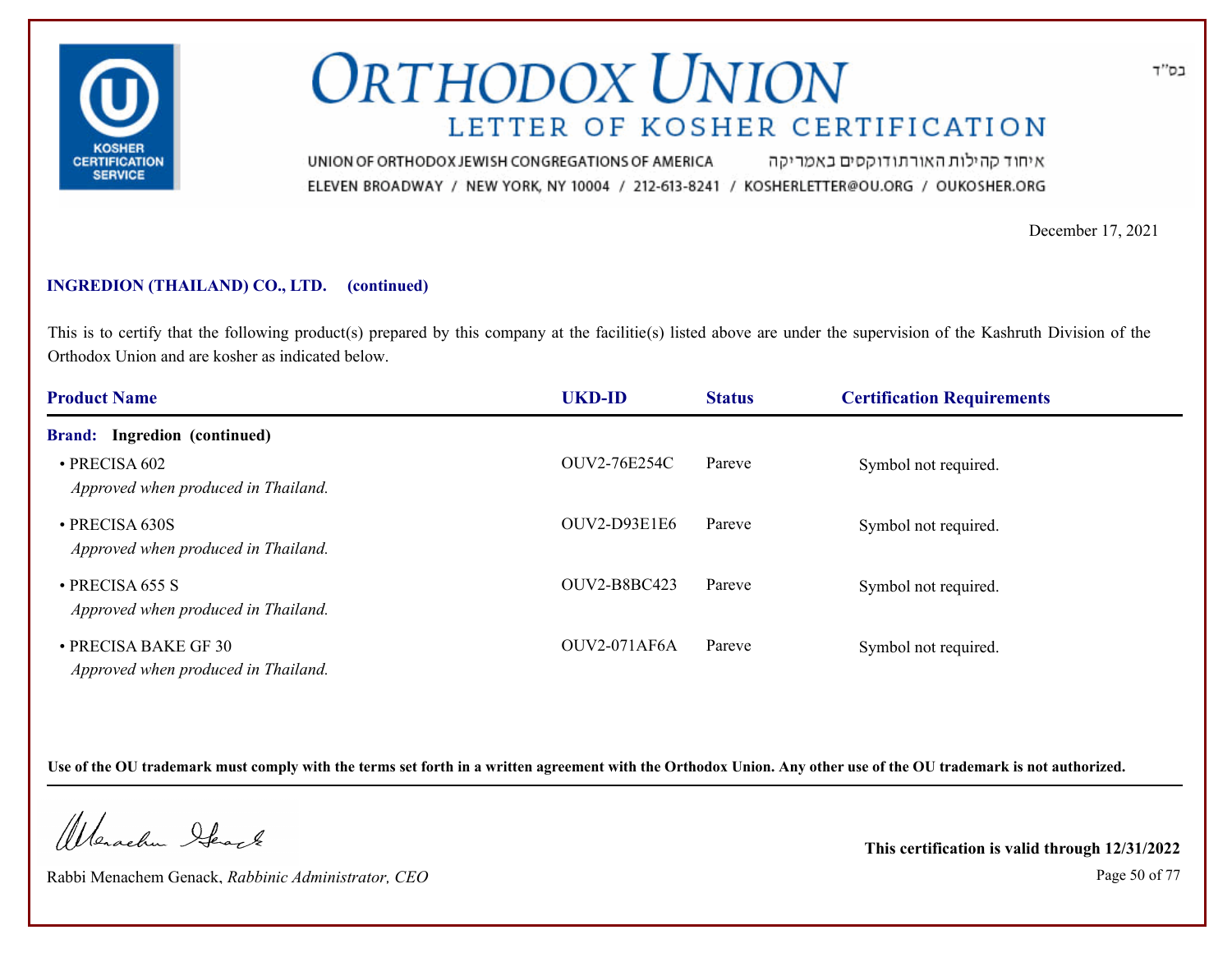

איחוד קהילות האורתודוקסים באמריקה UNION OF ORTHODOX JEWISH CONGREGATIONS OF AMERICA ELEVEN BROADWAY / NEW YORK, NY 10004 / 212-613-8241 / KOSHERLETTER@OU.ORG / OUKOSHER.ORG

December 17, 2021

### **INGREDION (THAILAND) CO., LTD. (continued)**

This is to certify that the following product(s) prepared by this company at the facilitie(s) listed above are under the supervision of the Kashruth Division of the Orthodox Union and are kosher as indicated below.

| <b>Product Name</b>                                         | <b>UKD-ID</b>                | <b>Status</b>    | <b>Certification Requirements</b>            |
|-------------------------------------------------------------|------------------------------|------------------|----------------------------------------------|
| Ingredion (continued)<br><b>Brand:</b>                      |                              |                  |                                              |
| • PRECISA BAKE GF 60<br>Approved when produced in Thailand  | <b>OUV2-WXWLHCS</b> Pareve   |                  | Symbol not required.                         |
| • PRECISA BAKE GF 61<br>Approved when produced in Thailand  | OUV2-1V6HGGP                 | Pareve           | Symbol not required.                         |
| • PRECISA Cling 39S<br>Approved when produced in Thailand.  | <b>OUV2-9C174EB</b>          | Pareve           | Symbol not required.                         |
| • PRECISA Cream 7310<br>Approved when produced in Thailand. | $OUV2-BDA7E15$               | Pareve           | Symbol not required.                         |
| • PRECISA CRISP 150<br>• PRECISA CRISP 151                  | OUV2-F7617E3<br>OUV2-8AED938 | Pareve<br>Pareve | Symbol not required.<br>Symbol not required. |

**Use of the OU trademark must comply with the terms set forth in a written agreement with the Orthodox Union. Any other use of the OU trademark is not authorized.**

Werschn Stack

Rabbi Menachem Genack, *Rabbinic Administrator, CEO* Page 51 of 77

**This certification is valid through 12/31/2022**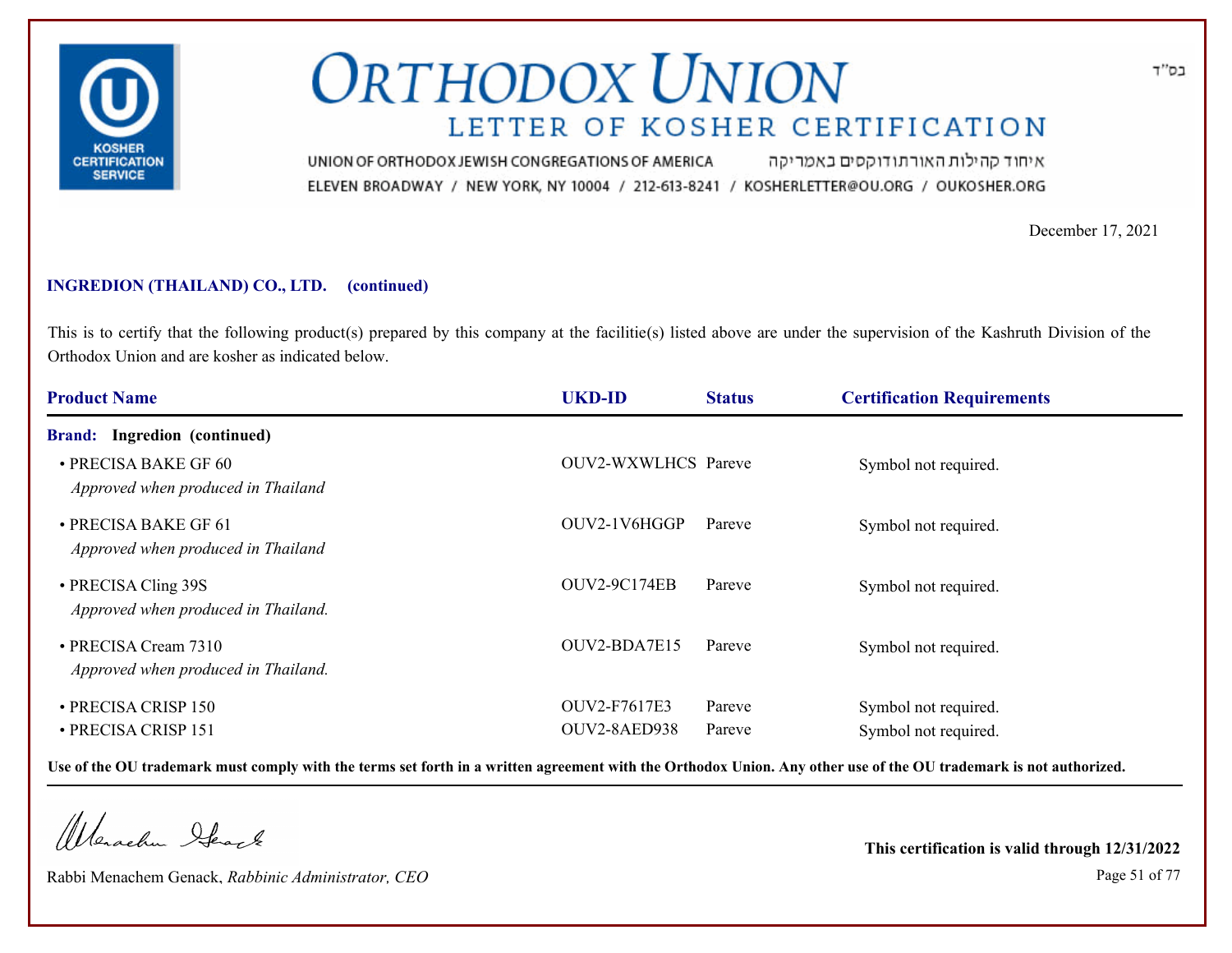

איחוד קהילות האורתודוקסים באמריקה UNION OF ORTHODOX JEWISH CONGREGATIONS OF AMERICA ELEVEN BROADWAY / NEW YORK, NY 10004 / 212-613-8241 / KOSHERLETTER@OU.ORG / OUKOSHER.ORG

December 17, 2021

### **INGREDION (THAILAND) CO., LTD. (continued)**

This is to certify that the following product(s) prepared by this company at the facilitie(s) listed above are under the supervision of the Kashruth Division of the Orthodox Union and are kosher as indicated below.

| <b>Product Name</b>                 | <b>UKD-ID</b>       | <b>Status</b> | <b>Certification Requirements</b> |  |
|-------------------------------------|---------------------|---------------|-----------------------------------|--|
| <b>Brand:</b> Ingredion (continued) |                     |               |                                   |  |
| • PRECISA CRISP 330                 | OUV2-0B3D528        | Pareve        | Symbol not required.              |  |
| • PRECISA CRISP 39                  | OUV2-57813E1        | Pareve        | Symbol not required.              |  |
| Approved when produced in Thailand. |                     |               |                                   |  |
| • PRECISA CRISP 7310 HT             | OUV2-372A81F        | Pareve        | Symbol not required.              |  |
| Approved when produced in Thailand. |                     |               |                                   |  |
| • PRECISA CRISP 930                 | <b>OUV2-C86AC65</b> | Pareve        | Symbol not required.              |  |
| • Precisa Gel [TM] 04               | OUV2-5B114F3        | Pareve        | Symbol not required.              |  |
| Approved when produced in Thailand. |                     |               |                                   |  |
| • PRECISA® PULP 02                  | <b>OUV2-E2DF775</b> | Pareve        | Symbol not required.              |  |
| Approved when produced in Thailand  |                     |               |                                   |  |

**Use of the OU trademark must comply with the terms set forth in a written agreement with the Orthodox Union. Any other use of the OU trademark is not authorized.**

Werschn Stack

Rabbi Menachem Genack, *Rabbinic Administrator, CEO* Page 52 of 77

**This certification is valid through 12/31/2022**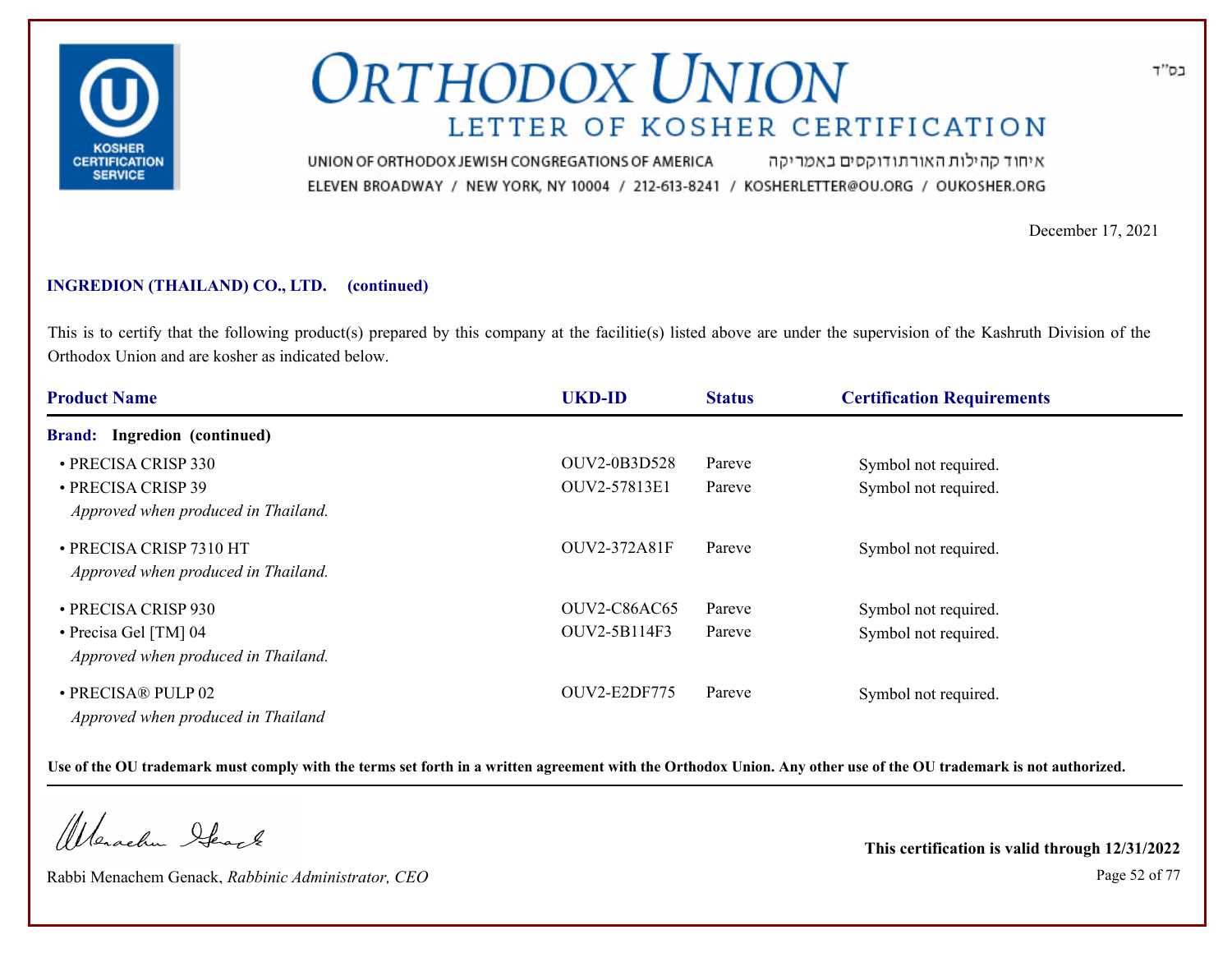

איחוד קהילות האורתודוקסים באמריקה UNION OF ORTHODOX JEWISH CONGREGATIONS OF AMERICA ELEVEN BROADWAY / NEW YORK, NY 10004 / 212-613-8241 / KOSHERLETTER@OU.ORG / OUKOSHER.ORG

December 17, 2021

### **INGREDION (THAILAND) CO., LTD. (continued)**

This is to certify that the following product(s) prepared by this company at the facilitie(s) listed above are under the supervision of the Kashruth Division of the Orthodox Union and are kosher as indicated below.

| <b>Product Name</b>                                                           | <b>UKD-ID</b>       | <b>Status</b> | <b>Certification Requirements</b> |  |
|-------------------------------------------------------------------------------|---------------------|---------------|-----------------------------------|--|
| Ingredion (continued)<br><b>Brand:</b>                                        |                     |               |                                   |  |
| • PREGELATINIZED RICE STARCH<br>Approved when produced in Thailand.           | OUV2-A7C4B5B        | Pareve        | Symbol not required.              |  |
| • PREGELATINIZED WAXY CORN STARCH HV-K<br>Approved when produced in Thailand. | OUV2-B72E607        | Pareve        | Symbol not required.              |  |
| $\cdot$ PREPARATION PA#1<br>Approved when produced in Thailand                | <b>OUV2-20F5B25</b> | Pareve        | Symbol not required.              |  |
| • Preparation Yugao (T)<br>Approved when produced in Thailand                 | OUV2-49AE249        | Pareve        | Symbol not required.              |  |

**Use of the OU trademark must comply with the terms set forth in a written agreement with the Orthodox Union. Any other use of the OU trademark is not authorized.**

Werschn Stack

Rabbi Menachem Genack, *Rabbinic Administrator, CEO* Page 53 of 77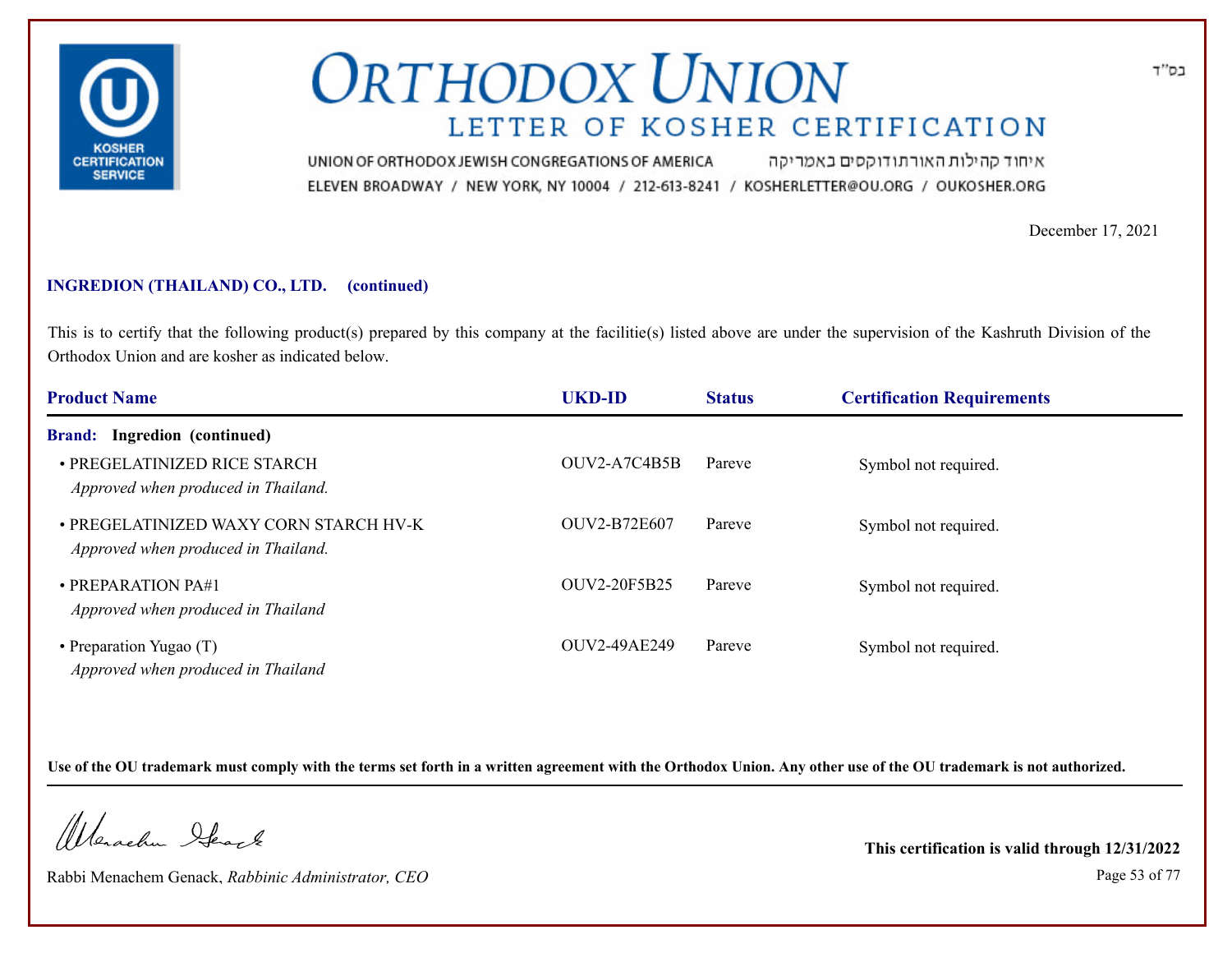

איחוד קהילות האורתודוקסים באמריקה UNION OF ORTHODOX JEWISH CONGREGATIONS OF AMERICA ELEVEN BROADWAY / NEW YORK, NY 10004 / 212-613-8241 / KOSHERLETTER@OU.ORG / OUKOSHER.ORG

December 17, 2021

### **INGREDION (THAILAND) CO., LTD. (continued)**

This is to certify that the following product(s) prepared by this company at the facilitie(s) listed above are under the supervision of the Kashruth Division of the Orthodox Union and are kosher as indicated below.

| <b>Product Name</b>                                                     | <b>UKD-ID</b>       | <b>Status</b> | <b>Certification Requirements</b> |  |
|-------------------------------------------------------------------------|---------------------|---------------|-----------------------------------|--|
| <b>Brand:</b> Ingredion (continued)                                     |                     |               |                                   |  |
| • PROBASE<br>Approved when produced in Thailand.                        | $OUV2-D62A61D$      | Pareve        | Symbol not required.              |  |
| • PURITY ® MAC<br>Approved when produced in Thailand.                   | OUV2-1081BE7        | Pareve        | Symbol not required.              |  |
| $\bullet$ PURITY $\circledR$ MAC<br>Approved when produced in Thailand. | OUV2-334A636        | Pareve        | Symbol not required.              |  |
| • PURITY 24<br>Approved when produced in Thailand.                      | <b>OUV2-0A5813A</b> | Pareve        | Symbol not required.              |  |

**Use of the OU trademark must comply with the terms set forth in a written agreement with the Orthodox Union. Any other use of the OU trademark is not authorized.**

Werschn Stack

Rabbi Menachem Genack, *Rabbinic Administrator, CEO* Page 54 of 77

**This certification is valid through 12/31/2022**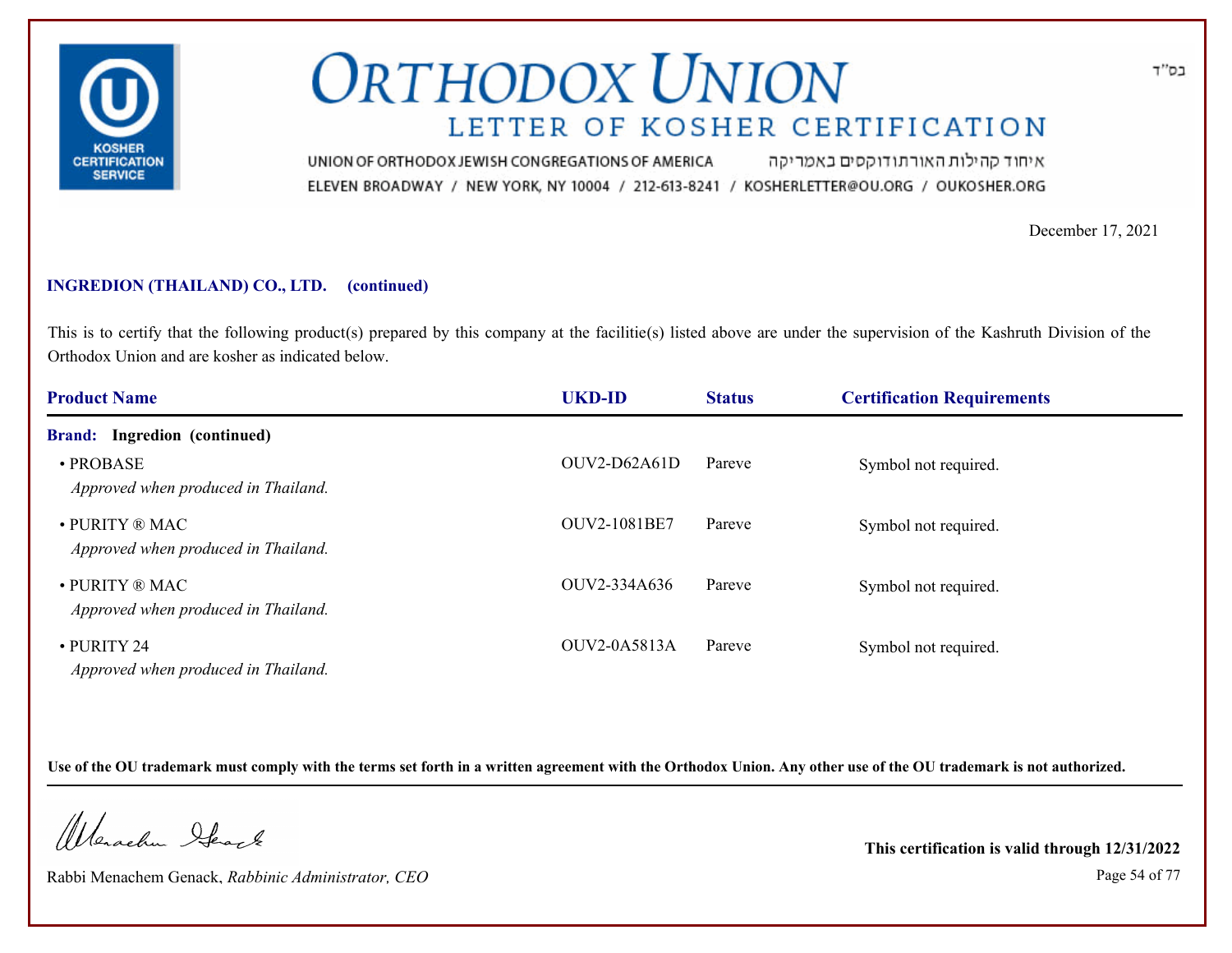

איחוד קהילות האורתודוקסים באמריקה UNION OF ORTHODOX JEWISH CONGREGATIONS OF AMERICA ELEVEN BROADWAY / NEW YORK, NY 10004 / 212-613-8241 / KOSHERLETTER@OU.ORG / OUKOSHER.ORG

December 17, 2021

### **INGREDION (THAILAND) CO., LTD. (continued)**

This is to certify that the following product(s) prepared by this company at the facilitie(s) listed above are under the supervision of the Kashruth Division of the Orthodox Union and are kosher as indicated below.

| <b>Product Name</b>                                       | <b>UKD-ID</b>       | <b>Status</b> | <b>Certification Requirements</b> |  |
|-----------------------------------------------------------|---------------------|---------------|-----------------------------------|--|
| <b>Brand:</b> Ingredion (continued)                       |                     |               |                                   |  |
| • PURITY Alpha 805<br>Approved when produced in Thailand. | <b>OUV2-15A83BC</b> | Pareve        | Symbol not required.              |  |
| • PURITY Alpha 806<br>Approved when produced in Thailand. | OUV2-3E3F7A7        | Pareve        | Symbol not required.              |  |
| • PURITY Alpha 865<br>Approved when produced in Thailand. | OUV2-798399A        | Pareve        | Symbol not required.              |  |
| • PURITY BAKE<br>Approved when produced in Thailand.      | OUV2-F2A2F31        | Pareve        | Symbol not required.              |  |

**Use of the OU trademark must comply with the terms set forth in a written agreement with the Orthodox Union. Any other use of the OU trademark is not authorized.**

Werschn Stack

Rabbi Menachem Genack, *Rabbinic Administrator, CEO* Page 55 of 77

**This certification is valid through 12/31/2022**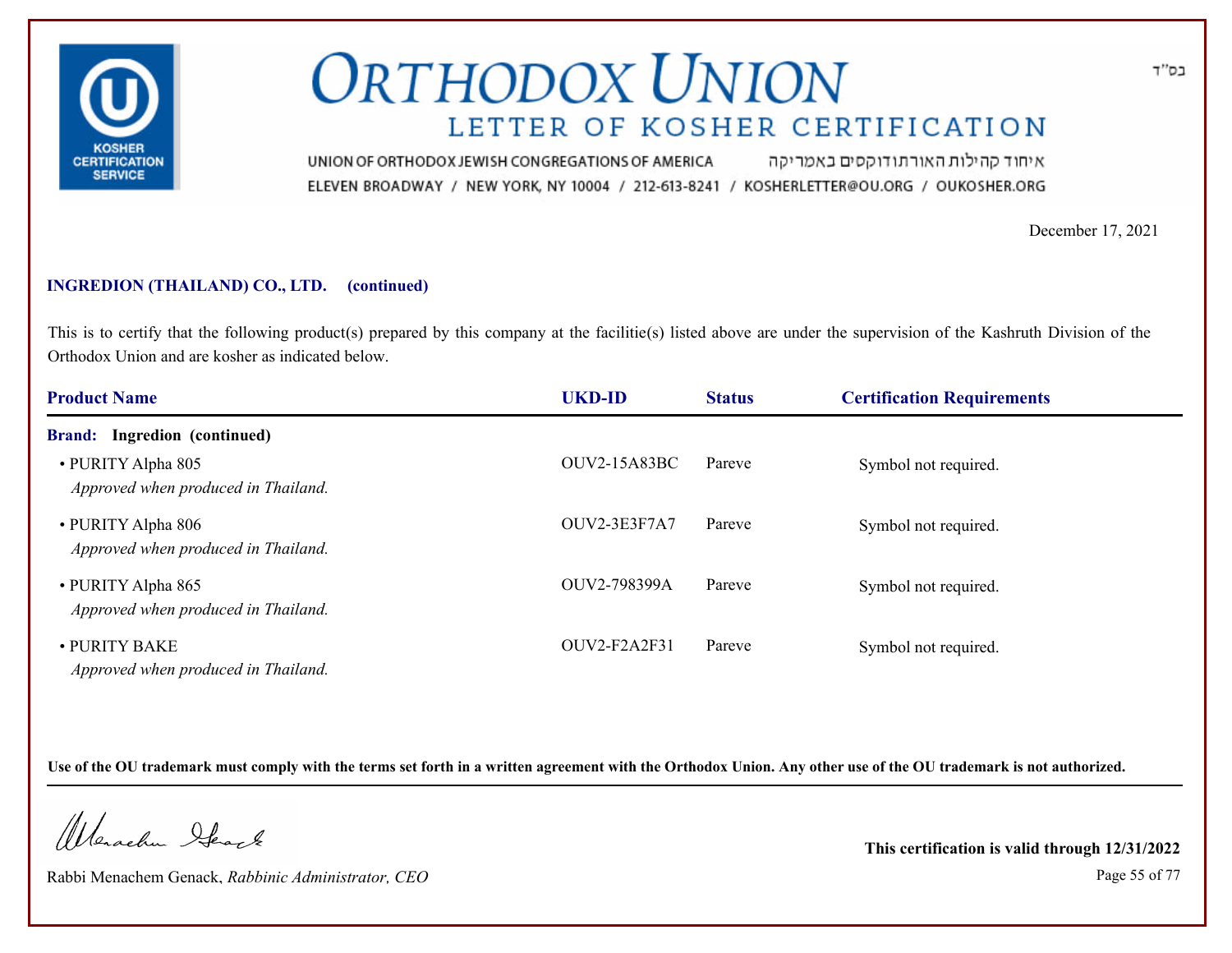

איחוד קהילות האורתודוקסים באמריקה UNION OF ORTHODOX JEWISH CONGREGATIONS OF AMERICA ELEVEN BROADWAY / NEW YORK, NY 10004 / 212-613-8241 / KOSHERLETTER@OU.ORG / OUKOSHER.ORG

December 17, 2021

### **INGREDION (THAILAND) CO., LTD. (continued)**

This is to certify that the following product(s) prepared by this company at the facilitie(s) listed above are under the supervision of the Kashruth Division of the Orthodox Union and are kosher as indicated below.

| <b>Product Name</b>                                      | <b>UKD-ID</b> | <b>Status</b> | <b>Certification Requirements</b> |  |
|----------------------------------------------------------|---------------|---------------|-----------------------------------|--|
| <b>Brand:</b> Ingredion (continued)                      |               |               |                                   |  |
| • PURITY SM110<br>Approved when produced in Thailand     | OUV2-0146B63  | Pareve        | Symbol not required.              |  |
| • PURITY SR<br>Approved when produced in Thailand        | OUV2-4B0BB94  | Pareve        | Symbol not required.              |  |
| $\cdot$ PURITY® 1<br>Approved when produced in Thailand. | OUV2-E5BD0E8  | Pareve        | Symbol not required.              |  |
| · PURITY® 11<br>Approved when produced in Thailand.      | OUV2-D2A0E7A  | Pareve        | Symbol not required.              |  |

**Use of the OU trademark must comply with the terms set forth in a written agreement with the Orthodox Union. Any other use of the OU trademark is not authorized.**

Werschn Stack

Rabbi Menachem Genack, *Rabbinic Administrator, CEO* Page 56 of 77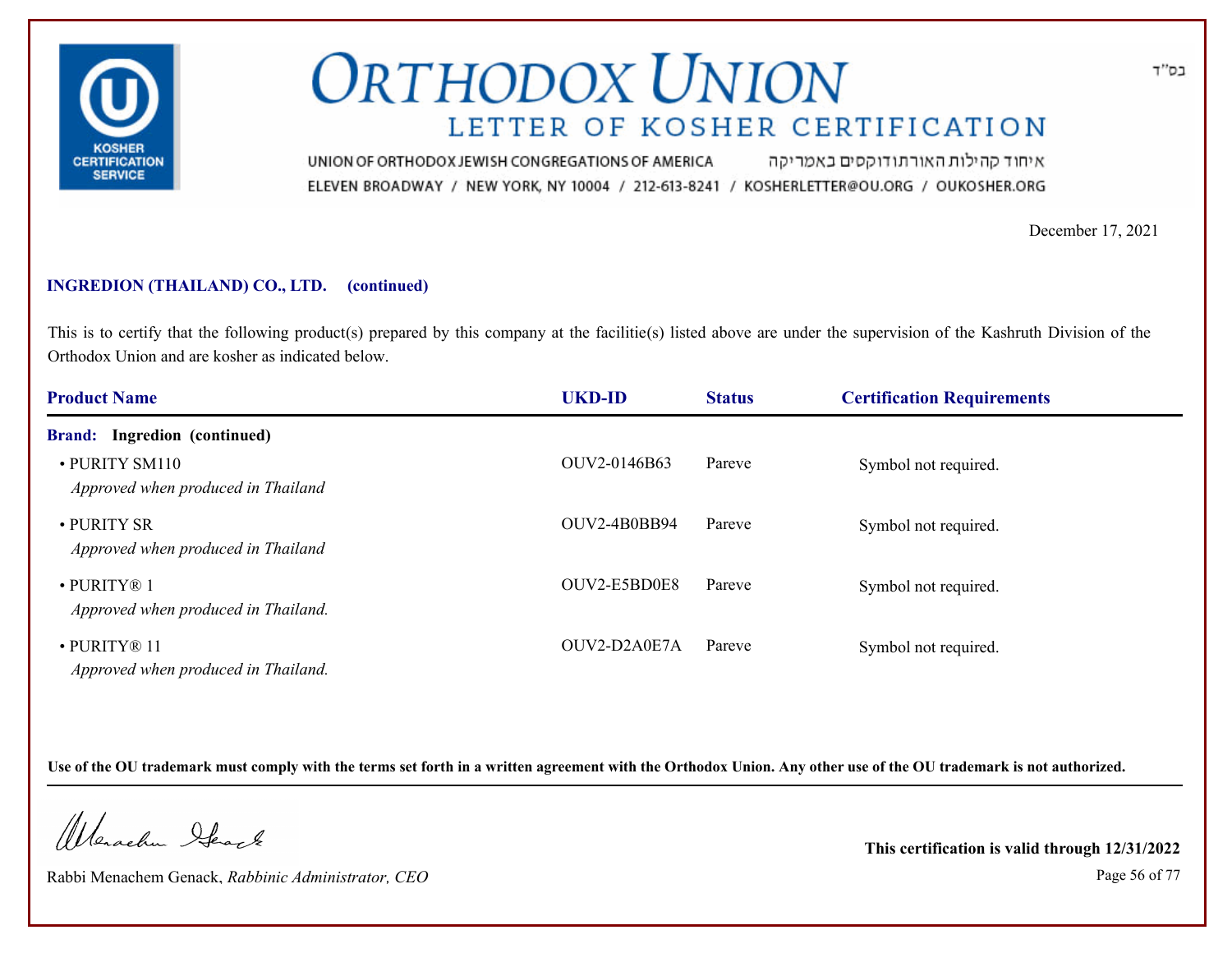

איחוד קהילות האורתודוקסים באמריקה UNION OF ORTHODOX JEWISH CONGREGATIONS OF AMERICA ELEVEN BROADWAY / NEW YORK, NY 10004 / 212-613-8241 / KOSHERLETTER@OU.ORG / OUKOSHER.ORG

December 17, 2021

### **INGREDION (THAILAND) CO., LTD. (continued)**

This is to certify that the following product(s) prepared by this company at the facilitie(s) listed above are under the supervision of the Kashruth Division of the Orthodox Union and are kosher as indicated below.

| <b>Product Name</b>                                     | <b>UKD-ID</b>       | <b>Status</b> | <b>Certification Requirements</b> |  |
|---------------------------------------------------------|---------------------|---------------|-----------------------------------|--|
| <b>Brand:</b> Ingredion (continued)                     |                     |               |                                   |  |
| · PURITY® 21A<br>Approved when produced in Thailand.    | OUV2-6F51378        | Pareve        | Symbol not required.              |  |
| · PURITY® 21T<br>Approved when produced in Thailand.    | OUV2-C051B64        | Pareve        | Symbol not required.              |  |
| • PURITY® 366<br>Approved when produced in Thailand.    | OUV2-F46B5EE        | Pareve        | Symbol not required.              |  |
| $\cdot$ PURITY® 4<br>Approved when produced in Thailand | <b>OUV2-CF5C607</b> | Pareve        | Symbol not required.              |  |

**Use of the OU trademark must comply with the terms set forth in a written agreement with the Orthodox Union. Any other use of the OU trademark is not authorized.**

Werschn Stack

Rabbi Menachem Genack, *Rabbinic Administrator, CEO* Page 57 of 77

**This certification is valid through 12/31/2022**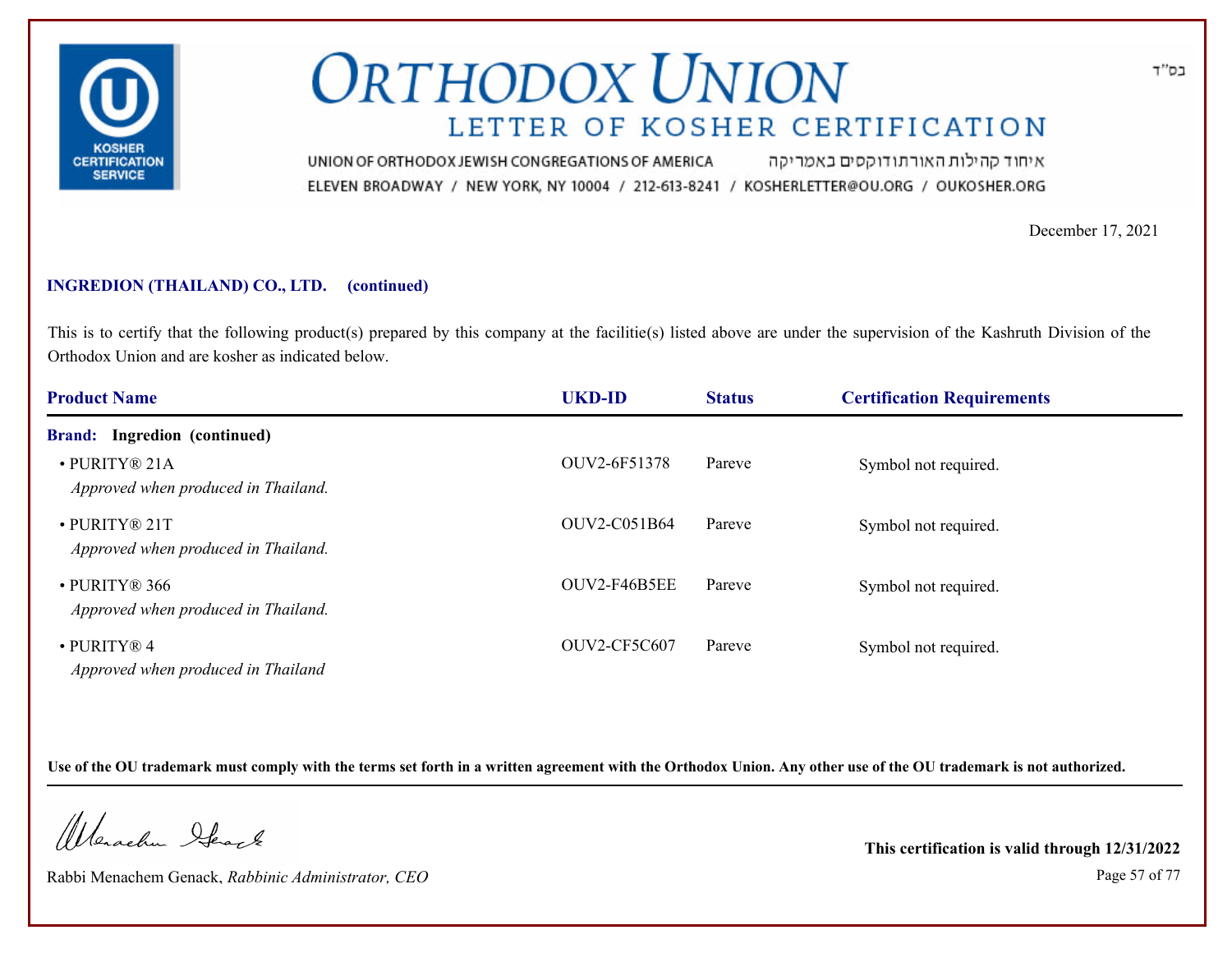

איחוד קהילות האורתודוקסים באמריקה UNION OF ORTHODOX JEWISH CONGREGATIONS OF AMERICA ELEVEN BROADWAY / NEW YORK, NY 10004 / 212-613-8241 / KOSHERLETTER@OU.ORG / OUKOSHER.ORG

December 17, 2021

### **INGREDION (THAILAND) CO., LTD. (continued)**

This is to certify that the following product(s) prepared by this company at the facilitie(s) listed above are under the supervision of the Kashruth Division of the Orthodox Union and are kosher as indicated below.

| <b>Product Name</b>                                           | <b>UKD-ID</b>       | <b>Status</b> | <b>Certification Requirements</b> |  |
|---------------------------------------------------------------|---------------------|---------------|-----------------------------------|--|
| <b>Brand:</b> Ingredion (continued)                           |                     |               |                                   |  |
| • PURITY® 660<br>Approved when produced in Thailand           | <b>OUV2-AB70856</b> | Pareve        | Symbol not required.              |  |
| · PURITY® 69<br>Approved when produced in Thailand.           | OUV2-C02CA23        | Pareve        | Symbol not required.              |  |
| $\cdot$ PURITY® 690 FG<br>Approved when produced in Thailand. | OUV2-3BC1762        | Pareve        | Symbol not required.              |  |
| $\cdot$ PURITY® 77<br>Approved when produced in Thailand.     | <b>OUV2-7703BCC</b> | Pareve        | Symbol not required.              |  |

**Use of the OU trademark must comply with the terms set forth in a written agreement with the Orthodox Union. Any other use of the OU trademark is not authorized.**

Werschn Stack

Rabbi Menachem Genack, *Rabbinic Administrator, CEO* Page 58 of 77

**This certification is valid through 12/31/2022**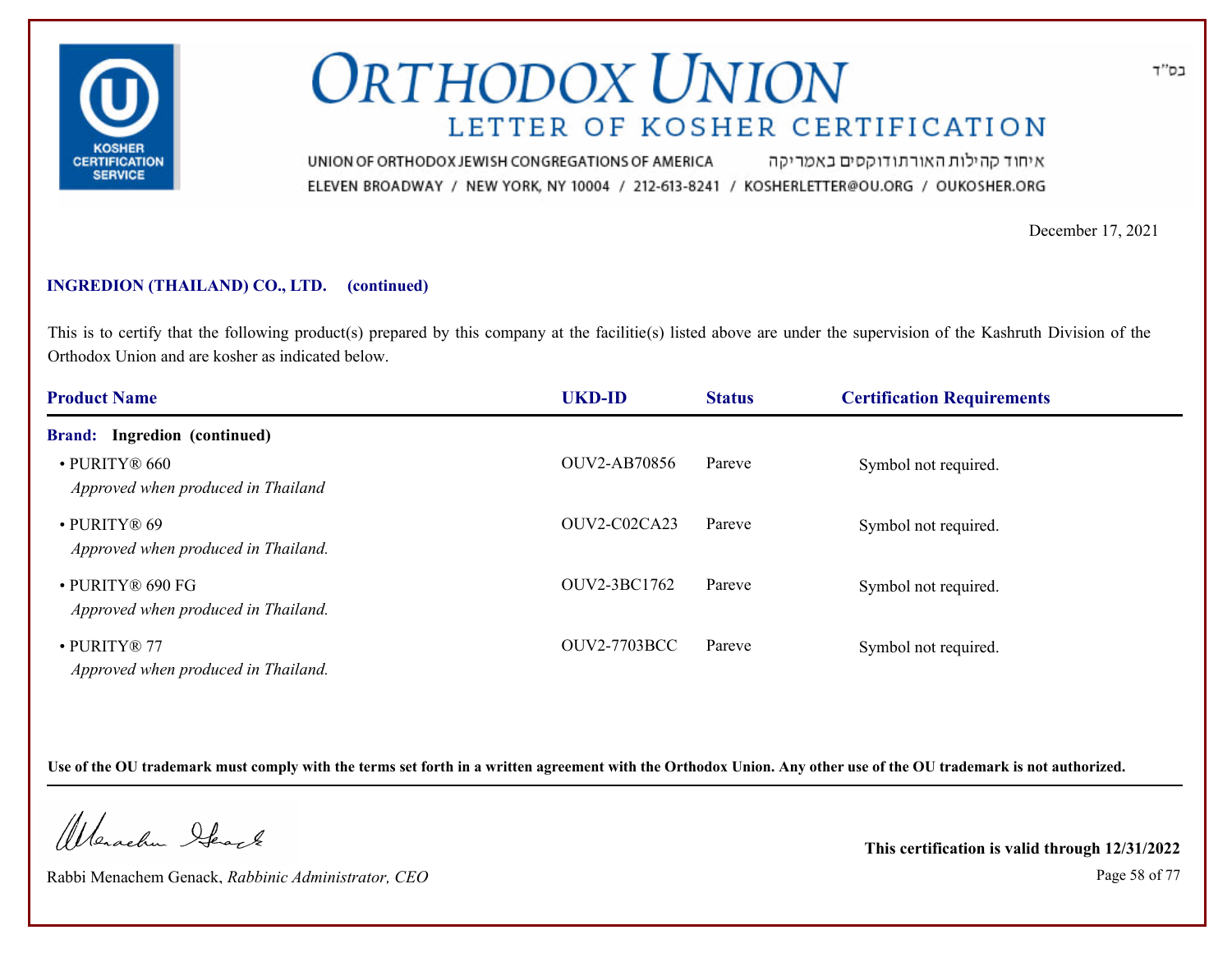

איחוד קהילות האורתודוקסים באמריקה UNION OF ORTHODOX JEWISH CONGREGATIONS OF AMERICA ELEVEN BROADWAY / NEW YORK, NY 10004 / 212-613-8241 / KOSHERLETTER@OU.ORG / OUKOSHER.ORG

December 17, 2021

### **INGREDION (THAILAND) CO., LTD. (continued)**

This is to certify that the following product(s) prepared by this company at the facilitie(s) listed above are under the supervision of the Kashruth Division of the Orthodox Union and are kosher as indicated below.

| <b>Product Name</b>                                       | <b>UKD-ID</b> | <b>Status</b> | <b>Certification Requirements</b> |  |
|-----------------------------------------------------------|---------------|---------------|-----------------------------------|--|
| <b>Brand:</b> Ingredion (continued)                       |               |               |                                   |  |
| • PURITY® 77 HV<br>Approved when produced in Thailand.    | OUV2-9AD4C46  | Pareve        | Symbol not required.              |  |
| · PURITY® 830<br>Approved when produced in Thailand       | OUV2-071C4B8  | Pareve        | Symbol not required.              |  |
| $\cdot$ PURITY® 87<br>Approved when produced in Thailand. | OUV2-6B94467  | Pareve        | Symbol not required.              |  |
| • PURITY® 87 KP<br>Approved when produced in Thailand.    | OUV2-CFE4E16  | Pareve        | Symbol not required.              |  |

**Use of the OU trademark must comply with the terms set forth in a written agreement with the Orthodox Union. Any other use of the OU trademark is not authorized.**

Werschn Stack

Rabbi Menachem Genack, *Rabbinic Administrator, CEO* Page 59 of 77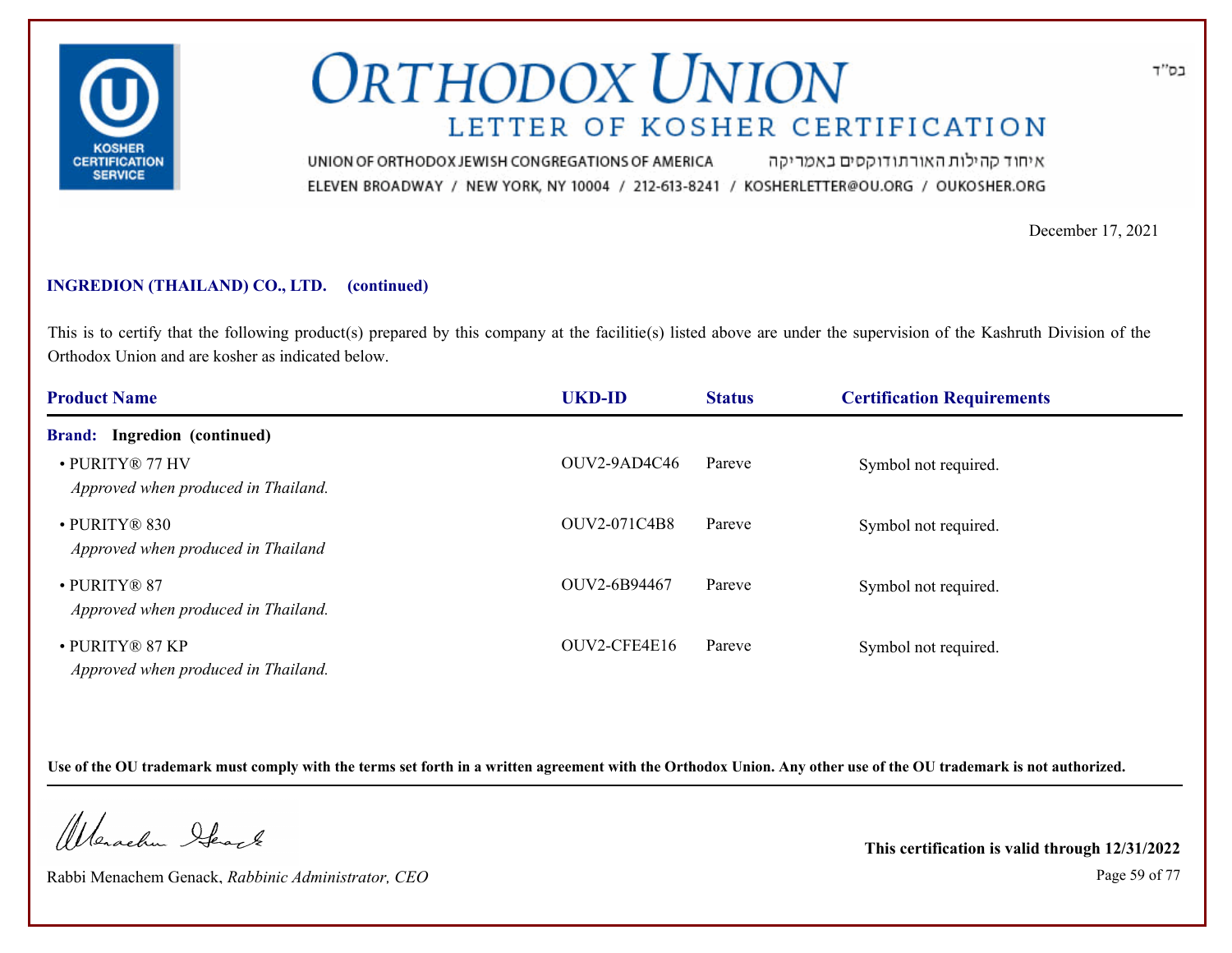

איחוד קהילות האורתודוקסים באמריקה UNION OF ORTHODOX JEWISH CONGREGATIONS OF AMERICA ELEVEN BROADWAY / NEW YORK, NY 10004 / 212-613-8241 / KOSHERLETTER@OU.ORG / OUKOSHER.ORG

December 17, 2021

### **INGREDION (THAILAND) CO., LTD. (continued)**

This is to certify that the following product(s) prepared by this company at the facilitie(s) listed above are under the supervision of the Kashruth Division of the Orthodox Union and are kosher as indicated below.

| <b>Product Name</b>                                 | <b>UKD-ID</b>       | <b>Status</b> | <b>Certification Requirements</b> |  |
|-----------------------------------------------------|---------------------|---------------|-----------------------------------|--|
| <b>Brand:</b> Ingredion (continued)                 |                     |               |                                   |  |
| · PURITY® 87K<br>Approved when produced in Thailand | <b>OUV2-7A947BA</b> | Pareve        | Symbol not required.              |  |
| · PURITY® 90<br>Approved when produced in Thailand. | OUV2-DE1D078        | Pareve        | Symbol not required.              |  |
| · PURITY® 92<br>Approved when produced in Thailand. | OUV2-7602CA3        | Pareve        | Symbol not required.              |  |
| • PURITY® D<br>Approved when produced in Thailand.  | OUV2-DA3F82C        | Pareve        | Symbol not required.              |  |

**Use of the OU trademark must comply with the terms set forth in a written agreement with the Orthodox Union. Any other use of the OU trademark is not authorized.**

Werschn Stack

Rabbi Menachem Genack, *Rabbinic Administrator, CEO* Page 60 of 77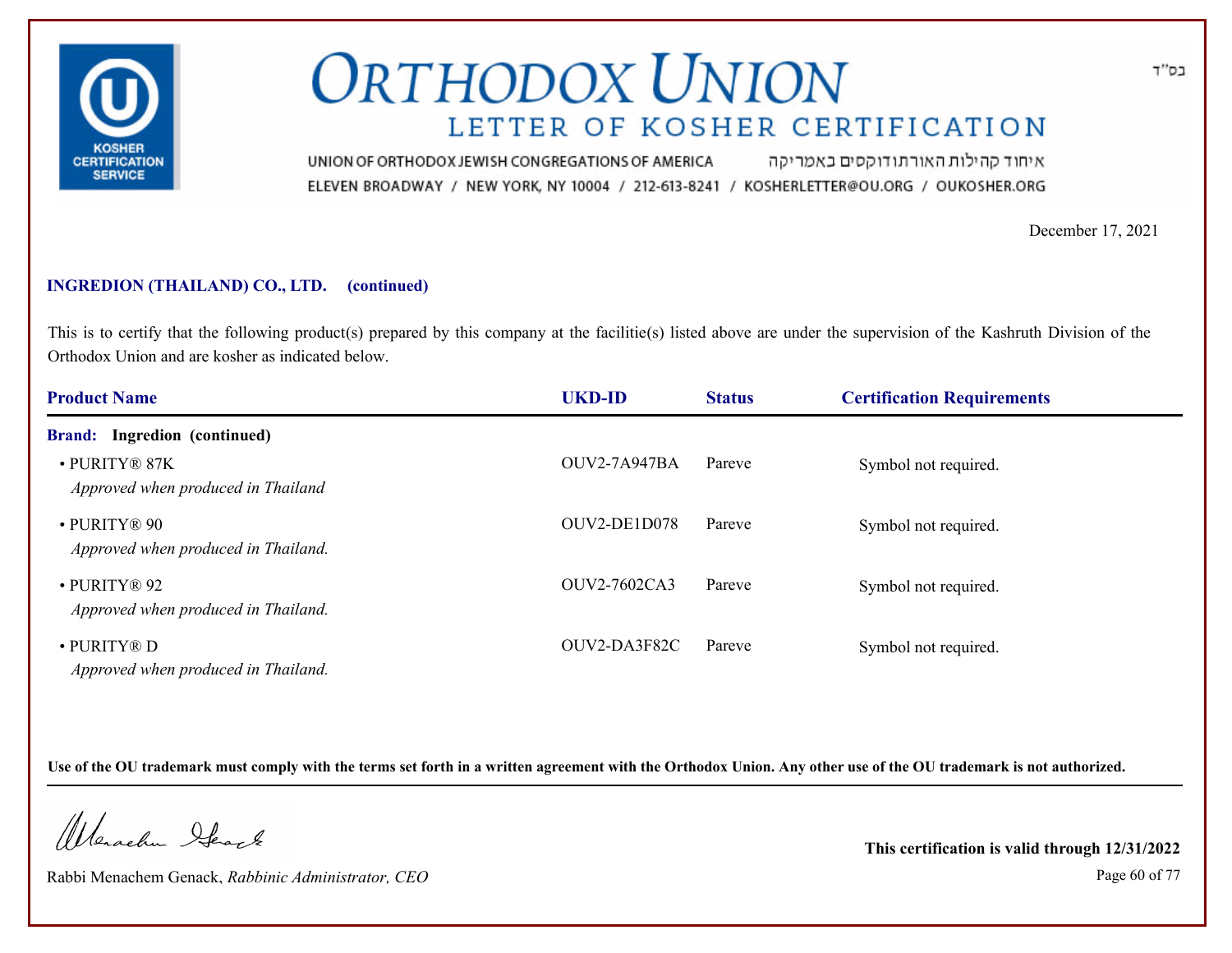

איחוד קהילות האורתודוקסים באמריקה UNION OF ORTHODOX JEWISH CONGREGATIONS OF AMERICA ELEVEN BROADWAY / NEW YORK, NY 10004 / 212-613-8241 / KOSHERLETTER@OU.ORG / OUKOSHER.ORG

December 17, 2021

### **INGREDION (THAILAND) CO., LTD. (continued)**

This is to certify that the following product(s) prepared by this company at the facilitie(s) listed above are under the supervision of the Kashruth Division of the Orthodox Union and are kosher as indicated below.

| <b>Product Name</b>                                     | <b>UKD-ID</b>       | <b>Status</b> | <b>Certification Requirements</b> |  |
|---------------------------------------------------------|---------------------|---------------|-----------------------------------|--|
| <b>Brand:</b> Ingredion (continued)                     |                     |               |                                   |  |
| • PURITY® DA<br>Approved when produced in Thailand.     | <b>OUV2-73C00E8</b> | Pareve        | Symbol not required.              |  |
| • PURITY® DAA<br>Approved when produced in Thailand.    | OUV2-F5B0985        | Pareve        | Symbol not required.              |  |
| • PURITY® GUM 40<br>Approved when produced in Thailand. | OUV2-FF28073        | Pareve        | Symbol not required.              |  |
| • PURITY® GUM 8<br>Approved when produced in Thailand.  | OUV2-3B1F2CD        | Pareve        | Symbol not required.              |  |

**Use of the OU trademark must comply with the terms set forth in a written agreement with the Orthodox Union. Any other use of the OU trademark is not authorized.**

Werschn Stack

Rabbi Menachem Genack, *Rabbinic Administrator, CEO* Page 61 of 77

**This certification is valid through 12/31/2022**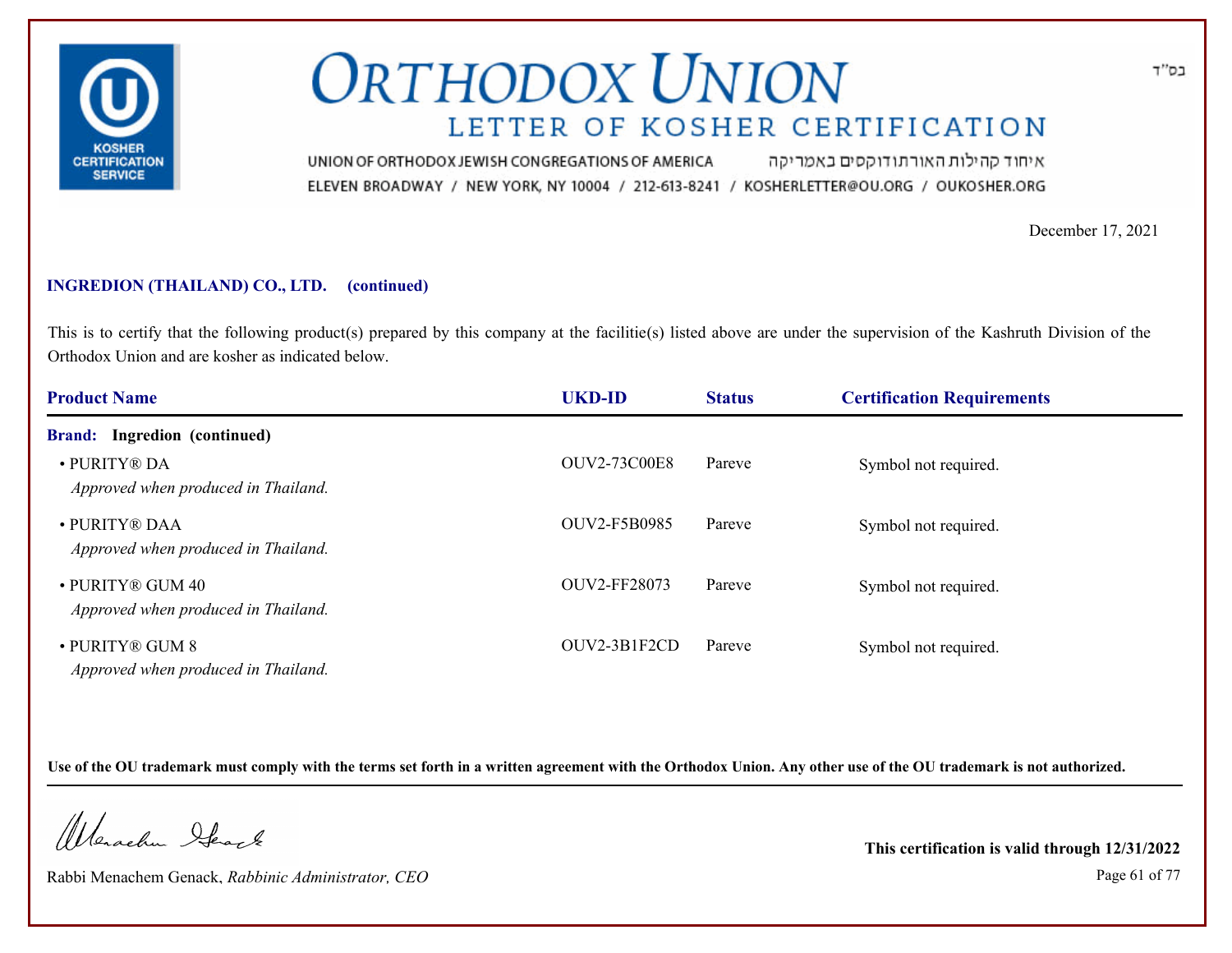

איחוד קהילות האורתודוקסים באמריקה UNION OF ORTHODOX JEWISH CONGREGATIONS OF AMERICA ELEVEN BROADWAY / NEW YORK, NY 10004 / 212-613-8241 / KOSHERLETTER@OU.ORG / OUKOSHER.ORG

December 17, 2021

### **INGREDION (THAILAND) CO., LTD. (continued)**

This is to certify that the following product(s) prepared by this company at the facilitie(s) listed above are under the supervision of the Kashruth Division of the Orthodox Union and are kosher as indicated below.

| <b>Product Name</b>                                  | <b>UKD-ID</b> | <b>Status</b> | <b>Certification Requirements</b> |  |
|------------------------------------------------------|---------------|---------------|-----------------------------------|--|
| <b>Brand:</b> Ingredion (continued)                  |               |               |                                   |  |
| • PURITY® LFS<br>Approved when produced in Thailand. | OUV2-0095D1A  | Pareve        | Symbol not required.              |  |
| · PURITY® LMT<br>Approved when produced in Thailand. | OUV2-67D3578  | Pareve        | Symbol not required.              |  |
| • PURITY® SUV<br>Approved when produced in Thailand. | OUV2-005BCDE  | Pareve        | Symbol not required.              |  |
| • PURITY®-K<br>Approved when produced in Thailand    | OUV2-3E418D9  | Pareve        | Symbol not required.              |  |

**Use of the OU trademark must comply with the terms set forth in a written agreement with the Orthodox Union. Any other use of the OU trademark is not authorized.**

Werschn Stack

Rabbi Menachem Genack, *Rabbinic Administrator, CEO* Page 62 of 77

**This certification is valid through 12/31/2022**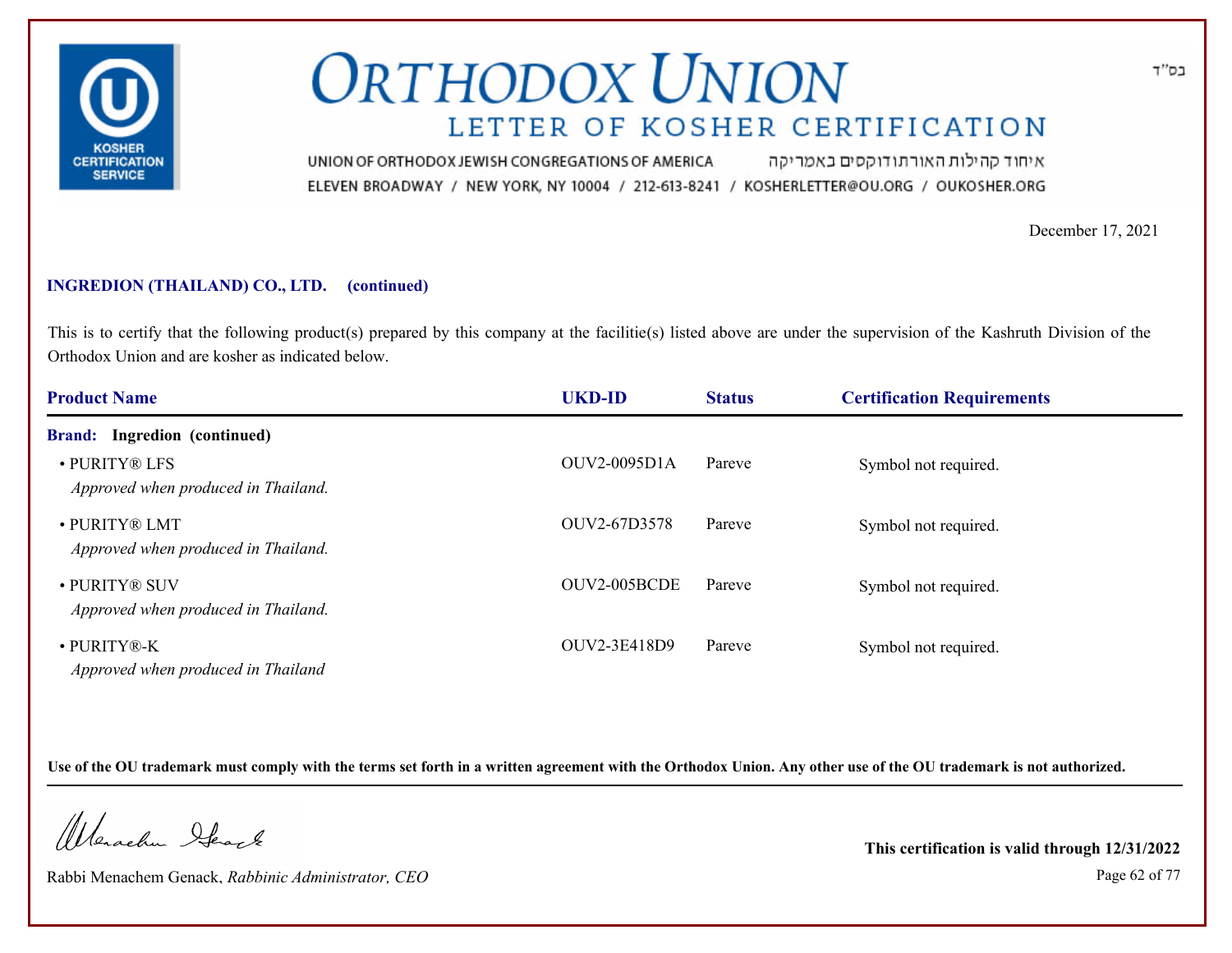

איחוד קהילות האורתודוקסים באמריקה UNION OF ORTHODOX JEWISH CONGREGATIONS OF AMERICA ELEVEN BROADWAY / NEW YORK, NY 10004 / 212-613-8241 / KOSHERLETTER@OU.ORG / OUKOSHER.ORG

December 17, 2021

### **INGREDION (THAILAND) CO., LTD. (continued)**

This is to certify that the following product(s) prepared by this company at the facilitie(s) listed above are under the supervision of the Kashruth Division of the Orthodox Union and are kosher as indicated below.

| <b>Product Name</b>                                                                           | <b>UKD-ID</b> | <b>Status</b> | <b>Certification Requirements</b> |
|-----------------------------------------------------------------------------------------------|---------------|---------------|-----------------------------------|
| <b>Brand:</b> Ingredion (continued)                                                           |               |               |                                   |
| $\cdot$ QUIK Tex 2970<br>Approved when product of China and third character in lot code is S. | OUV2-0D00770  | Pareve        | Symbol not required.              |
| $\cdot$ QUIK Tex 3331<br>Approved when produced in Thailand.                                  | OUV2-8CB6532  | Pareve        | Symbol not required.              |
| $\cdot$ QUIK Tex 3661<br>Approved when produced in Thailand.                                  | OUV2-C2C6452  | Pareve        | Symbol not required.              |
| $\bullet$ QUIK Tex 3771<br>Approved when produced in Thailand.                                | OUV2-AA8C5E9  | Pareve        | Symbol not required.              |

**Use of the OU trademark must comply with the terms set forth in a written agreement with the Orthodox Union. Any other use of the OU trademark is not authorized.**

Werschn Stack

Rabbi Menachem Genack, *Rabbinic Administrator, CEO* Page 63 of 77

**This certification is valid through 12/31/2022**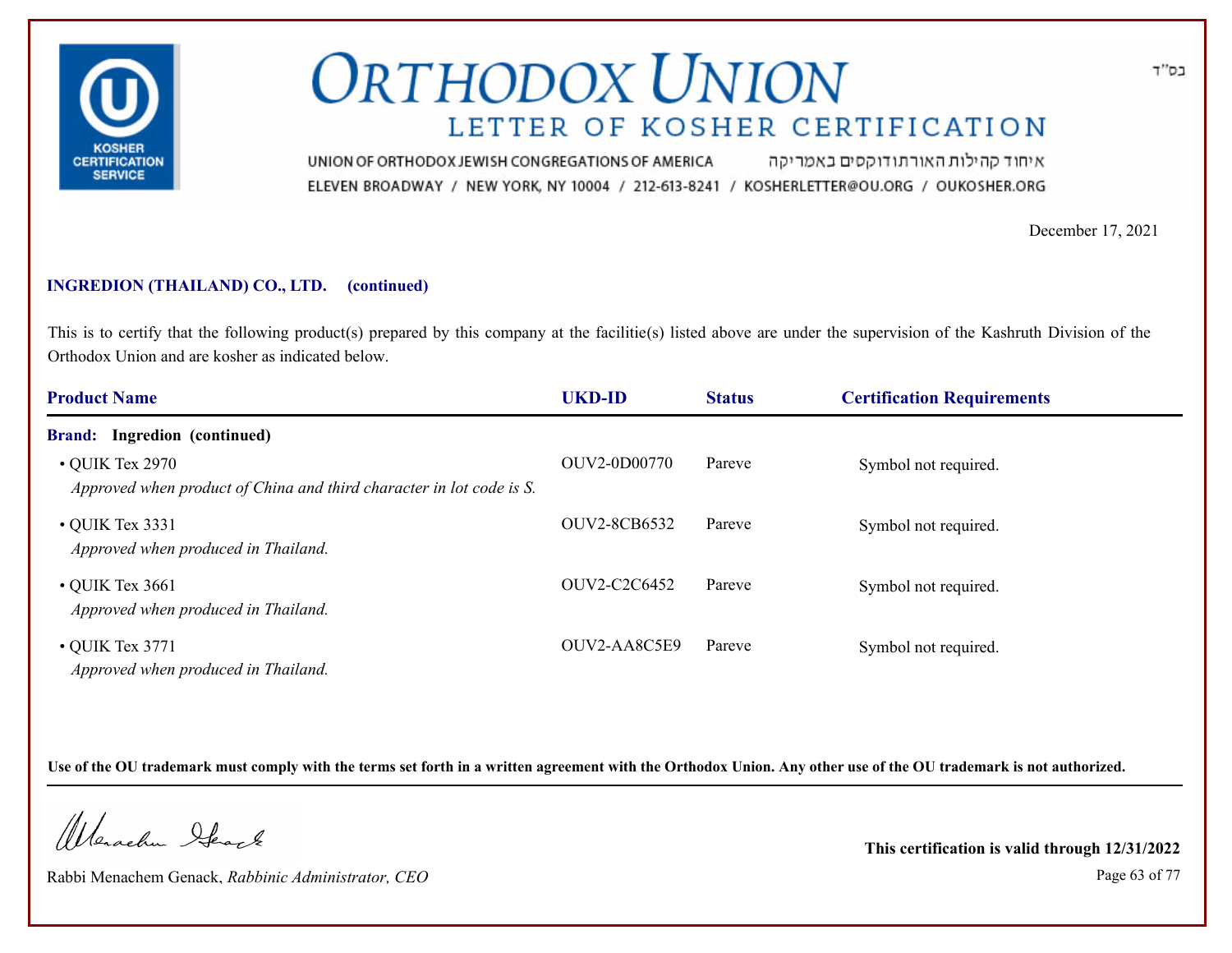

איחוד קהילות האורתודוקסים באמריקה UNION OF ORTHODOX JEWISH CONGREGATIONS OF AMERICA ELEVEN BROADWAY / NEW YORK, NY 10004 / 212-613-8241 / KOSHERLETTER@OU.ORG / OUKOSHER.ORG

December 17, 2021

בס"ד

### **INGREDION (THAILAND) CO., LTD. (continued)**

This is to certify that the following product(s) prepared by this company at the facilitie(s) listed above are under the supervision of the Kashruth Division of the Orthodox Union and are kosher as indicated below.

| <b>Product Name</b>                                    | <b>UKD-ID</b>       | <b>Status</b> | <b>Certification Requirements</b> |  |
|--------------------------------------------------------|---------------------|---------------|-----------------------------------|--|
| <b>Brand:</b> Ingredion (continued)                    |                     |               |                                   |  |
| • QUIK-SPERSE<br>Approved when produced in Thailand.   | OUV2-183478A        | Pareve        | Symbol not required.              |  |
| • QUIK-SPERSE HV<br>Approved When Produced In Thailand | OUV2-8474784        | Pareve        | Symbol not required.              |  |
| $\cdot$ SA-1<br>Approved when produced in Thailand     | <b>OUV2-84A6FE9</b> | Pareve        | Symbol not required.              |  |
| $\cdot$ SA-2<br>Approved when produced in Thailand     | OUV2-2211DA4        | Pareve        | Symbol not required.              |  |

**Use of the OU trademark must comply with the terms set forth in a written agreement with the Orthodox Union. Any other use of the OU trademark is not authorized.**

Werschn Stack

Rabbi Menachem Genack, *Rabbinic Administrator, CEO* Page 64 of 77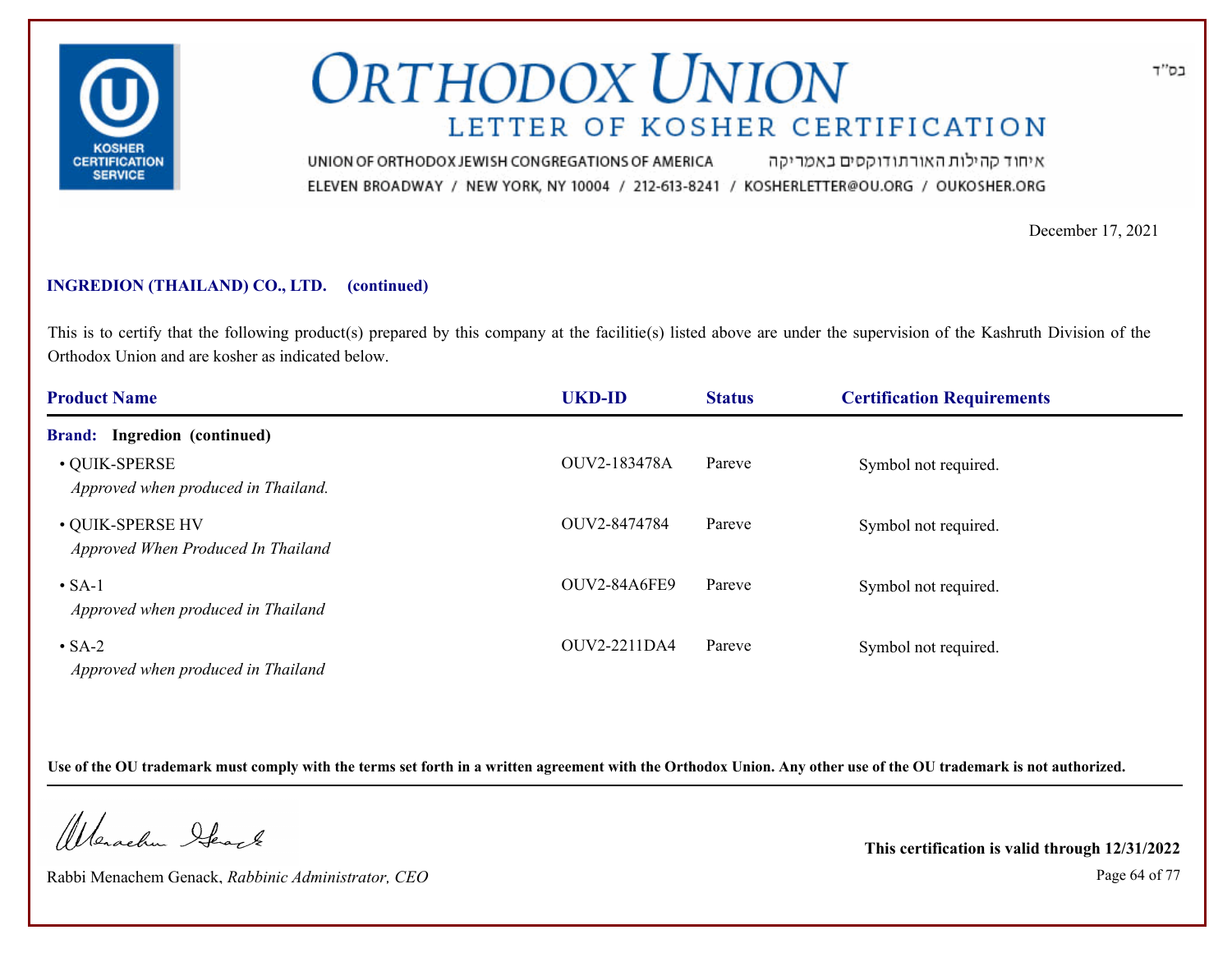

איחוד קהילות האורתודוקסים באמריקה UNION OF ORTHODOX JEWISH CONGREGATIONS OF AMERICA ELEVEN BROADWAY / NEW YORK, NY 10004 / 212-613-8241 / KOSHERLETTER@OU.ORG / OUKOSHER.ORG

December 17, 2021

### **INGREDION (THAILAND) CO., LTD. (continued)**

This is to certify that the following product(s) prepared by this company at the facilitie(s) listed above are under the supervision of the Kashruth Division of the Orthodox Union and are kosher as indicated below.

| <b>Product Name</b>                                    | <b>UKD-ID</b>       | <b>Status</b> | <b>Certification Requirements</b> |  |
|--------------------------------------------------------|---------------------|---------------|-----------------------------------|--|
| <b>Brand:</b> Ingredion (continued)                    |                     |               |                                   |  |
| $\cdot$ SH-2A<br>Approved when produced in Thailand.   | OUV2-725772B        | Pareve        | Symbol not required.              |  |
| $\cdot$ SH-3A<br>Approved when produced in Thailand    | <b>OUV2-PONLDJK</b> | Pareve        | Symbol not required.              |  |
| $\cdot$ SIAB<br>Approved When Produced In Thailand     | OUV2-FF0F6A2        | Pareve        | Symbol not required.              |  |
| $\bullet$ SIAB L<br>Approved When Produced In Thailand | OUV2-EBCF406        | Pareve        | Symbol not required.              |  |

**Use of the OU trademark must comply with the terms set forth in a written agreement with the Orthodox Union. Any other use of the OU trademark is not authorized.**

Werschn Stack

Rabbi Menachem Genack, *Rabbinic Administrator, CEO* Page 65 of 77

**This certification is valid through 12/31/2022**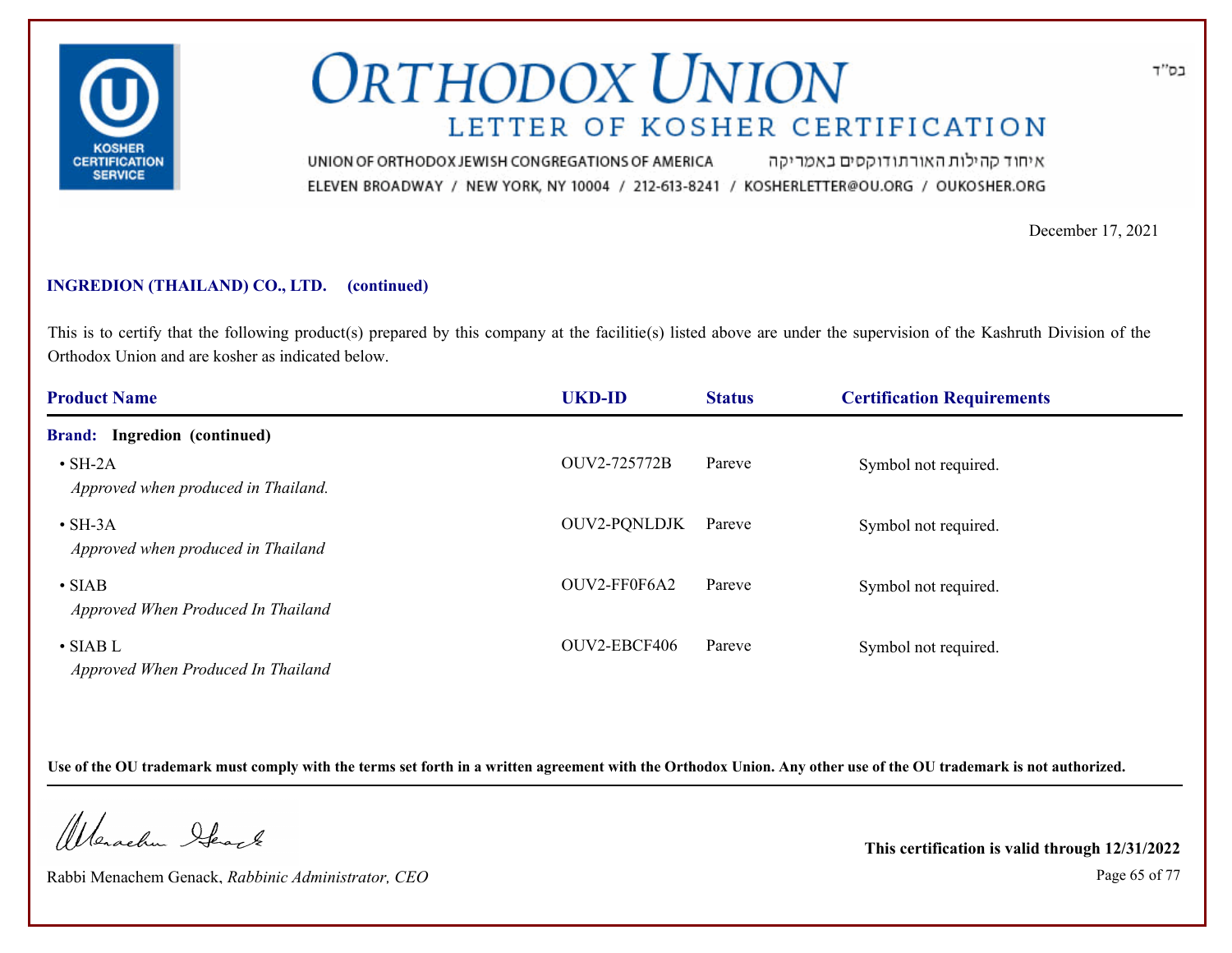

איחוד קהילות האורתודוקסים באמריקה UNION OF ORTHODOX JEWISH CONGREGATIONS OF AMERICA ELEVEN BROADWAY / NEW YORK, NY 10004 / 212-613-8241 / KOSHERLETTER@OU.ORG / OUKOSHER.ORG

December 17, 2021

### **INGREDION (THAILAND) CO., LTD. (continued)**

This is to certify that the following product(s) prepared by this company at the facilitie(s) listed above are under the supervision of the Kashruth Division of the Orthodox Union and are kosher as indicated below.

| <b>Product Name</b>                                          | <b>UKD-ID</b> | <b>Status</b> | <b>Certification Requirements</b> |  |
|--------------------------------------------------------------|---------------|---------------|-----------------------------------|--|
| Ingredion (continued)<br><b>Brand:</b>                       |               |               |                                   |  |
| • SIMPLISTICA DY7210<br>Approved when produced in Thailand.  | OUV2-E844718  | Pareve        | Symbol not required.              |  |
| • SIMPLISTICA DY7211<br>Approved when produced in Thailand.  | OUV2-6BC9B66  | Pareve        | Symbol not required.              |  |
| • SIMPLISTICA MA 7310<br>Approved when produced in Thailand. | OUV2-BBAEFB4  | Pareve        | Symbol not required.              |  |
| • SIMPLISTICA MA 8210<br>Approved when produced in Thailand. | OUV2-327420A  | Pareve        | Symbol not required.              |  |

**Use of the OU trademark must comply with the terms set forth in a written agreement with the Orthodox Union. Any other use of the OU trademark is not authorized.**

Werschn Stack

Rabbi Menachem Genack, *Rabbinic Administrator, CEO* Page 66 of 77

**This certification is valid through 12/31/2022**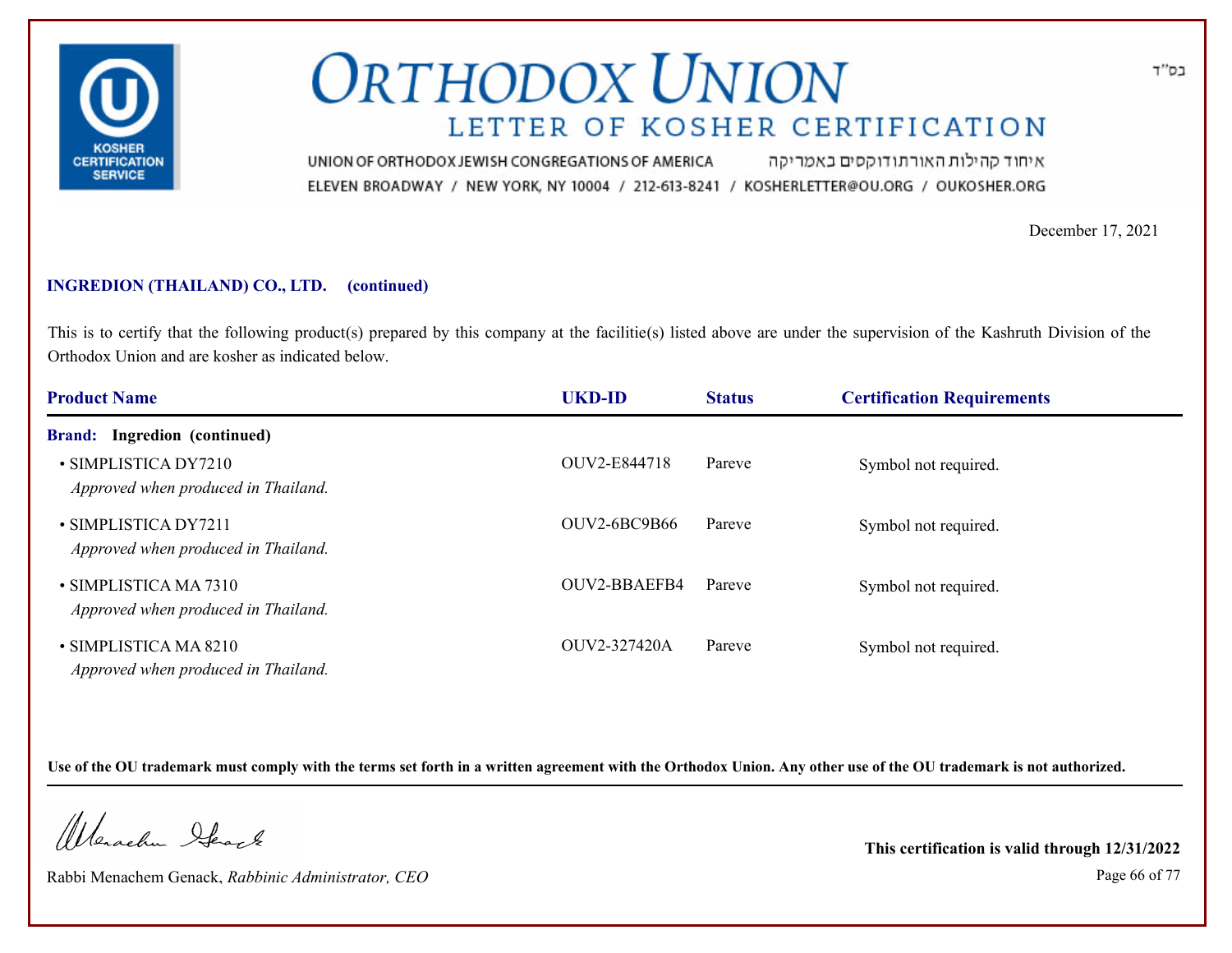

איחוד קהילות האורתודוקסים באמריקה UNION OF ORTHODOX JEWISH CONGREGATIONS OF AMERICA ELEVEN BROADWAY / NEW YORK, NY 10004 / 212-613-8241 / KOSHERLETTER@OU.ORG / OUKOSHER.ORG

December 17, 2021

### **INGREDION (THAILAND) CO., LTD. (continued)**

This is to certify that the following product(s) prepared by this company at the facilitie(s) listed above are under the supervision of the Kashruth Division of the Orthodox Union and are kosher as indicated below.

| <b>Product Name</b>                                         | <b>UKD-ID</b>       | <b>Status</b> | <b>Certification Requirements</b> |  |
|-------------------------------------------------------------|---------------------|---------------|-----------------------------------|--|
| <b>Brand:</b> Ingredion (continued)                         |                     |               |                                   |  |
| • STIR-N-SET [TM] FG<br>Approved when produced in Thailand. | <b>OUV2-4F4FA40</b> | Pareve        | Symbol not required.              |  |
| • SUPER PURITY® 1<br>Approved when produced in Thailand.    | OUV2-97A0012        | Pareve        | Symbol not required.              |  |
| $\cdot$ SURE-TEX 88<br>Approved when produced in Thailand.  | OUV2-A493B49        | Pareve        | Symbol not required.              |  |
| $\bullet$ TAPIOCA IMF<br>Approved when produced in Thailand | OUV2-01B4772        | Pareve        | Symbol not required.              |  |

**Use of the OU trademark must comply with the terms set forth in a written agreement with the Orthodox Union. Any other use of the OU trademark is not authorized.**

Werschn Stack

Rabbi Menachem Genack, *Rabbinic Administrator, CEO* Page 67 of 77

**This certification is valid through 12/31/2022**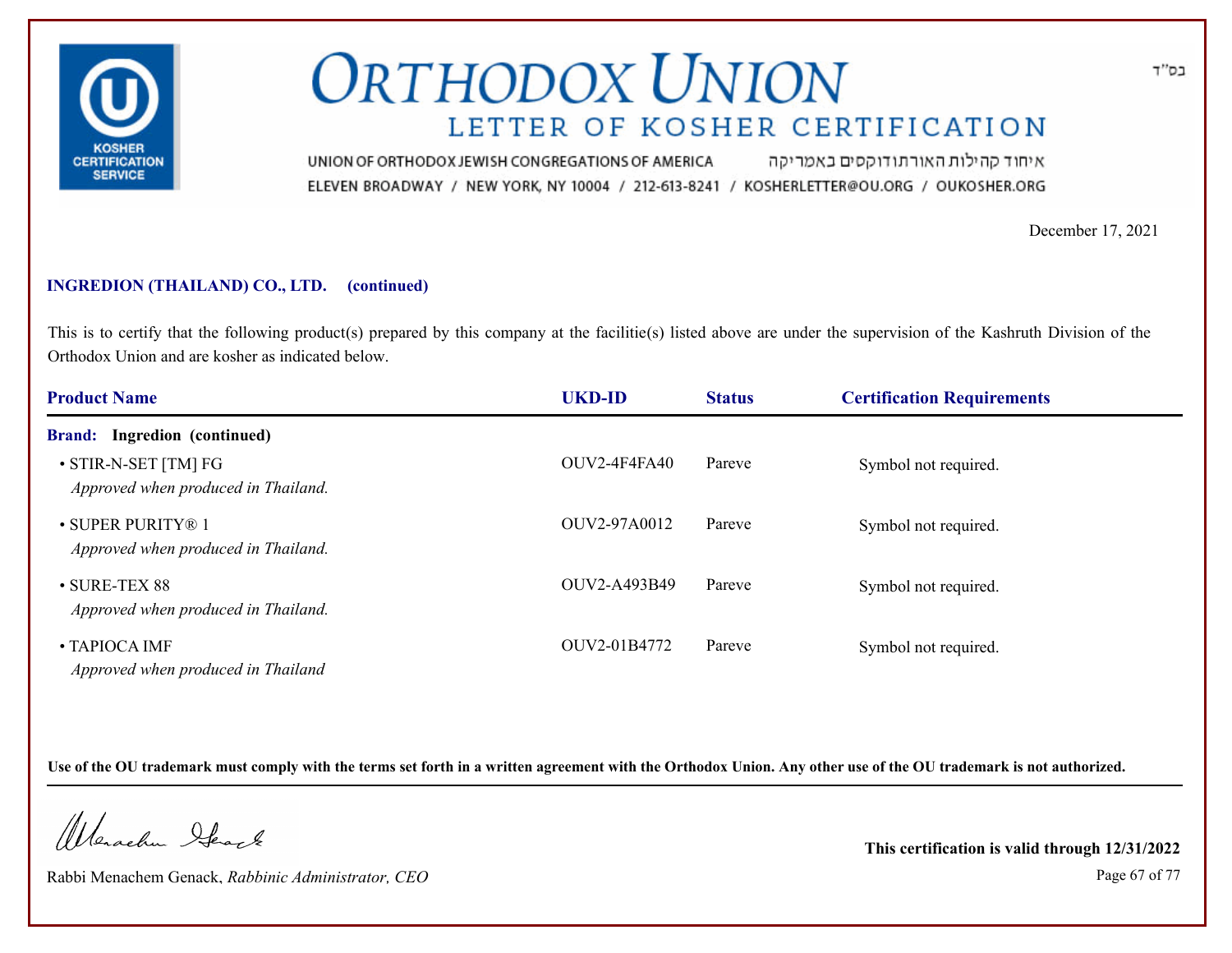

איחוד קהילות האורתודוקסים באמריקה UNION OF ORTHODOX JEWISH CONGREGATIONS OF AMERICA ELEVEN BROADWAY / NEW YORK, NY 10004 / 212-613-8241 / KOSHERLETTER@OU.ORG / OUKOSHER.ORG

December 17, 2021

### **INGREDION (THAILAND) CO., LTD. (continued)**

This is to certify that the following product(s) prepared by this company at the facilitie(s) listed above are under the supervision of the Kashruth Division of the Orthodox Union and are kosher as indicated below.

| <b>Product Name</b>                                             | <b>UKD-ID</b>       | <b>Status</b> | <b>Certification Requirements</b> |  |
|-----------------------------------------------------------------|---------------------|---------------|-----------------------------------|--|
| <b>Brand:</b> Ingredion (continued)                             |                     |               |                                   |  |
| • TAPIOCA STARCH<br>Approved when produced in Thailand.         | OUV2-B43DD3A        | Pareve        | Symbol not required.              |  |
| • TAPIOCA STARCH 52-2018<br>Approved when produced in Thailand  | OUV2-SKYEX3Q        | Pareve        | Symbol not required.              |  |
| • TAPIOCA STARCH 52-2027<br>Approved when produced in Thailand  | OUV2-ITQWMGT Pareve |               | Symbol not required.              |  |
| $\cdot$ TEXFLO [TM] 3970<br>Approved when produced in Thailand. | OUV2-DF258B8        | Pareve        | Symbol not required.              |  |

**Use of the OU trademark must comply with the terms set forth in a written agreement with the Orthodox Union. Any other use of the OU trademark is not authorized.**

Werschn Stack

Rabbi Menachem Genack, *Rabbinic Administrator, CEO* Page 68 of 77

**This certification is valid through 12/31/2022**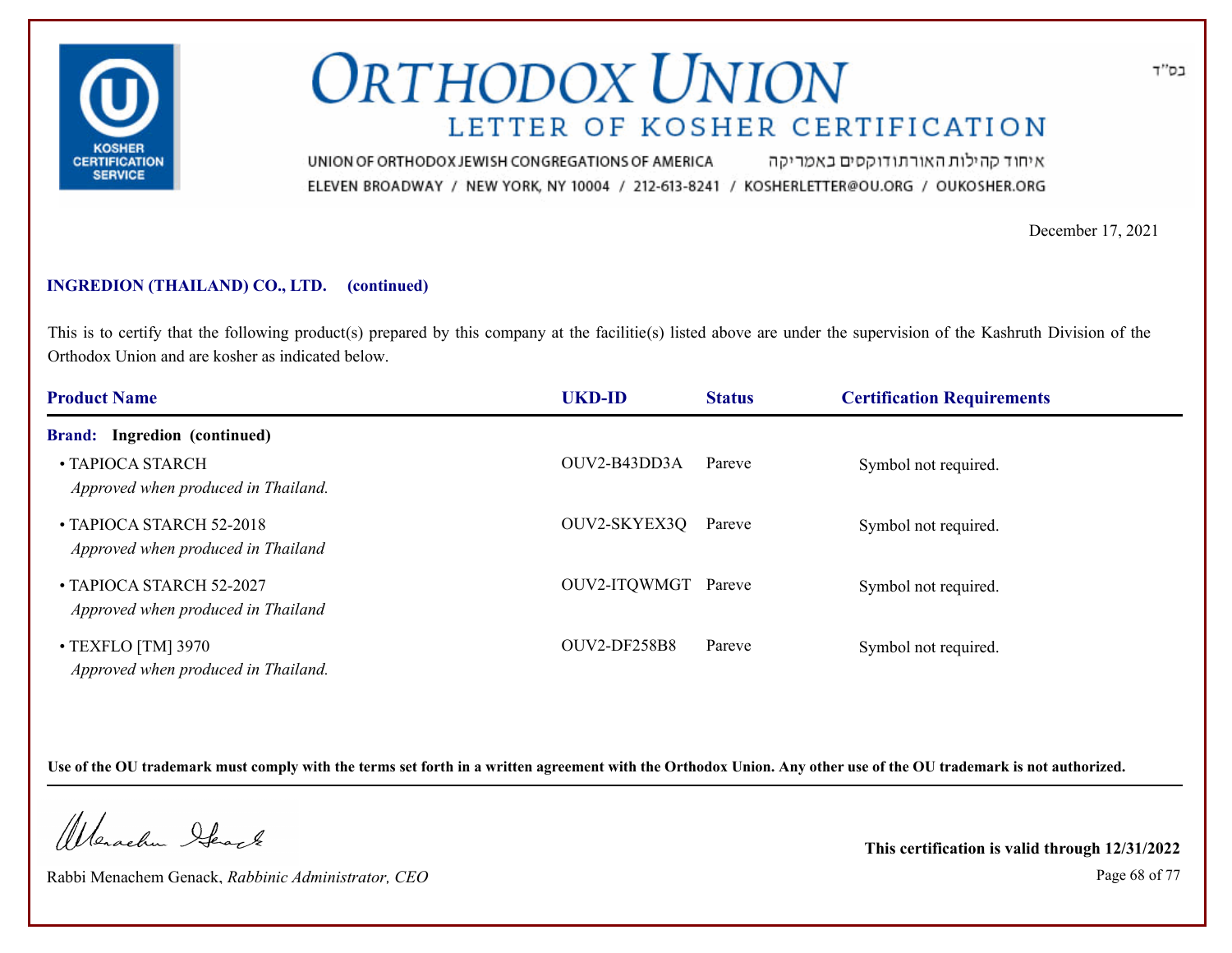

איחוד קהילות האורתודוקסים באמריקה UNION OF ORTHODOX JEWISH CONGREGATIONS OF AMERICA ELEVEN BROADWAY / NEW YORK, NY 10004 / 212-613-8241 / KOSHERLETTER@OU.ORG / OUKOSHER.ORG

December 17, 2021

### **INGREDION (THAILAND) CO., LTD. (continued)**

This is to certify that the following product(s) prepared by this company at the facilitie(s) listed above are under the supervision of the Kashruth Division of the Orthodox Union and are kosher as indicated below.

| <b>Product Name</b>                                          | <b>UKD-ID</b> | <b>Status</b> | <b>Certification Requirements</b> |  |
|--------------------------------------------------------------|---------------|---------------|-----------------------------------|--|
| <b>Brand:</b> Ingredion (continued)                          |               |               |                                   |  |
| • TEXFLO 339<br>Approved when produced in Thailand.          | OUV2-92B6D52  | Pareve        | Symbol not required.              |  |
| • TEXFLO 3630<br>Approved when produced in Thailand.         | OUV2-DCB47CE  | Pareve        | Symbol not required.              |  |
| $\cdot$ TEXFLO TM 3660<br>Approved When Produced In Thailand | OUV2-A29C619  | Pareve        | Symbol not required.              |  |
| $\bullet$ TEXTAID A<br>Approved when produced in Thailand.   | OUV2-CEFC397  | Pareve        | Symbol not required.              |  |

**Use of the OU trademark must comply with the terms set forth in a written agreement with the Orthodox Union. Any other use of the OU trademark is not authorized.**

Werschn Stack

Rabbi Menachem Genack, *Rabbinic Administrator, CEO* Page 69 of 77

**This certification is valid through 12/31/2022**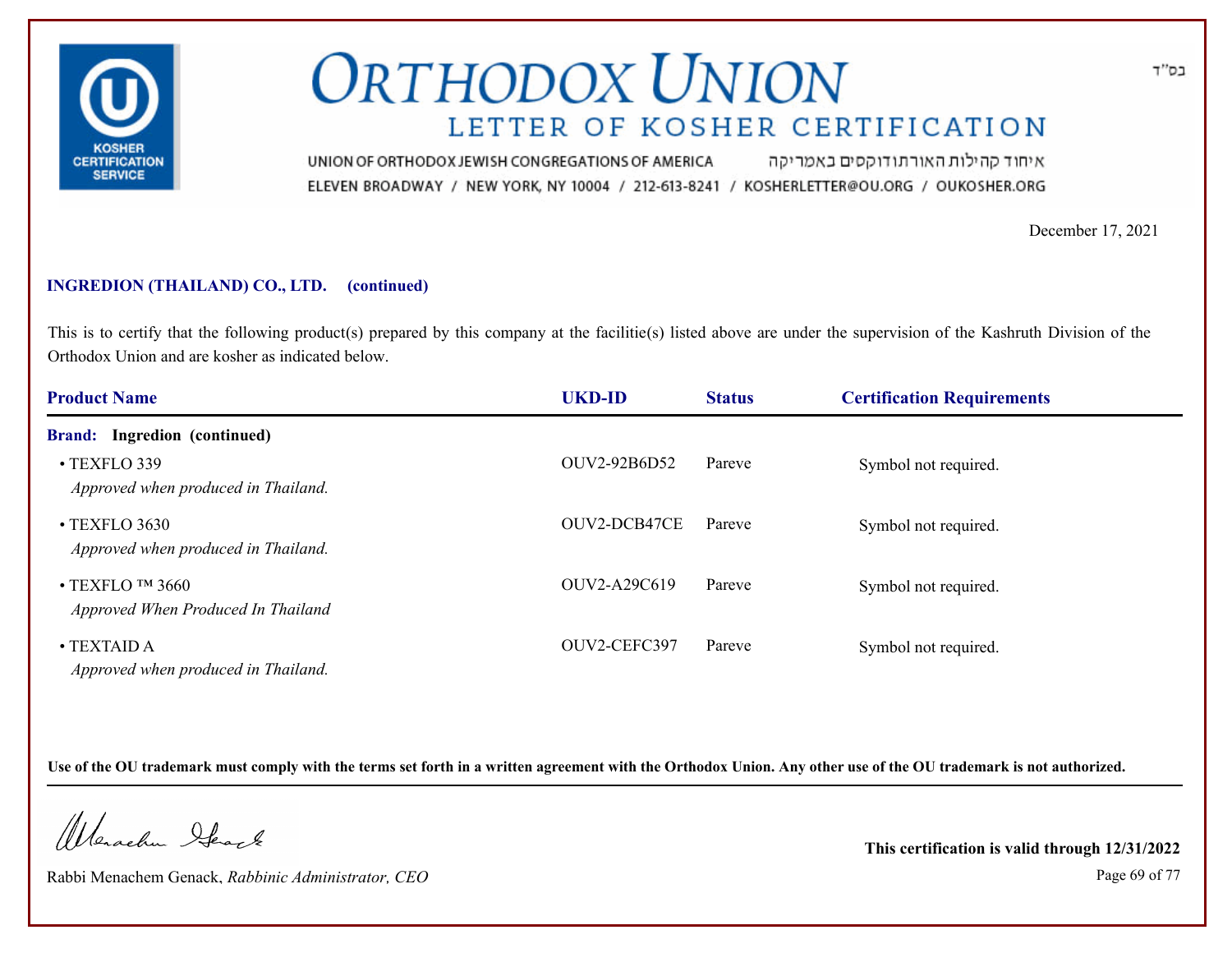

איחוד קהילות האורתודוקסים באמריקה UNION OF ORTHODOX JEWISH CONGREGATIONS OF AMERICA ELEVEN BROADWAY / NEW YORK, NY 10004 / 212-613-8241 / KOSHERLETTER@OU.ORG / OUKOSHER.ORG

December 17, 2021

### **INGREDION (THAILAND) CO., LTD. (continued)**

This is to certify that the following product(s) prepared by this company at the facilitie(s) listed above are under the supervision of the Kashruth Division of the Orthodox Union and are kosher as indicated below.

| <b>Product Name</b>                                      | <b>UKD-ID</b>       | <b>Status</b> | <b>Certification Requirements</b> |  |
|----------------------------------------------------------|---------------------|---------------|-----------------------------------|--|
| <b>Brand:</b> Ingredion (continued)                      |                     |               |                                   |  |
| • TEXTAID® A FP<br>Approved when produced in Thailand    | <b>OUV2-082B0E0</b> | Pareve        | Symbol not required.              |  |
| • TEXTAID® P<br>Approved when produced in Thailand       | OUV2-04A9846        | Pareve        | Symbol not required.              |  |
| $\bullet$ TEXTRA®<br>Approved when produced in Thailand. | OUV2-F710293        | Pareve        | Symbol not required.              |  |
| • THERMFLO® 2130<br>Approved when produced in Thailand   | OUV2-FEC1987        | Pareve        | Symbol not required.              |  |

**Use of the OU trademark must comply with the terms set forth in a written agreement with the Orthodox Union. Any other use of the OU trademark is not authorized.**

Werschn Stack

Rabbi Menachem Genack, *Rabbinic Administrator, CEO* Page 70 of 77

**This certification is valid through 12/31/2022**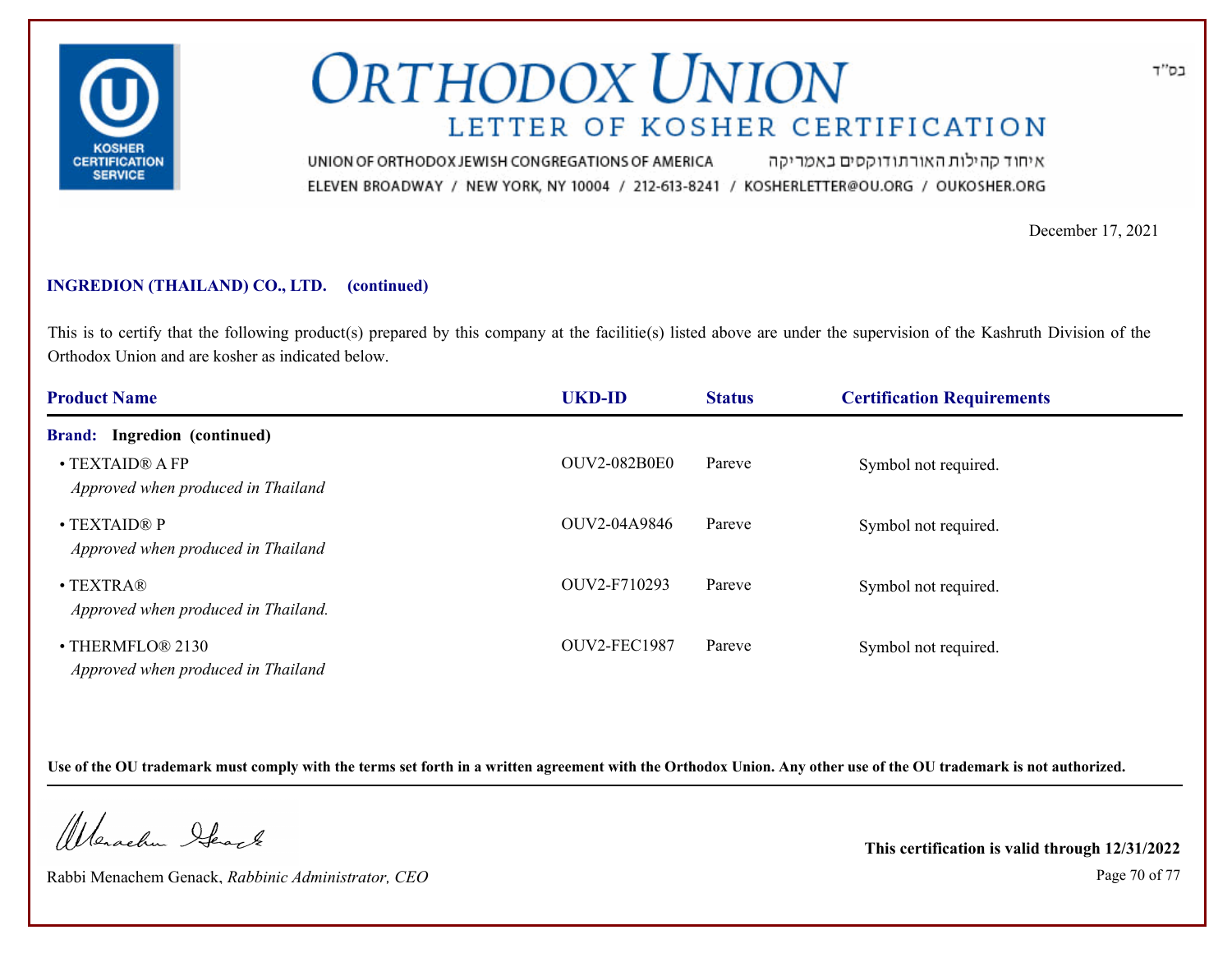

איחוד קהילות האורתודוקסים באמריקה UNION OF ORTHODOX JEWISH CONGREGATIONS OF AMERICA ELEVEN BROADWAY / NEW YORK, NY 10004 / 212-613-8241 / KOSHERLETTER@OU.ORG / OUKOSHER.ORG

December 17, 2021

### **INGREDION (THAILAND) CO., LTD. (continued)**

This is to certify that the following product(s) prepared by this company at the facilitie(s) listed above are under the supervision of the Kashruth Division of the Orthodox Union and are kosher as indicated below.

| <b>Product Name</b>                                                                                                                              | <b>UKD-ID</b> | <b>Status</b>   | <b>Certification Requirements</b> |
|--------------------------------------------------------------------------------------------------------------------------------------------------|---------------|-----------------|-----------------------------------|
| <b>Brand:</b> Ingredion (continued)                                                                                                              |               |                 |                                   |
| • THERMSHEAR<br>Approved when produced in Thailand.                                                                                              | OUV2-DC769BA  | Pareve          | Symbol not required.              |
| $\cdot$ THERMTEX<br>Approved when produced in Thailand                                                                                           | OUV2-9469AD4  | Pareve          | Symbol not required.              |
| $\bullet$ Thick Flo KP<br>Special Production for the 2022 Passover Season. Kosher for Passover with batch numbers and<br>special production only | OUW3-56AFC1C  | Pareve/Passover | $\bigcirc$ -P Symbol required.    |
| • THICKFLO 3330<br>Approved when produced in Thailand.                                                                                           | OUV2-38D3E5F  | Pareve          | Symbol not required.              |

**Use of the OU trademark must comply with the terms set forth in a written agreement with the Orthodox Union. Any other use of the OU trademark is not authorized.**

Werschn Stack

Rabbi Menachem Genack, *Rabbinic Administrator, CEO* Page 71 of 77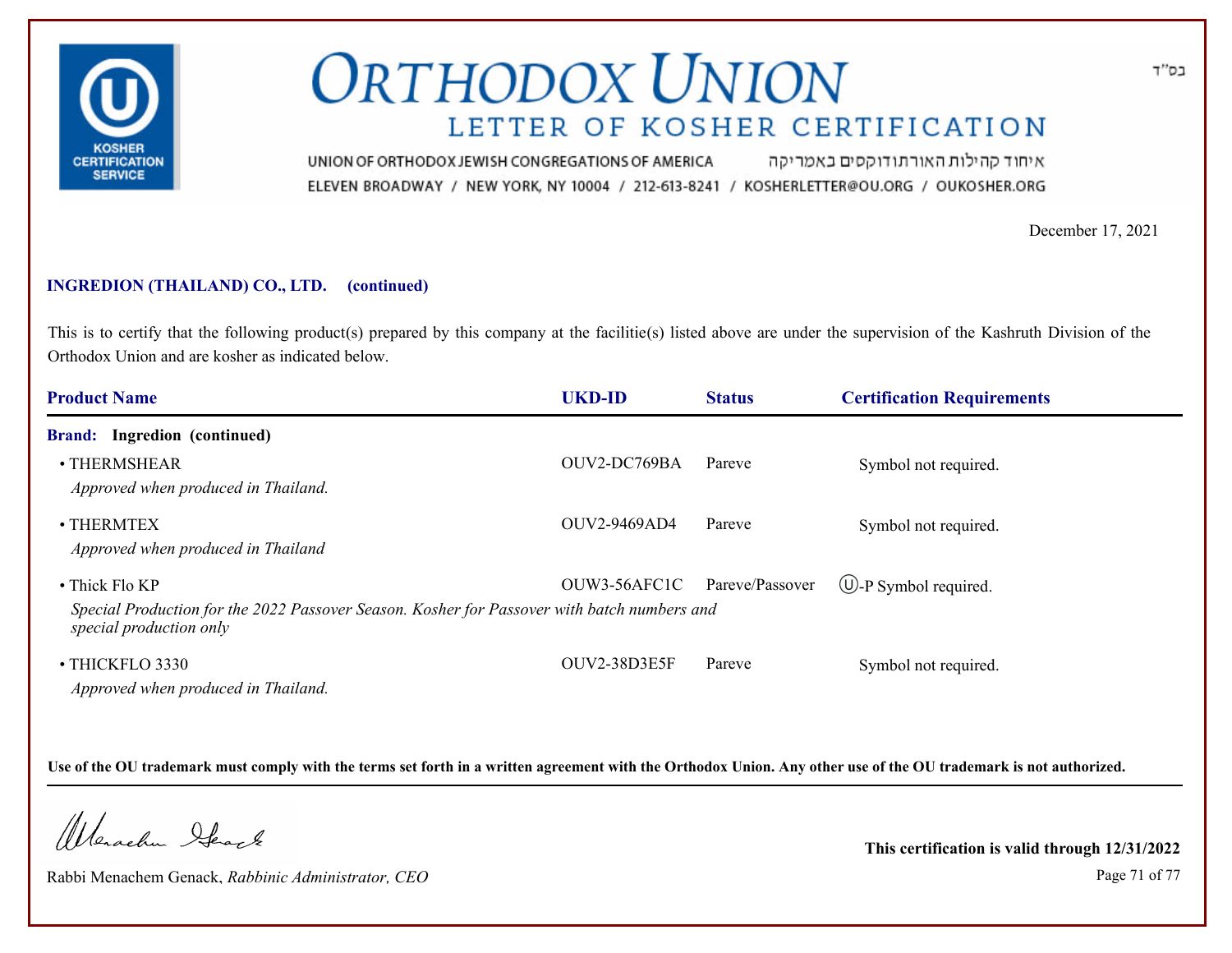

איחוד קהילות האורתודוקסים באמריקה UNION OF ORTHODOX JEWISH CONGREGATIONS OF AMERICA ELEVEN BROADWAY / NEW YORK, NY 10004 / 212-613-8241 / KOSHERLETTER@OU.ORG / OUKOSHER.ORG

December 17, 2021

### **INGREDION (THAILAND) CO., LTD. (continued)**

This is to certify that the following product(s) prepared by this company at the facilitie(s) listed above are under the supervision of the Kashruth Division of the Orthodox Union and are kosher as indicated below.

| <b>Product Name</b>                                                                                                                       | <b>UKD-ID</b>       | <b>Status</b> | <b>Certification Requirements</b>                                  |
|-------------------------------------------------------------------------------------------------------------------------------------------|---------------------|---------------|--------------------------------------------------------------------|
| <b>Brand:</b> Ingredion (continued)                                                                                                       |                     |               |                                                                    |
| • THICK-FLOK<br>Approved when produced in Thailand                                                                                        | <b>OUV2-28F7A60</b> | Pareve        | Symbol not required.                                               |
| • Thick-Flo KP<br>Special Production for the 2022 Passover Season. Approved as Kosher for Passover only with lot<br>specific certificate. | OUW2-3CEF85E        | Pareve        | Symbol not required. Certified for Passover<br>and year-round use. |
| $\cdot$ TKS<br>Approved when produced in Thailand.                                                                                        | <b>OUV2-9E526AE</b> | Pareve        | Symbol not required.                                               |
| $\cdot$ TOBACOLL I<br>Approved when produced in Thailand.                                                                                 | OUV2-937A655        | Pareve        | Symbol not required.                                               |

**Use of the OU trademark must comply with the terms set forth in a written agreement with the Orthodox Union. Any other use of the OU trademark is not authorized.**

Werschn Stack

Rabbi Menachem Genack, *Rabbinic Administrator, CEO* Page 72 of 77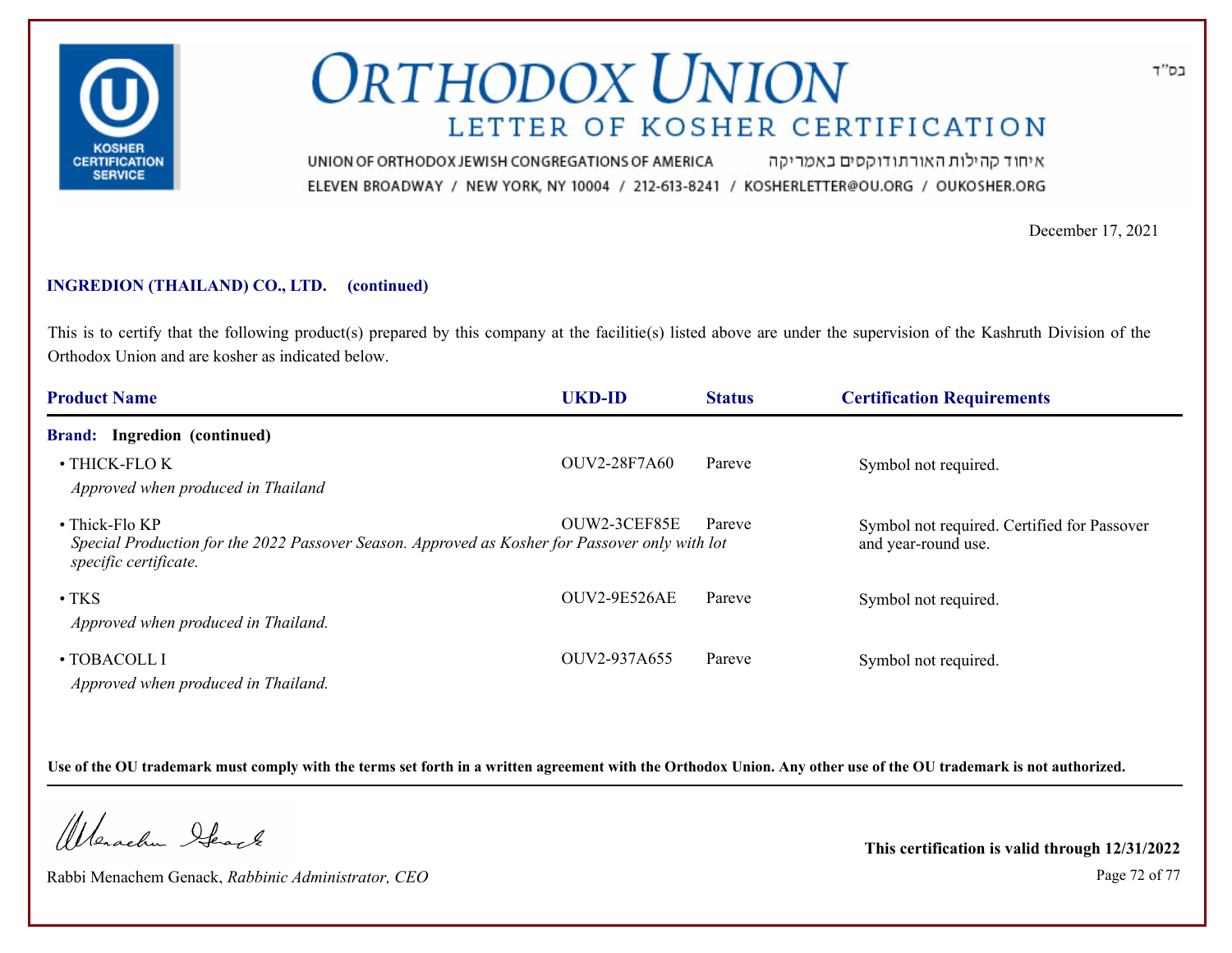

איחוד קהילות האורתודוקסים באמריקה UNION OF ORTHODOX JEWISH CONGREGATIONS OF AMERICA ELEVEN BROADWAY / NEW YORK, NY 10004 / 212-613-8241 / KOSHERLETTER@OU.ORG / OUKOSHER.ORG

December 17, 2021

### **INGREDION (THAILAND) CO., LTD. (continued)**

This is to certify that the following product(s) prepared by this company at the facilitie(s) listed above are under the supervision of the Kashruth Division of the Orthodox Union and are kosher as indicated below.

| <b>Product Name</b>                                             | <b>UKD-ID</b> | <b>Status</b> | <b>Certification Requirements</b> |  |
|-----------------------------------------------------------------|---------------|---------------|-----------------------------------|--|
| <b>Brand:</b> Ingredion (continued)                             |               |               |                                   |  |
| $\cdot$ TPS 40 S<br>Approved when produced in Thailand.         | OUV2-0C5DA87  | Pareve        | Symbol not required.              |  |
| $\cdot$ TPS-6<br>Approved when produced in Thailand.            | OUV2-1773A99  | Pareve        | Symbol not required.              |  |
| • UNI-PURE [TM] IMF 8561<br>Approved when produced in Thailand. | OUV2-C3C3E2C  | Pareve        | Symbol not required.              |  |
| • UNI-PURE WG220<br>Approved when produced in Thailand.         | OUV2-49416FD  | Pareve        | Symbol not required.              |  |

**Use of the OU trademark must comply with the terms set forth in a written agreement with the Orthodox Union. Any other use of the OU trademark is not authorized.**

Werschn Stack

Rabbi Menachem Genack, *Rabbinic Administrator, CEO* Page 73 of 77

**This certification is valid through 12/31/2022**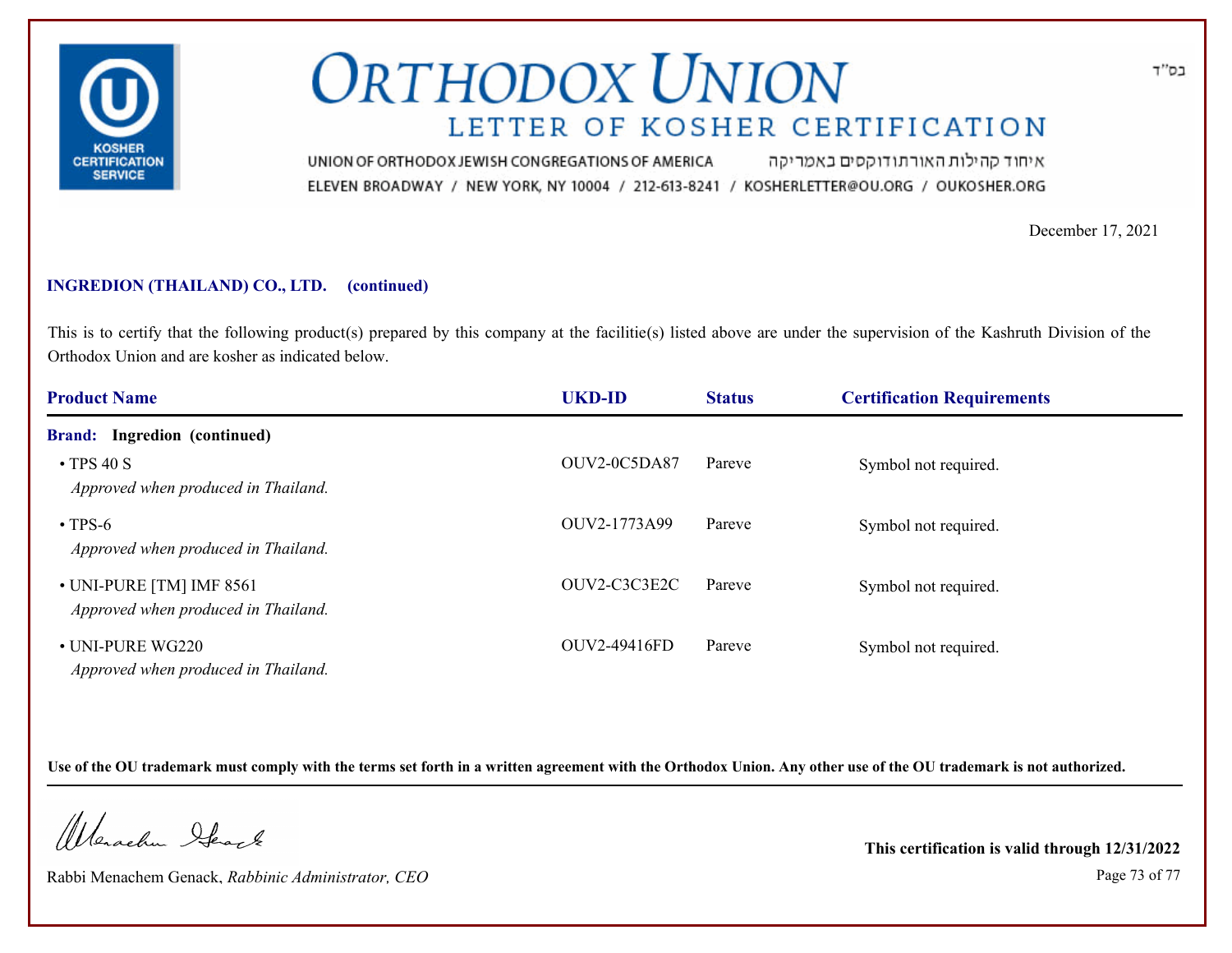

איחוד קהילות האורתודוקסים באמריקה UNION OF ORTHODOX JEWISH CONGREGATIONS OF AMERICA ELEVEN BROADWAY / NEW YORK, NY 10004 / 212-613-8241 / KOSHERLETTER@OU.ORG / OUKOSHER.ORG

December 17, 2021

### **INGREDION (THAILAND) CO., LTD. (continued)**

This is to certify that the following product(s) prepared by this company at the facilitie(s) listed above are under the supervision of the Kashruth Division of the Orthodox Union and are kosher as indicated below.

| <b>Product Name</b>                                     | <b>UKD-ID</b>       | <b>Status</b> | <b>Certification Requirements</b> |  |
|---------------------------------------------------------|---------------------|---------------|-----------------------------------|--|
| <b>Brand:</b> Ingredion (continued)                     |                     |               |                                   |  |
| • UNI-PURE® T 830<br>Approved when produced in Thailand | OUV2-C0414A9        | Pareve        | Symbol not required.              |  |
| $\bullet$ UPEC-AG<br>Approved When Produced In Thailand | <b>OUV2-036FE30</b> | Pareve        | Symbol not required.              |  |
| • VICTORY BRAND<br>Approved when produced in Thailand.  | OUV2-C1C4FE9        | Pareve        | Symbol not required.              |  |
| $\bullet$ VISY A<br>Approved when produced in Thailand. | OUV2-4B6112F        | Pareve        | Symbol not required.              |  |

**Use of the OU trademark must comply with the terms set forth in a written agreement with the Orthodox Union. Any other use of the OU trademark is not authorized.**

Werschn Stack

Rabbi Menachem Genack, *Rabbinic Administrator, CEO* Page 74 of 77

**This certification is valid through 12/31/2022**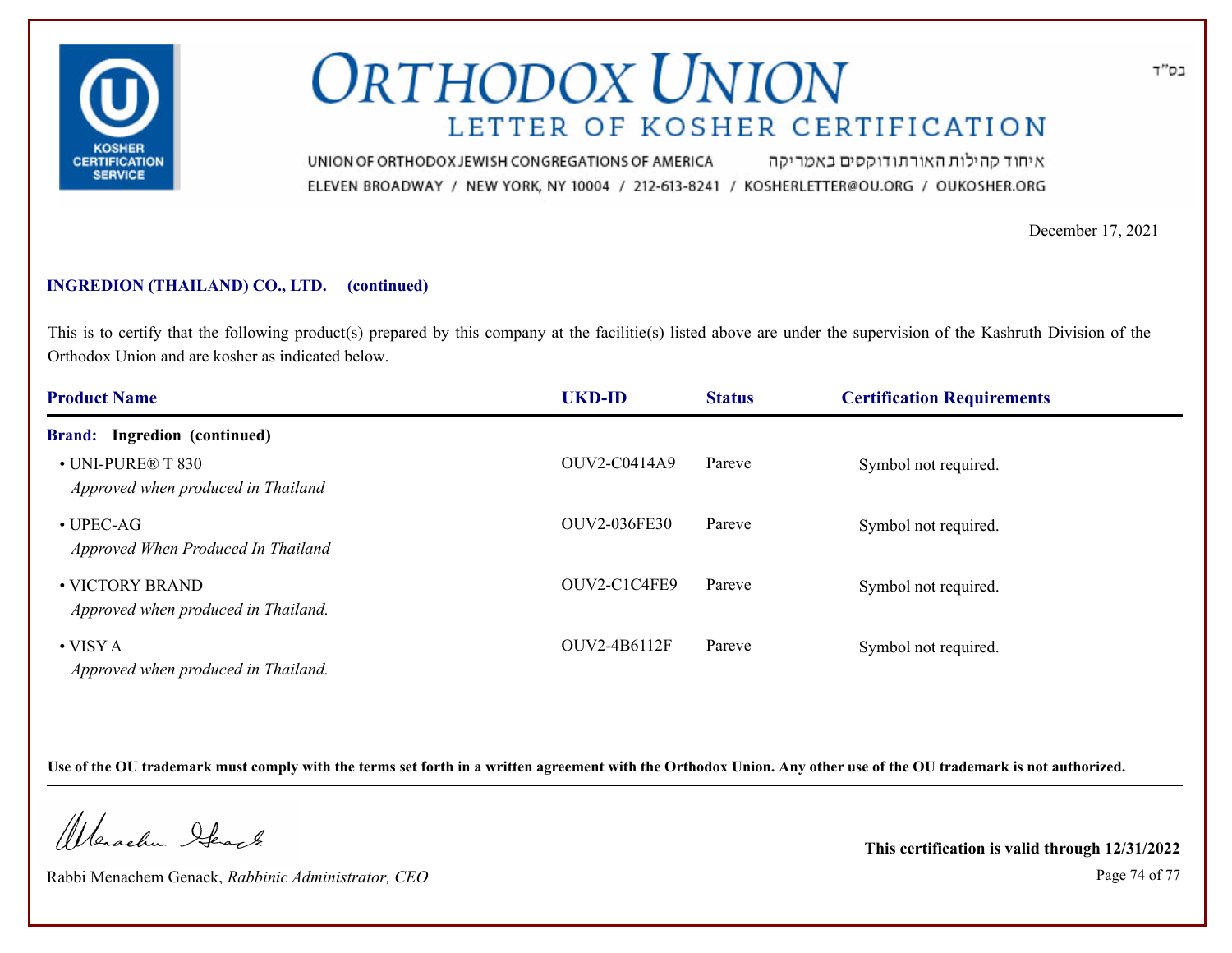

איחוד קהילות האורתודוקסים באמריקה UNION OF ORTHODOX JEWISH CONGREGATIONS OF AMERICA ELEVEN BROADWAY / NEW YORK, NY 10004 / 212-613-8241 / KOSHERLETTER@OU.ORG / OUKOSHER.ORG

December 17, 2021

#### **INGREDION (THAILAND) CO., LTD. (continued)**

This is to certify that the following product(s) prepared by this company at the facilitie(s) listed above are under the supervision of the Kashruth Division of the Orthodox Union and are kosher as indicated below.

| <b>Product Name</b>                                                                        | <b>UKD-ID</b>       | <b>Status</b> | <b>Certification Requirements</b> |  |
|--------------------------------------------------------------------------------------------|---------------------|---------------|-----------------------------------|--|
| <b>Brand:</b> Ingredion (continued)                                                        |                     |               |                                   |  |
| $\cdot$ VULCA® 90<br>Approved when produced in China $\&$ 3rd. character in lot code is S. | OUV2-8FAA54C        | Pareve        | Symbol not required.              |  |
| • WELLNESS 001<br>Approved when produced in Thailand.                                      | OUV2-189ADBD        | Pareve        | Symbol not required.              |  |
| $\cdot$ WMS<br>Approved when produced in Thailand.                                         | <b>OUV2-84E0E41</b> | Pareve        | Symbol not required.              |  |
| $\cdot$ WMS(M)<br>Approved when produced in Thailand                                       | <b>OUV2-C74E38C</b> | Pareve        | Symbol not required.              |  |

**Use of the OU trademark must comply with the terms set forth in a written agreement with the Orthodox Union. Any other use of the OU trademark is not authorized.**

Werschn Stack

Rabbi Menachem Genack, *Rabbinic Administrator, CEO* Page 75 of 77

**This certification is valid through 12/31/2022**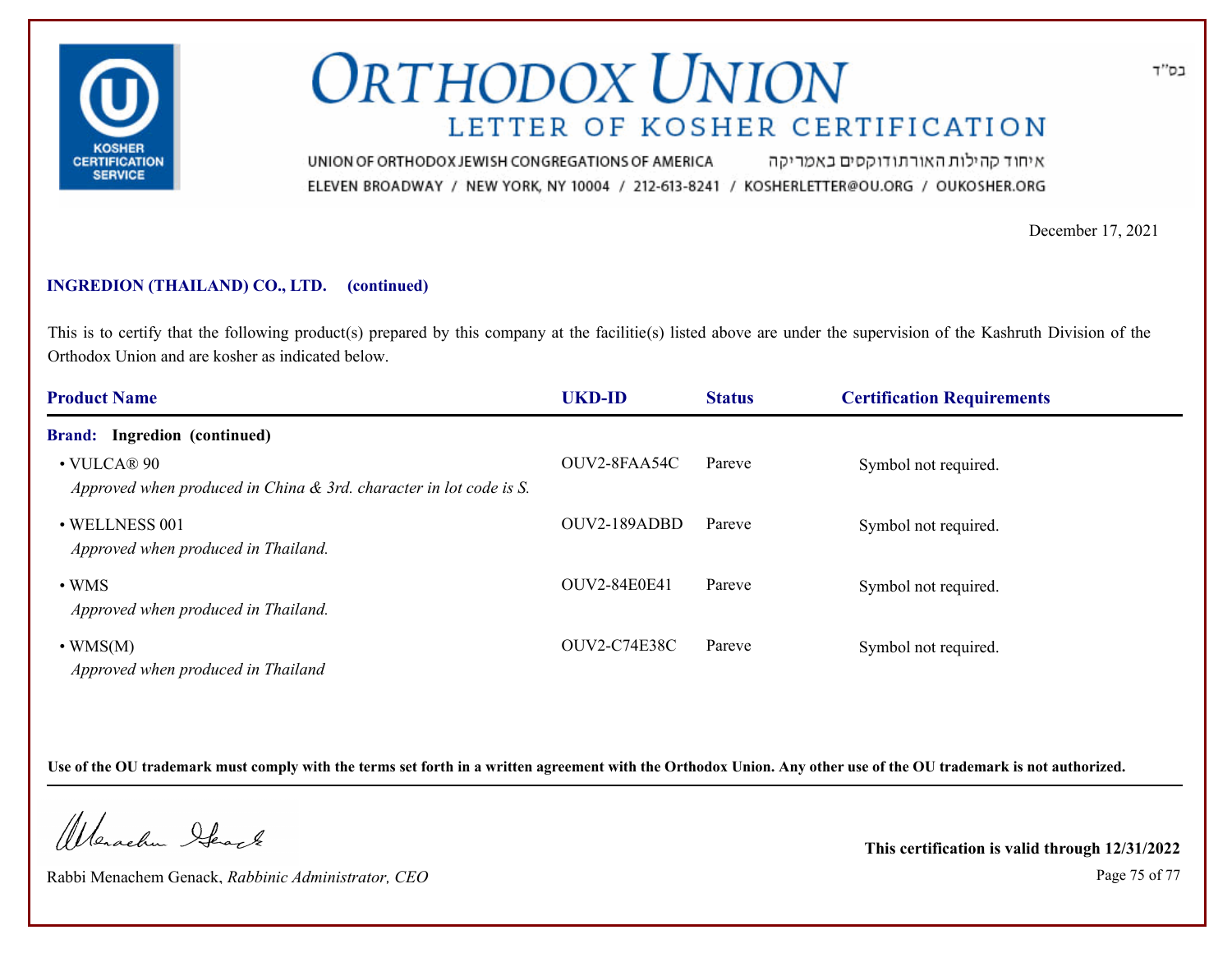

איחוד קהילות האורתודוקסים באמריקה UNION OF ORTHODOX JEWISH CONGREGATIONS OF AMERICA ELEVEN BROADWAY / NEW YORK, NY 10004 / 212-613-8241 / KOSHERLETTER@OU.ORG / OUKOSHER.ORG

December 17, 2021

#### **INGREDION (THAILAND) CO., LTD. (continued)**

This is to certify that the following product(s) prepared by this company at the facilitie(s) listed above are under the supervision of the Kashruth Division of the Orthodox Union and are kosher as indicated below.

| <b>Product Name</b>                                                                  | <b>UKD-ID</b>       | <b>Status</b> | <b>Certification Requirements</b> |
|--------------------------------------------------------------------------------------|---------------------|---------------|-----------------------------------|
| <b>Brand:</b> Ingredion (continued)                                                  |                     |               |                                   |
| $\cdot$ YK2X<br>Approved when produced in Thailand                                   | <b>OUV2-78CD69E</b> | Pareve        | Symbol not required.              |
| $\cdot$ YK2X(M)<br>Approved when produced in Thailand                                | <b>OUV2-A0E2927</b> | Pareve        | Symbol not required.              |
| <b>Brand:</b> Ingredion China                                                        |                     |               |                                   |
| • NATIONAL DC<br>Approved when produced in Thailand.                                 | <b>OUV2-9B7657F</b> | Pareve        | Symbol not required.              |
| • PURITY 360<br>Approved when product of China and third character in lot code is S. | OUV2-0778EF7        | Pareve        | Symbol not required.              |

**Use of the OU trademark must comply with the terms set forth in a written agreement with the Orthodox Union. Any other use of the OU trademark is not authorized.**

Werschn Stack

Rabbi Menachem Genack, *Rabbinic Administrator, CEO* Page 76 of 77

**This certification is valid through 12/31/2022**